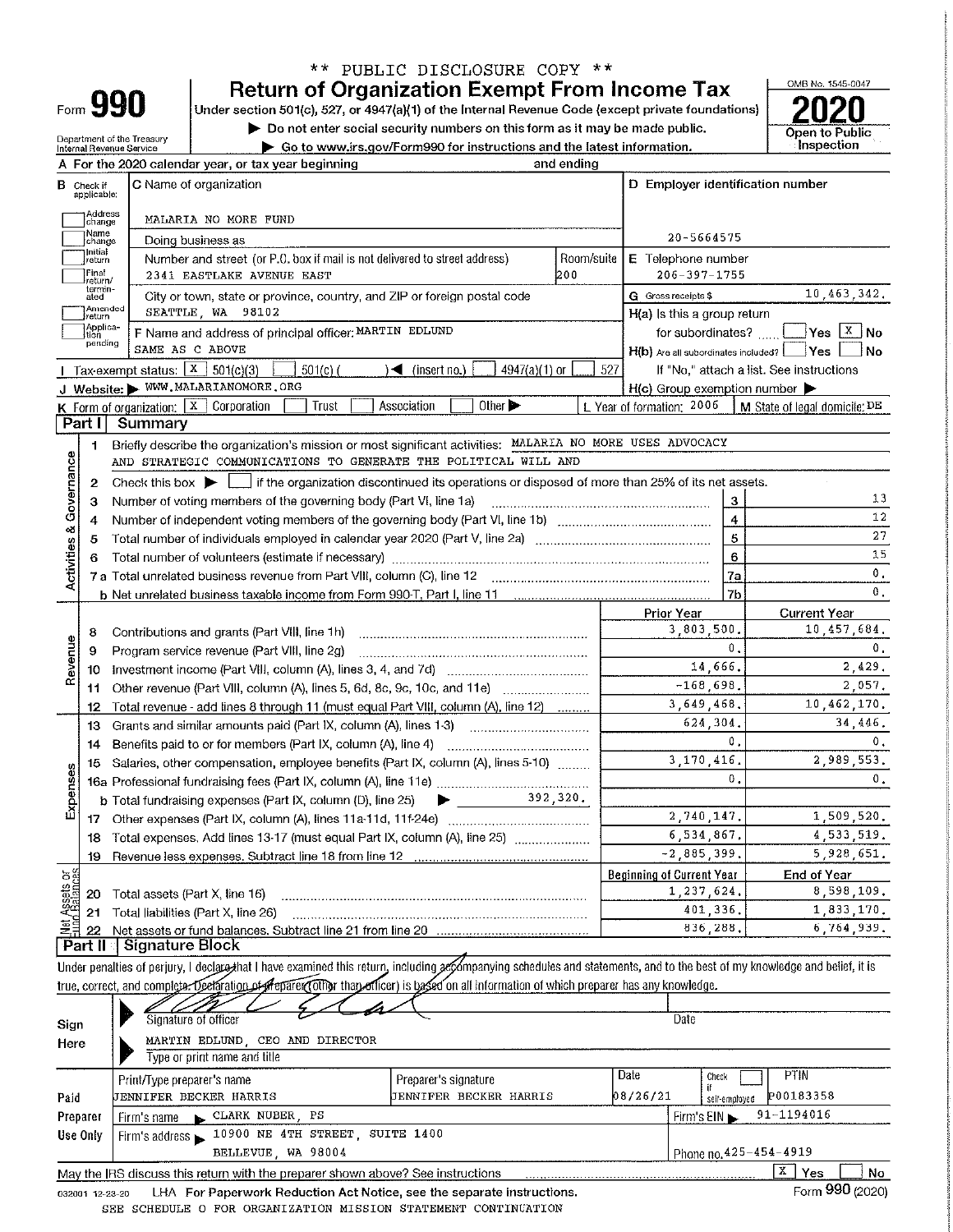|              | MALARIA NO MORE FUND<br>Form 990 (2020)                                                                                                      | $20 - 5664575$          | Page 2                              |
|--------------|----------------------------------------------------------------------------------------------------------------------------------------------|-------------------------|-------------------------------------|
|              | <b>Part III   Statement of Program Service Accomplishments</b>                                                                               |                         |                                     |
|              |                                                                                                                                              |                         | X                                   |
| 1.           | Briefly describe the organization's mission:                                                                                                 |                         |                                     |
|              | MALARIA NO MORE ENVISIONS A WORLD WHERE NO CHILD DIES FROM A MOSQUITO                                                                        |                         |                                     |
|              | BITE. WE USE OUR INNOVATIVE PARTNERSHIPS AND FOCUSED ADVOCACY TO                                                                             |                         |                                     |
|              | ELEVATE MALARIA ON THE GLOBAL HEALTH AGENDA, CREATE POLITICAL WILL,                                                                          |                         |                                     |
|              | AND MOBILIZE THE GLOBAL RESOURCES REQUIRED TO ACHIEVE MALARIA                                                                                |                         |                                     |
| $\mathbf{2}$ | Did the organization undertake any significant program services during the year which were not listed on the                                 |                         |                                     |
|              | prior Form 990 or 990-EZ?                                                                                                                    |                         | $\overline{Y}$ es $\overline{X}$ No |
|              | If "Yes," describe these new services on Schedule O.                                                                                         |                         |                                     |
| 3            |                                                                                                                                              |                         | $\sqrt{Y}$ es $\sqrt{X}$ No         |
|              | If "Yes," describe these changes on Schedule O.                                                                                              |                         |                                     |
| 4            | Describe the organization's program service accomplishments for each of its three largest program services, as measured by expenses.         |                         |                                     |
|              | Section 501(c)(3) and 501(c)(4) organizations are required to report the amount of grants and allocations to others, the total expenses, and |                         |                                     |
|              |                                                                                                                                              |                         |                                     |
|              | revenue, if any, for each program service reported.                                                                                          |                         |                                     |
| 4a           | (Code:<br>MALARIA INTERVENTIONS ARE COST-EFFECTIVE, BUT SUSTAINABLE FUNDING IS                                                               |                         |                                     |
|              | NEEDED TO ENSURE THAT THEY ARE AVAILABLE WHERE THEY ARE NEEDED. MALARIA                                                                      |                         |                                     |
|              | NO MORE'S ADVOCACY AND COMMUNICATIONS PROGRAM RAISES AWARENESS AND                                                                           |                         |                                     |
|              | GALVANIZES SUPPORT AMONG POLICYMAKERS AND BUSINESSES, LEADING TO THE                                                                         |                         |                                     |
|              |                                                                                                                                              |                         |                                     |
|              | FUNDING AND POLICIES THE WORLD NEEDS TO ERADICATE THE DISEASE.                                                                               |                         |                                     |
|              |                                                                                                                                              |                         |                                     |
|              |                                                                                                                                              |                         |                                     |
|              |                                                                                                                                              |                         |                                     |
|              |                                                                                                                                              |                         |                                     |
|              |                                                                                                                                              |                         |                                     |
|              |                                                                                                                                              |                         |                                     |
|              |                                                                                                                                              |                         |                                     |
| 4b           | $797,502.$ including grants of \$<br>) (Expenses \$<br>(Code:                                                                                | $\left(\text{Revenue }$ |                                     |
|              | MALARIA NO MORE PROVIDES FINANCIAL AND ADMINISTRATIVE SUPPORT TO THE                                                                         |                         |                                     |
|              | OFFICE OF THE UNITED NATIONS SPECIAL ENVOY (UNSE) FOR MALARIA, WHO IS                                                                        |                         |                                     |
|              | CHARGED WITH PROVIDING GUIDANCE, SUPPORT AND INSPIRATION TO KEY                                                                              |                         |                                     |
|              | STAKEHOLDERS INVESTED IN THE GLOBAL FIGHT AGAINST MALARIA.                                                                                   |                         |                                     |
|              |                                                                                                                                              |                         |                                     |
|              |                                                                                                                                              |                         |                                     |
|              |                                                                                                                                              |                         |                                     |
|              |                                                                                                                                              |                         |                                     |
|              |                                                                                                                                              |                         |                                     |
|              |                                                                                                                                              |                         |                                     |
|              |                                                                                                                                              |                         |                                     |
|              |                                                                                                                                              |                         |                                     |
| 4с           |                                                                                                                                              | $\angle$ (Revenue \$    |                                     |
|              | MALARIA NO MORE ENGAGES WITH THE PUBLIC AND PRIVATE SECTORS TO PROVIDE                                                                       |                         |                                     |
|              | LIFE-SAVING TOOLS AND EDUCATION TO FAMILIES IN AFRICA AND SOUTH ASIA.                                                                        |                         |                                     |
|              | PARTICULARLY CAMEROON, KENYA, NIGERIA AND INDIA. PROGRAM ACTIVITIES IN                                                                       |                         |                                     |
|              | KENYA AND CAMEROON CEASED DURING 2019 DUE TO LACK OF DONOR FUNDING BUT                                                                       |                         |                                     |
|              | THE ORGANIZATION IS SEEKING NEW PARTNERS FOR THESE PROGRAMS AND                                                                              |                         |                                     |
|              | DEVELOPING INITIATIVES IN THE REGION.                                                                                                        |                         |                                     |
|              |                                                                                                                                              |                         |                                     |
|              |                                                                                                                                              |                         |                                     |
|              |                                                                                                                                              |                         |                                     |
|              |                                                                                                                                              |                         |                                     |
|              |                                                                                                                                              |                         |                                     |
|              |                                                                                                                                              |                         |                                     |
|              |                                                                                                                                              |                         |                                     |
| 4d.          | Other program services (Describe on Schedule O.)                                                                                             |                         |                                     |
|              | (Expenses \$<br>(Revenue \$<br>including grants of \$                                                                                        |                         |                                     |
| 4e           | 3, 271, 550.<br>Total program service expenses ▶                                                                                             |                         | nnn.                                |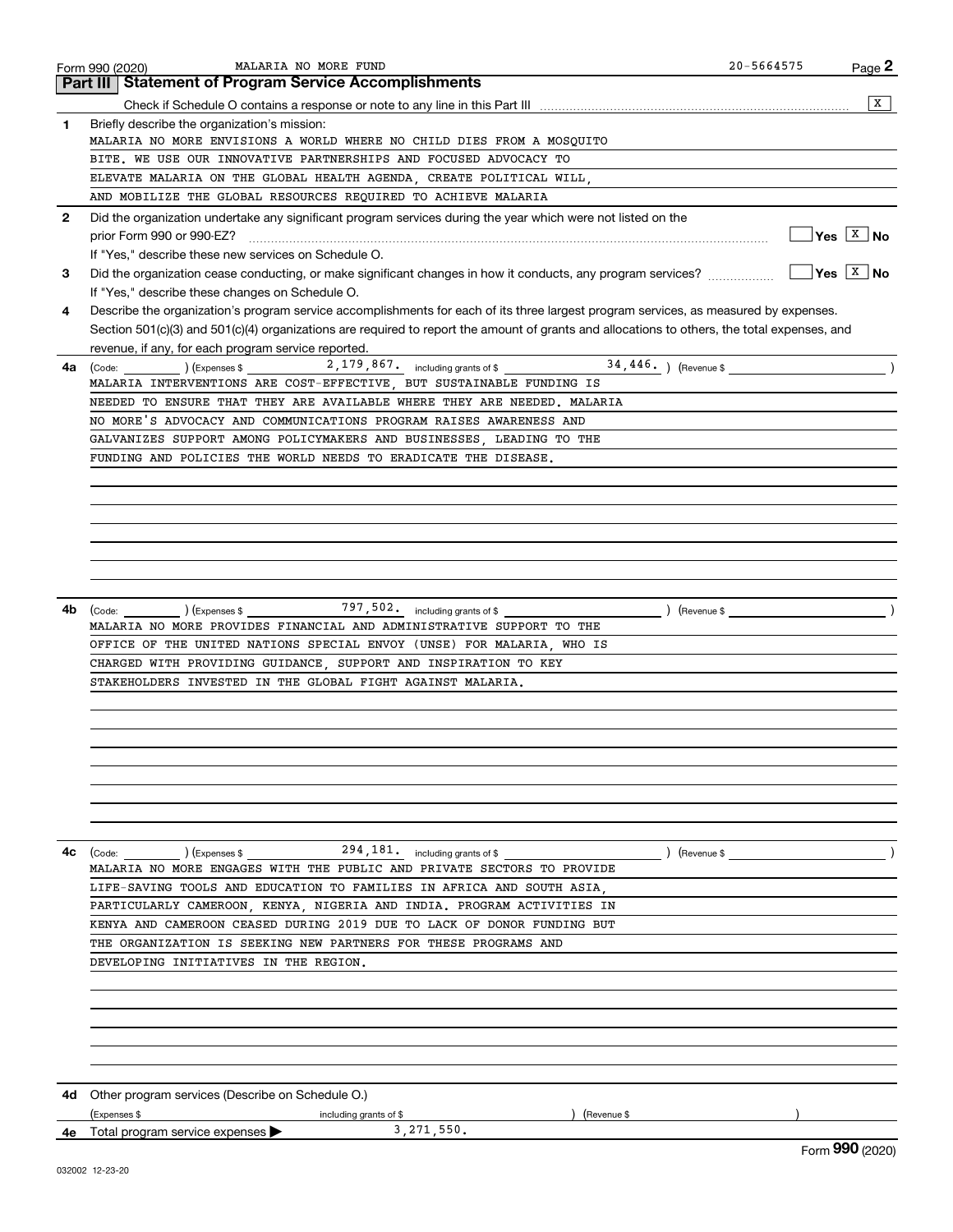|  | Form 990 (2020 |
|--|----------------|

**Yes No** Form 990 (2020) Page MALARIA NO MORE FUND 20-5664575Form 990 (2020) **MALARIA NO MORE FUND**<br> **Part IV** Checklist of Required Schedules<br>
Part IV Checklist of Required Schedules

| 1  | Is the organization described in section $501(c)(3)$ or $4947(a)(1)$ (other than a private foundation)?                                                                                                                                                        |                          |   |                             |
|----|----------------------------------------------------------------------------------------------------------------------------------------------------------------------------------------------------------------------------------------------------------------|--------------------------|---|-----------------------------|
|    |                                                                                                                                                                                                                                                                | 1                        | X |                             |
| 2  |                                                                                                                                                                                                                                                                | $\mathbf{2}$             | X |                             |
| 3  | Did the organization engage in direct or indirect political campaign activities on behalf of or in opposition to candidates for                                                                                                                                |                          |   |                             |
|    |                                                                                                                                                                                                                                                                | з                        |   | х                           |
| 4  | Section 501(c)(3) organizations. Did the organization engage in lobbying activities, or have a section 501(h) election in effect                                                                                                                               |                          |   |                             |
|    |                                                                                                                                                                                                                                                                | 4                        | x |                             |
| 5  | Is the organization a section 501(c)(4), 501(c)(5), or 501(c)(6) organization that receives membership dues, assessments, or                                                                                                                                   |                          |   |                             |
|    |                                                                                                                                                                                                                                                                | 5                        |   | х                           |
| 6  | Did the organization maintain any donor advised funds or any similar funds or accounts for which donors have the right to                                                                                                                                      |                          |   |                             |
|    | provide advice on the distribution or investment of amounts in such funds or accounts? If "Yes," complete Schedule D, Part I                                                                                                                                   | 6                        |   | х                           |
| 7  | Did the organization receive or hold a conservation easement, including easements to preserve open space,                                                                                                                                                      |                          |   |                             |
|    |                                                                                                                                                                                                                                                                | $\overline{\phantom{a}}$ |   | х                           |
| 8  | Did the organization maintain collections of works of art, historical treasures, or other similar assets? If "Yes," complete                                                                                                                                   |                          |   |                             |
|    |                                                                                                                                                                                                                                                                | 8                        |   | х                           |
| 9  | Did the organization report an amount in Part X, line 21, for escrow or custodial account liability, serve as a custodian for                                                                                                                                  |                          |   |                             |
|    | amounts not listed in Part X; or provide credit counseling, debt management, credit repair, or debt negotiation services?                                                                                                                                      |                          |   |                             |
|    |                                                                                                                                                                                                                                                                | 9                        |   | х                           |
| 10 | Did the organization, directly or through a related organization, hold assets in donor-restricted endowments                                                                                                                                                   |                          |   |                             |
|    |                                                                                                                                                                                                                                                                | 10                       |   | х                           |
| 11 | If the organization's answer to any of the following questions is "Yes," then complete Schedule D, Parts VI, VII, VIII, IX, or X                                                                                                                               |                          |   |                             |
|    | as applicable.                                                                                                                                                                                                                                                 |                          |   |                             |
|    | a Did the organization report an amount for land, buildings, and equipment in Part X, line 10? If "Yes," complete Schedule D.                                                                                                                                  |                          |   |                             |
|    |                                                                                                                                                                                                                                                                | 11a                      | x |                             |
|    | <b>b</b> Did the organization report an amount for investments - other securities in Part X, line 12, that is 5% or more of its total                                                                                                                          |                          |   |                             |
|    |                                                                                                                                                                                                                                                                | 11b                      |   | х                           |
|    | c Did the organization report an amount for investments - program related in Part X, line 13, that is 5% or more of its total                                                                                                                                  |                          |   |                             |
|    |                                                                                                                                                                                                                                                                | 11c                      |   | х                           |
|    | d Did the organization report an amount for other assets in Part X, line 15, that is 5% or more of its total assets reported in                                                                                                                                |                          |   |                             |
|    |                                                                                                                                                                                                                                                                | 11d                      |   | х                           |
|    | e Did the organization report an amount for other liabilities in Part X, line 25? If "Yes," complete Schedule D, Part X                                                                                                                                        | <b>11e</b>               |   | х                           |
| f  | Did the organization's separate or consolidated financial statements for the tax year include a footnote that addresses                                                                                                                                        |                          |   |                             |
|    | the organization's liability for uncertain tax positions under FIN 48 (ASC 740)? If "Yes," complete Schedule D, Part X                                                                                                                                         | 11f                      |   | х                           |
|    | 12a Did the organization obtain separate, independent audited financial statements for the tax year? If "Yes," complete                                                                                                                                        |                          |   | х                           |
|    |                                                                                                                                                                                                                                                                | 12a                      |   |                             |
|    | <b>b</b> Was the organization included in consolidated, independent audited financial statements for the tax year?                                                                                                                                             |                          | х |                             |
|    | If "Yes," and if the organization answered "No" to line 12a, then completing Schedule D, Parts XI and XII is optional                                                                                                                                          | 12b<br>13                |   | X                           |
|    |                                                                                                                                                                                                                                                                |                          | Х |                             |
|    | 14a Did the organization maintain an office, employees, or agents outside of the United States?                                                                                                                                                                | 14a                      |   |                             |
|    | <b>b</b> Did the organization have aggregate revenues or expenses of more than \$10,000 from grantmaking, fundraising, business,<br>investment, and program service activities outside the United States, or aggregate foreign investments valued at \$100,000 |                          |   |                             |
|    |                                                                                                                                                                                                                                                                | 14b                      | x |                             |
| 15 | Did the organization report on Part IX, column (A), line 3, more than \$5,000 of grants or other assistance to or for any                                                                                                                                      |                          |   |                             |
|    |                                                                                                                                                                                                                                                                | 15                       |   | х                           |
| 16 | Did the organization report on Part IX, column (A), line 3, more than \$5,000 of aggregate grants or other assistance to                                                                                                                                       |                          |   |                             |
|    |                                                                                                                                                                                                                                                                | 16                       |   | x                           |
| 17 | Did the organization report a total of more than \$15,000 of expenses for professional fundraising services on Part IX,                                                                                                                                        |                          |   |                             |
|    |                                                                                                                                                                                                                                                                | 17                       |   | x                           |
| 18 | Did the organization report more than \$15,000 total of fundraising event gross income and contributions on Part VIII, lines                                                                                                                                   |                          |   |                             |
|    |                                                                                                                                                                                                                                                                | 18                       |   | x                           |
| 19 | Did the organization report more than \$15,000 of gross income from gaming activities on Part VIII, line 9a? If "Yes."                                                                                                                                         |                          |   |                             |
|    |                                                                                                                                                                                                                                                                | 19                       |   | x                           |
|    |                                                                                                                                                                                                                                                                | <b>20a</b>               |   | х                           |
|    | b If "Yes" to line 20a, did the organization attach a copy of its audited financial statements to this return?                                                                                                                                                 | 20 <sub>b</sub>          |   |                             |
| 21 | Did the organization report more than \$5,000 of grants or other assistance to any domestic organization or                                                                                                                                                    |                          |   |                             |
|    |                                                                                                                                                                                                                                                                | 21                       | х |                             |
|    | 00000 10.00.00                                                                                                                                                                                                                                                 |                          |   | $F_{\text{arm}}$ 990 (2020) |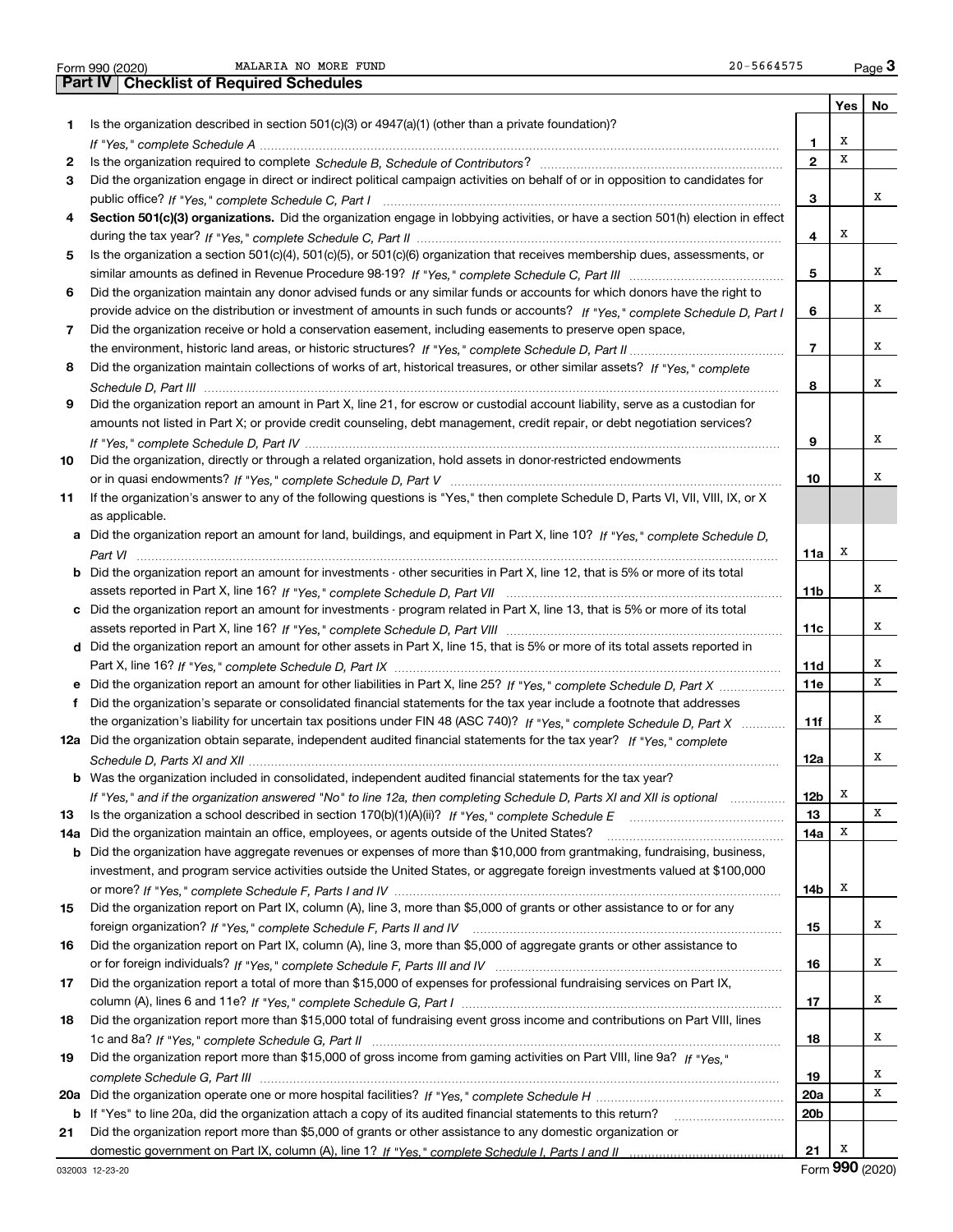|  | Form 990 (2020) |
|--|-----------------|

**Yes No 22**Did the organization report more than \$5,000 of grants or other assistance to or for domestic individuals on **2324a**Did the organization have a tax-exempt bond issue with an outstanding principal amount of more than \$100,000 as of the **25aSection 501(c)(3), 501(c)(4), and 501(c)(29) organizations.**  Did the organization engage in an excess benefit **26272829303132333435a** Did the organization have a controlled entity within the meaning of section 512(b)(13)? **363738222324a24b24c24d25a25b262728a28b28c29303132333435a35b363738b** Did the organization invest any proceeds of tax-exempt bonds beyond a temporary period exception? \_\_\_\_\_\_\_\_\_\_\_\_\_\_\_\_\_ **c**Did the organization maintain an escrow account other than a refunding escrow at any time during the year to defease **d** Did the organization act as an "on behalf of" issuer for bonds outstanding at any time during the year? \_\_\_\_\_\_\_\_\_\_\_\_\_\_\_\_\_\_\_\_\_ **b** Is the organization aware that it engaged in an excess benefit transaction with a disqualified person in a prior year, and **a** A current or former officer, director, trustee, key employee, creator or founder, or substantial contributor? If **b***If "Yes," complete Schedule L, Part IV* A family member of any individual described in line 28a? ~~~~~~~~~~~~~~~ **c***If* A 35% controlled entity of one or more individuals and/or organizations described in lines 28a or 28b? **b** If "Yes" to line 35a, did the organization receive any payment from or engage in any transaction with a controlled entity **Section 501(c)(3) organizations.** Did the organization make any transfers to an exempt non-charitable related organization? **Note:**  All Form 990 filers are required to complete Schedule O **Yes No 1a** Enter the number reported in Box 3 of Form 1096. Enter -0- if not applicable  $\ldots$  $\ldots$  $\ldots$  $\ldots$  $\ldots$ **b** Enter the number of Forms W-2G included in line 1a. Enter -0- if not applicable  $\ldots$  $\ldots$  $\ldots$  $\ldots$  $\ldots$  ${\bf c}$  Did the organization comply with backup withholding rules for reportable payments to vendors and reportable gaming **1a1b1c***(continued)* **4Part IV Checklist of Required Schedules** Part IX, column (A), line 2? H "Yes," complete Schedule I, Parts I and III **www.www.www.www.www.www.www.ww** *If "Yes," complete* and former officers, directors, trustees, key employees, and highest compensated employees? *Schedule J* last day of the year, that was issued after December 31, 2002? If "Yes," answer lines 24b through 24d and complete *Schedule K. If "No," go to line 25a* ~~~~~~~~~~~~~~~~~~~~~~~~~~~~~~~~~~~~~~~~~~~~~ transaction with a disqualified person during the year? If "Yes," complete Schedule L, Part I multimated and the *If "Yes," complete* that the transaction has not been reported on any of the organization's prior Forms 990 or 990-EZ? *Schedule L, Part I* controlled entity or family member of any of these persons?  $H$  "Yes," complete Schedule L, Part II www.www.www.www. entity (including an employee thereof) or family member of any of these persons? If "Yes," c*omplete Schedule L, Part III* ......... *"Yes," complete Schedule L, Part IV* ~~~~~~~~~~~~~~~~~~~~~~~~~~~~~~~~~~~~~~~~~~~~*"Yes," complete Schedule L, Part IV* ~~~~~~~~~~~~~~~~~~~~~~~~~~~~~~~~~~~~~~~~~~~~ Did the organization receive more than \$25,000 in non-cash contributions? If "Yes," complete Schedule M ........................... *If "Yes," complete Schedule M* contributions? ~~~~~~~~~~~~~~~~~~~~~~~~~~~~~~~~~~~~~~~ Did the organization liquidate, terminate, or dissolve and cease operations? If "Yes," c*omplete Schedule N, Part I If "Yes," complete* Did the organization sell, exchange, dispose of, or transfer more than 25% of its net assets? *Schedule N, Part II* ~~~~~~~~~~~~~~~~~~~~~~~~~~~~~~~~~~~~~~~~~~~~~~~~~~~~ *If "Yes," complete Schedule R, Part I* sections 301.7701-2 and 301.7701-3? ~~~~~~~~~~~~~~~~~~~~~~~~ Was the organization related to any tax-exempt or taxable entity? If "Yes," complete Schedule R, Part II, III, or IV, and *Part V, line 1* within the meaning of section 512(b)(13)? If "Yes," complete Schedule R, Part V, line 2 ……………………………………………… If "Yes," complete Schedule R, Part V, line 2 …………………………………………………………………………………………… and that is treated as a partnership for federal income tax purposes? *H* "Yes," complete Schedule R, Part VI ......................... Did the organization answer "Yes" to Part VII, Section A, line 3, 4, or 5 about compensation of the organization's current ~~~~~~~~~~~~~~~~~~~~~~~~~~~~~~~~~~~~~~~~~~~~~~~~~~~~~~~~any tax-exempt bonds? ~~~~~~~~~~~~~~~~~~~~~~~~~~~~~~~~~~~~~~~~~~~~~~~~~~ Did the organization report any amount on Part X, line 5 or 22, for receivables from or payables to any current or former officer, director, trustee, key employee, creator or founder, substantial contributor, or 35% Did the organization provide a grant or other assistance to any current or former officer, director, trustee, key employee, creator or founder, substantial contributor or employee thereof, a grant selection committee member, or to a 35% controlled Was the organization a party to a business transaction with one of the following parties (see Schedule L, Part IV instructions, for applicable filing thresholds, conditions, and exceptions): Did the organization receive contributions of art, historical treasures, or other similar assets, or qualified conservation Did the organization own 100% of an entity disregarded as separate from the organization under Regulations Did the organization conduct more than 5% of its activities through an entity that is not a related organization Did the organization complete Schedule O and provide explanations in Schedule O for Part VI, lines 11b and 19? Check if Schedule O contains a response or note to any line in this Part V (gambling) winnings to prize winners? **Part V** Statements Regarding Other IRS Filings and Tax Compliance  $\mathcal{L}^{\text{max}}$ XXXXXXXXXXXX25 $\overline{0}$ XXXXXXXXXX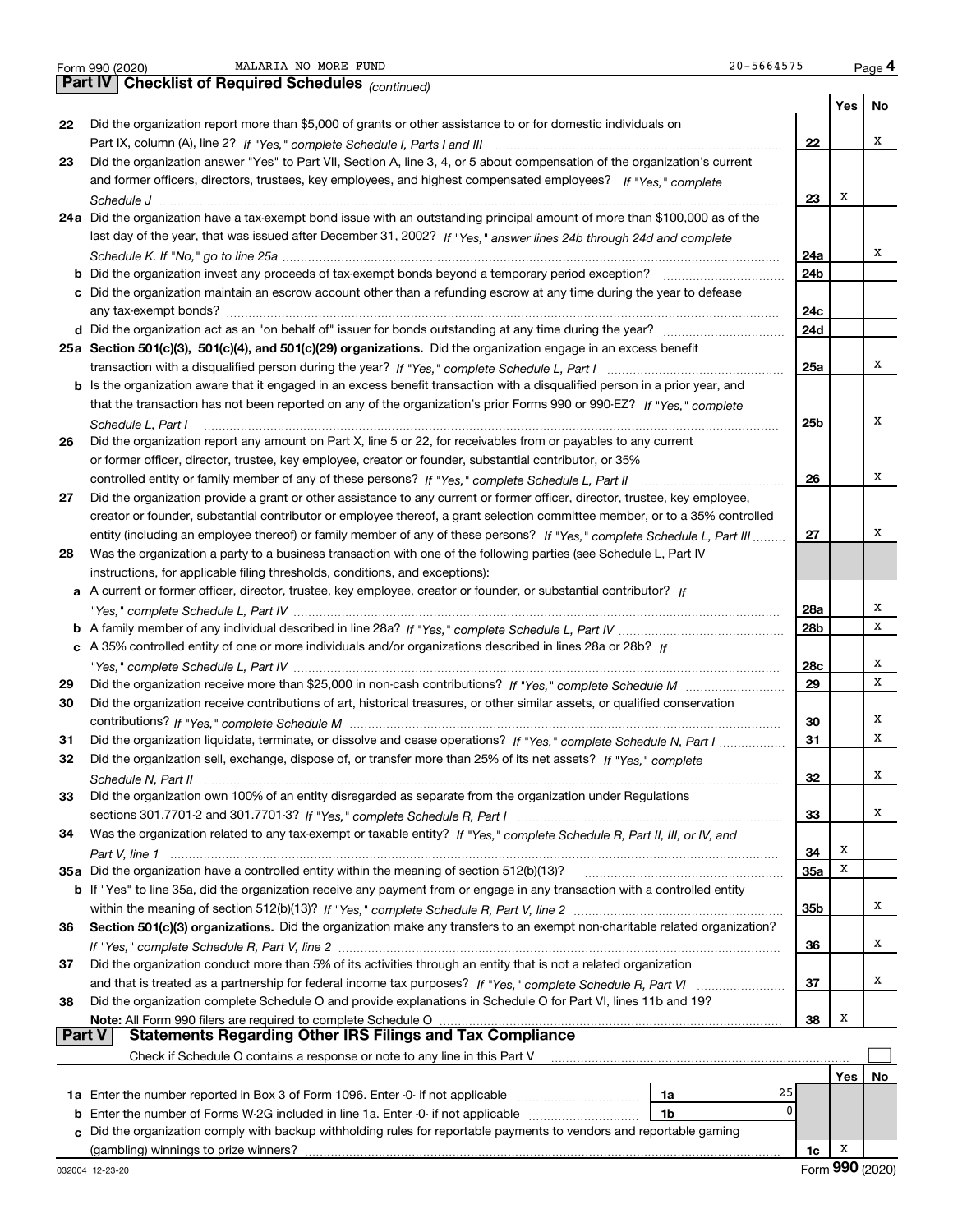|        | 20-5664575<br>MALARIA NO MORE FUND<br>Form 990 (2020)                                                                                           |                |     | <u>Page</u> 5 |
|--------|-------------------------------------------------------------------------------------------------------------------------------------------------|----------------|-----|---------------|
| Part V | Statements Regarding Other IRS Filings and Tax Compliance (continued)                                                                           |                |     |               |
|        |                                                                                                                                                 |                | Yes | No            |
|        | 2a Enter the number of employees reported on Form W-3, Transmittal of Wage and Tax Statements,                                                  |                |     |               |
|        | 27<br>filed for the calendar year ending with or within the year covered by this return<br>2a                                                   |                |     |               |
|        | <b>b</b> If at least one is reported on line 2a, did the organization file all required federal employment tax returns?                         | 2 <sub>b</sub> | X   |               |
|        | Note: If the sum of lines 1a and 2a is greater than 250, you may be required to $e$ -file (see instructions) <i>marrouum</i> manu-              |                |     |               |
|        | 3a Did the organization have unrelated business gross income of \$1,000 or more during the year?                                                | 3a             |     | х             |
|        | b If "Yes," has it filed a Form 990-T for this year? If "No" to line 3b, provide an explanation on Schedule O                                   | 3 <sub>b</sub> |     |               |
|        | 4a At any time during the calendar year, did the organization have an interest in, or a signature or other authority over, a                    |                |     |               |
|        |                                                                                                                                                 | 4a             | X   |               |
|        | <b>b</b> If "Yes," enter the name of the foreign country $\triangleright$ CAMEROON                                                              |                |     |               |
|        | See instructions for filing requirements for FinCEN Form 114, Report of Foreign Bank and Financial Accounts (FBAR).                             |                |     |               |
|        | 5a Was the organization a party to a prohibited tax shelter transaction at any time during the tax year?                                        | 5a             |     | x             |
| b      |                                                                                                                                                 | 5 <sub>b</sub> |     | х             |
| с      |                                                                                                                                                 | 5 <sub>c</sub> |     |               |
| 6а     | Does the organization have annual gross receipts that are normally greater than \$100,000, and did the organization solicit                     |                |     |               |
|        | any contributions that were not tax deductible as charitable contributions?                                                                     | 6a             |     | х             |
|        | <b>b</b> If "Yes," did the organization include with every solicitation an express statement that such contributions or gifts                   |                |     |               |
|        | were not tax deductible?                                                                                                                        | 6b             |     |               |
| 7      | Organizations that may receive deductible contributions under section 170(c).                                                                   |                |     |               |
| а      | Did the organization receive a payment in excess of \$75 made partly as a contribution and partly for goods and services provided to the payor? | 7a             |     | х             |
| b      | If "Yes," did the organization notify the donor of the value of the goods or services provided?                                                 | 7b             |     |               |
|        | c Did the organization sell, exchange, or otherwise dispose of tangible personal property for which it was required                             |                |     |               |
|        | to file Form 8282?                                                                                                                              | 7c             |     | x             |
|        | 7d<br><b>d</b> If "Yes," indicate the number of Forms 8282 filed during the year                                                                |                |     |               |
| е      | Did the organization receive any funds, directly or indirectly, to pay premiums on a personal benefit contract?                                 | 7e             |     | х             |
| f      | Did the organization, during the year, pay premiums, directly or indirectly, on a personal benefit contract?                                    | 7f             |     | х             |
| g      | If the organization received a contribution of qualified intellectual property, did the organization file Form 8899 as required?                | 7g             |     |               |
| h      | If the organization received a contribution of cars, boats, airplanes, or other vehicles, did the organization file a Form 1098-C?              | 7h             |     |               |
| 8      | Sponsoring organizations maintaining donor advised funds. Did a donor advised fund maintained by the                                            |                |     |               |
|        | sponsoring organization have excess business holdings at any time during the year?                                                              | 8              |     |               |
| 9      | Sponsoring organizations maintaining donor advised funds.                                                                                       |                |     |               |
| а      | Did the sponsoring organization make any taxable distributions under section 4966?                                                              | 9а             |     |               |
| b      | Did the sponsoring organization make a distribution to a donor, donor advisor, or related person?                                               | 9b             |     |               |
| 10     | Section 501(c)(7) organizations. Enter:                                                                                                         |                |     |               |
| а      | 10a                                                                                                                                             |                |     |               |
|        | <b>b</b> Gross receipts, included on Form 990, Part VIII, line 12, for public use of club facilities <i>manument</i><br>10b                     |                |     |               |
| 11     | Section 501(c)(12) organizations. Enter:                                                                                                        |                |     |               |
| а      | 11a<br>Gross income from members or shareholders [11] continuum material contracts income from members or shareholders                          |                |     |               |
| b      | Gross income from other sources (Do not net amounts due or paid to other sources against                                                        |                |     |               |
|        | amounts due or received from them.)<br>11b                                                                                                      |                |     |               |
|        | 12a Section 4947(a)(1) non-exempt charitable trusts. Is the organization filing Form 990 in lieu of Form 1041?                                  | 12a            |     |               |
|        | <b>b</b> If "Yes," enter the amount of tax-exempt interest received or accrued during the year<br>12b                                           |                |     |               |
| 13     | Section 501(c)(29) qualified nonprofit health insurance issuers.                                                                                |                |     |               |
| а      |                                                                                                                                                 | 13а            |     |               |
|        | Note: See the instructions for additional information the organization must report on Schedule O.                                               |                |     |               |
|        | <b>b</b> Enter the amount of reserves the organization is required to maintain by the states in which the                                       |                |     |               |
|        | 13 <sub>b</sub>                                                                                                                                 |                |     |               |
| c      | 13с                                                                                                                                             |                |     |               |
| 14a    | Did the organization receive any payments for indoor tanning services during the tax year?                                                      | 14a            |     | х             |
|        |                                                                                                                                                 | 14b            |     |               |
| 15     | Is the organization subject to the section 4960 tax on payment(s) of more than \$1,000,000 in remuneration or                                   |                |     |               |
|        |                                                                                                                                                 | 15             |     | x             |
|        | If "Yes," see instructions and file Form 4720, Schedule N.                                                                                      |                |     |               |
| 16     | Is the organization an educational institution subject to the section 4968 excise tax on net investment income?<br>.                            | 16             |     | x             |
|        | If "Yes," complete Form 4720, Schedule O.                                                                                                       |                |     |               |

Form (2020) **990**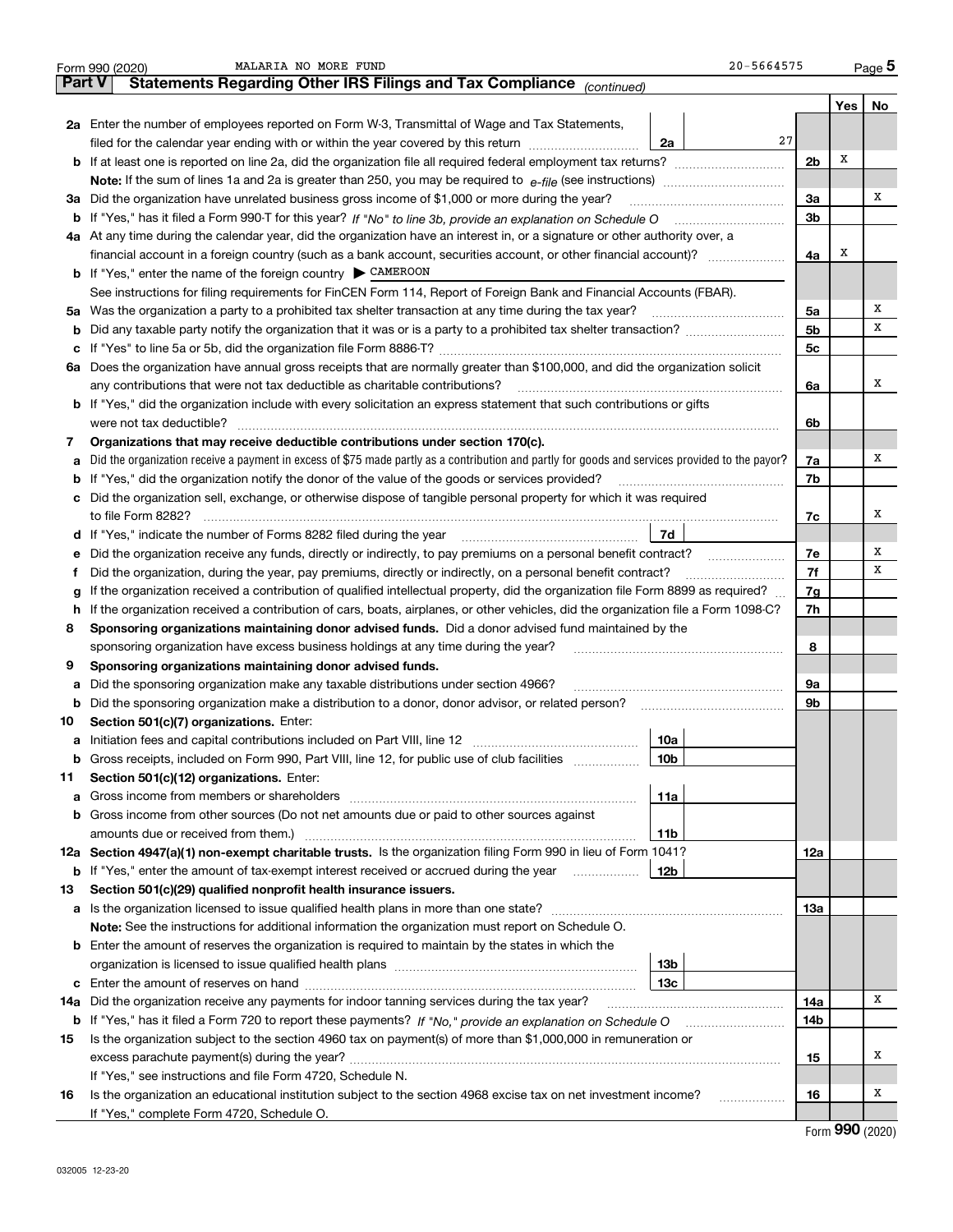|        | 20-5664575<br>MALARIA NO MORE FUND<br>Form 990 (2020)                                                                                                                                                                          |                 |        | Page $6$        |
|--------|--------------------------------------------------------------------------------------------------------------------------------------------------------------------------------------------------------------------------------|-----------------|--------|-----------------|
|        | <b>Part VI</b><br>Governance, Management, and Disclosure For each "Yes" response to lines 2 through 7b below, and for a "No" response                                                                                          |                 |        |                 |
|        | to line 8a, 8b, or 10b below, describe the circumstances, processes, or changes on Schedule O. See instructions.                                                                                                               |                 |        |                 |
|        |                                                                                                                                                                                                                                |                 |        | x               |
|        | <b>Section A. Governing Body and Management</b>                                                                                                                                                                                |                 |        |                 |
|        |                                                                                                                                                                                                                                |                 | Yes    | No              |
|        | <b>1a</b> Enter the number of voting members of the governing body at the end of the tax year<br>1a<br>.                                                                                                                       | 13              |        |                 |
|        | If there are material differences in voting rights among members of the governing body, or if the governing                                                                                                                    |                 |        |                 |
|        | body delegated broad authority to an executive committee or similar committee, explain on Schedule O.                                                                                                                          |                 |        |                 |
| b      | Enter the number of voting members included on line 1a, above, who are independent<br>1b                                                                                                                                       | 12              |        |                 |
| 2      | Did any officer, director, trustee, or key employee have a family relationship or a business relationship with any other                                                                                                       |                 |        |                 |
|        | officer, director, trustee, or key employee?                                                                                                                                                                                   | 2               |        | x               |
| 3      | Did the organization delegate control over management duties customarily performed by or under the direct supervision                                                                                                          |                 |        |                 |
|        | of officers, directors, trustees, or key employees to a management company or other person?                                                                                                                                    | 3               |        | х               |
| 4      | Did the organization make any significant changes to its governing documents since the prior Form 990 was filed?                                                                                                               | 4               |        | x               |
| 5      | Did the organization become aware during the year of a significant diversion of the organization's assets?                                                                                                                     | 5               |        | x               |
| 6      | Did the organization have members or stockholders?                                                                                                                                                                             | 6               |        | x               |
| 7a     | Did the organization have members, stockholders, or other persons who had the power to elect or appoint one or                                                                                                                 |                 |        |                 |
|        | more members of the governing body?                                                                                                                                                                                            | 7a              |        | x               |
|        | b Are any governance decisions of the organization reserved to (or subject to approval by) members, stockholders, or                                                                                                           |                 |        |                 |
|        | persons other than the governing body?                                                                                                                                                                                         | 7b              |        | х               |
| 8      | Did the organization contemporaneously document the meetings held or written actions undertaken during the year by the following:                                                                                              |                 |        |                 |
| a      | The governing body?                                                                                                                                                                                                            | 8a              | X<br>X |                 |
| b      | Each committee with authority to act on behalf of the governing body?                                                                                                                                                          | 8b              |        |                 |
| 9      | Is there any officer, director, trustee, or key employee listed in Part VII, Section A, who cannot be reached at the                                                                                                           |                 |        | х               |
|        |                                                                                                                                                                                                                                | 9               |        |                 |
|        | <b>Section B. Policies</b> (This Section B requests information about policies not required by the Internal Revenue Code.)                                                                                                     |                 | Yes    |                 |
|        |                                                                                                                                                                                                                                | 10a             | х      | No              |
|        | <b>b</b> If "Yes," did the organization have written policies and procedures governing the activities of such chapters, affiliates,                                                                                            |                 |        |                 |
|        | and branches to ensure their operations are consistent with the organization's exempt purposes?                                                                                                                                | 10b             | х      |                 |
|        | 11a Has the organization provided a complete copy of this Form 990 to all members of its governing body before filing the form?                                                                                                | 11a             | x      |                 |
| b      | Describe in Schedule O the process, if any, used by the organization to review this Form 990.                                                                                                                                  |                 |        |                 |
|        |                                                                                                                                                                                                                                | 12a             | X      |                 |
| b      | Were officers, directors, or trustees, and key employees required to disclose annually interests that could give rise to conflicts?                                                                                            | 12 <sub>b</sub> | х      |                 |
| с      | Did the organization regularly and consistently monitor and enforce compliance with the policy? If "Yes," describe                                                                                                             |                 |        |                 |
|        |                                                                                                                                                                                                                                | 12c             | Х      |                 |
| 13     | Did the organization have a written whistleblower policy?                                                                                                                                                                      | 13              | x      |                 |
| 14     | Did the organization have a written document retention and destruction policy?                                                                                                                                                 | 14              | X      |                 |
| 15     | Did the process for determining compensation of the following persons include a review and approval by independent                                                                                                             |                 |        |                 |
|        | persons, comparability data, and contemporaneous substantiation of the deliberation and decision?                                                                                                                              |                 |        |                 |
| а      | The organization's CEO, Executive Director, or top management official manufactured contains and contained a manufactured with the organization's CEO, Executive Director, or top management official manufactured with the st | 15a             |        | х               |
| b      |                                                                                                                                                                                                                                | 15b             |        | х               |
|        | If "Yes" to line 15a or 15b, describe the process in Schedule O (see instructions).                                                                                                                                            |                 |        |                 |
|        | 16a Did the organization invest in, contribute assets to, or participate in a joint venture or similar arrangement with a                                                                                                      |                 |        |                 |
|        | taxable entity during the year?                                                                                                                                                                                                | 16a             |        | Х               |
|        | <b>b</b> If "Yes," did the organization follow a written policy or procedure requiring the organization to evaluate its participation                                                                                          |                 |        |                 |
|        | in joint venture arrangements under applicable federal tax law, and take steps to safequard the organization's                                                                                                                 |                 |        |                 |
|        |                                                                                                                                                                                                                                | 16b             |        |                 |
|        | <b>Section C. Disclosure</b>                                                                                                                                                                                                   |                 |        |                 |
| 17     | List the states with which a copy of this Form 990 is required to be filed AL, AK, AR, CA, CO, FL, GA, HI, IL, KS, KY, ME                                                                                                      |                 |        |                 |
| 18     | Section 6104 requires an organization to make its Forms 1023 (1024 or 1024-A, if applicable), 990, and 990-T (Section 501(c)(3)s only) available                                                                               |                 |        |                 |
|        | for public inspection. Indicate how you made these available. Check all that apply.                                                                                                                                            |                 |        |                 |
|        | $X$ Own website<br>X Upon request<br>Another's website<br>Other (explain on Schedule O)                                                                                                                                        |                 |        |                 |
| 19     | Describe on Schedule O whether (and if so, how) the organization made its governing documents, conflict of interest policy, and financial                                                                                      |                 |        |                 |
|        | statements available to the public during the tax year.                                                                                                                                                                        |                 |        |                 |
| 20     | State the name, address, and telephone number of the person who possesses the organization's books and records<br>WINSTON SAMSON - 206-397-1762                                                                                |                 |        |                 |
|        | 2341 EASTLAKE AVE EAST, SUITE 200, SEATTLE, WA<br>98102                                                                                                                                                                        |                 |        |                 |
| 000000 | SEE SCHEDULE O FOR FULL LIST OF STATES<br>10.02.02                                                                                                                                                                             |                 |        | Form 990 (2020) |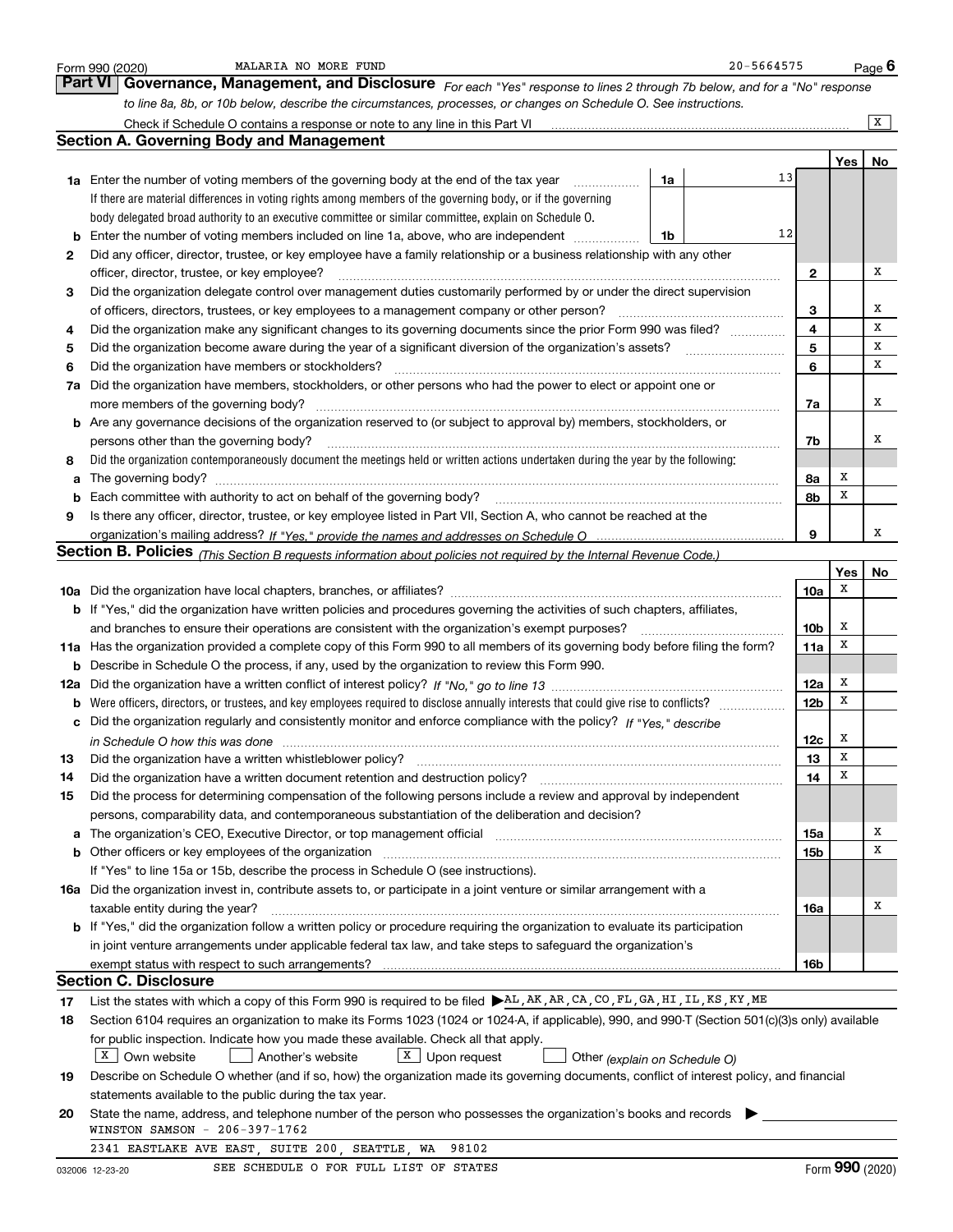| Form 990 (2020) | MALARIA NO MORE FUND                                                                                                                                       | $20 - 5664575$ | Page . |
|-----------------|------------------------------------------------------------------------------------------------------------------------------------------------------------|----------------|--------|
|                 | Part VII Compensation of Officers, Directors, Trustees, Key Employees, Highest Compensated                                                                 |                |        |
|                 | <b>Employees, and Independent Contractors</b>                                                                                                              |                |        |
|                 | Check if Schedule O contains a response or note to any line in this Part VII                                                                               |                |        |
|                 | Section A. Officers, Directors, Trustees, Key Employees, and Highest Compensated Employees                                                                 |                |        |
|                 | 1a Complete this table for all persons required to be listed. Report compensation for the calendar year ending with or within the organization's tax year. |                |        |

MALARIA NO MORE FUND 20-5664575

**•** List all of the organization's current officers, directors, trustees (whether individuals or organizations), regardless of amount of compensation. Enter -0- in columns (D), (E), and (F) if no compensation was paid.

 $\bullet$  List all of the organization's  $\,$ current key employees, if any. See instructions for definition of "key employee."

**•** List the organization's five current highest compensated employees (other than an officer, director, trustee, or key employee) who received reportable compensation (Box 5 of Form W-2 and/or Box 7 of Form 1099-MISC) of more than \$100,000 from the organization and any related organizations.

**•** List all of the organization's former officers, key employees, and highest compensated employees who received more than \$100,000 of reportable compensation from the organization and any related organizations.

**former directors or trustees**  ¥ List all of the organization's that received, in the capacity as a former director or trustee of the organization, more than \$10,000 of reportable compensation from the organization and any related organizations.

See instructions for the order in which to list the persons above.

Check this box if neither the organization nor any related organization compensated any current officer, director, or trustee.  $\mathcal{L}^{\text{max}}$ 

| (A)                                | (B)                    |                                         |                                                                  |         | (C)          |                                 |           | (D)             | (E)                              | (F)                      |
|------------------------------------|------------------------|-----------------------------------------|------------------------------------------------------------------|---------|--------------|---------------------------------|-----------|-----------------|----------------------------------|--------------------------|
| Name and title                     | Average                | Position<br>(do not check more than one |                                                                  |         | Reportable   | Reportable                      | Estimated |                 |                                  |                          |
|                                    | hours per              |                                         | box, unless person is both an<br>officer and a director/trustee) |         | compensation | compensation                    | amount of |                 |                                  |                          |
|                                    | week                   |                                         |                                                                  |         |              |                                 |           | from<br>the     | from related                     | other                    |
|                                    | (list any<br>hours for |                                         |                                                                  |         |              |                                 |           | organization    | organizations<br>(W-2/1099-MISC) | compensation<br>from the |
|                                    | related                |                                         | trustee                                                          |         |              |                                 |           | (W-2/1099-MISC) |                                  | organization             |
|                                    | organizations          |                                         |                                                                  |         |              |                                 |           |                 |                                  | and related              |
|                                    | below                  | Individual trustee or director          | Institutional t                                                  |         | Key employee | Highest compensated<br>employee |           |                 |                                  | organizations            |
|                                    | line)                  |                                         |                                                                  | Officer |              |                                 | Former    |                 |                                  |                          |
| <b>MARTIN EDLUND</b><br>(1)        | 40.00                  |                                         |                                                                  |         |              |                                 |           |                 |                                  |                          |
| CEO AND DIRECTOR                   | 0.00                   | X                                       |                                                                  | X       |              |                                 |           | 343, 147.       | 0.                               | 24,985.                  |
| (2)<br>JOSHUA BLUMENFELD           | 40.00                  |                                         |                                                                  |         |              |                                 |           |                 |                                  |                          |
| GLOBAL POLICY & ADVOCACY<br>MD.    | 0.00                   |                                         |                                                                  |         | x            |                                 |           | 300,850.        | $\mathbf 0$                      | 12,500.                  |
| (3)<br>MICHAL FISHMAN              | 40.00                  |                                         |                                                                  |         |              |                                 |           |                 |                                  |                          |
| MD. STRATEGIC COMMUNICATIONS       | 0.00                   |                                         |                                                                  |         |              | х                               |           | 235,929         | $\mathbf{0}$                     | 28,216.                  |
| <b>LOWREY REDMOND</b><br>(4)       | 40.00                  |                                         |                                                                  |         |              |                                 |           |                 |                                  |                          |
| CHIEF GROWTH OFFICER AND SECRETARY | 0.00                   |                                         |                                                                  | X       |              |                                 |           | 204,681         | $\mathbf 0$                      | 7,527.                   |
| ALAN COURT<br>(5)                  | 40.00                  |                                         |                                                                  |         |              |                                 |           |                 |                                  |                          |
| SENIOR ADVISOR                     | 0.00                   |                                         |                                                                  |         | X            |                                 |           | 184,107.        | $\mathbf{0}$                     | 6,819.                   |
| (6)<br>KARA SALEEBY                | 40.00                  |                                         |                                                                  |         |              |                                 |           |                 |                                  |                          |
| DIRECTOR, POLICY AND ADVOCACY      | 0.00                   |                                         |                                                                  |         |              | х                               |           | 108,689         | $\mathbf{0}$                     | 23,256.                  |
| WINSTON SAMSON<br>(7)              | 40.00                  |                                         |                                                                  |         |              |                                 |           |                 |                                  |                          |
| SENIOR FINANCE MANAGER             | 0.00                   |                                         |                                                                  |         |              | х                               |           | 103,339         | $\mathbf{0}$                     | 28,203.                  |
| (10) PETER CHERNIN                 | 2,00                   |                                         |                                                                  |         |              |                                 |           |                 |                                  |                          |
| CO-CHAIRMAN AND CO-FOUNDER         | 0.00                   | X                                       |                                                                  | X       |              |                                 |           | 0               | $\mathbf 0$                      | 0.                       |
| (11) CHRISTOPHER B. COMBE          | 2,00                   |                                         |                                                                  |         |              |                                 |           |                 |                                  |                          |
| CO-CHAIRMAN                        | 0.00                   | X                                       |                                                                  | X       |              |                                 |           | $\mathbf{0}$    | $\mathbf{0}$                     | 0.                       |
| (12) JOHN BRIDGELAND               | 2,00                   |                                         |                                                                  |         |              |                                 |           |                 |                                  |                          |
| VICE CHAIRMAN                      | 0.00                   | X                                       |                                                                  | x       |              |                                 |           | 0               | $\mathbf 0$                      | 0.                       |
| (13) RAYMOND CHAMBERS              | 1,00                   |                                         |                                                                  |         |              |                                 |           |                 |                                  |                          |
| NON-VOTING DIRECTOR AND CO-FOUNDER | 0.50                   | X                                       |                                                                  |         |              |                                 |           | 0               | $\mathbf{0}$                     | 0.                       |
| (14) DICK COSTOLO                  | 1,00                   |                                         |                                                                  |         |              |                                 |           |                 |                                  |                          |
| <b>DIRECTOR</b>                    | 0.00                   | X                                       |                                                                  |         |              |                                 |           | $\mathbf 0$     | $\mathbf{0}$                     | 0.                       |
| (15) GARY L. GINSBERG              | 1.00                   |                                         |                                                                  |         |              |                                 |           |                 |                                  |                          |
| <b>DIRECTOR</b>                    | 0.00                   | X                                       |                                                                  |         |              |                                 |           | $\mathbf{0}$ .  | $\mathbf{0}$                     | $\mathbf 0$ .            |
| (16) JULIE HENDERSON               | 1.00                   |                                         |                                                                  |         |              |                                 |           |                 |                                  |                          |
| <b>DIRECTOR</b>                    | 0.00                   | X                                       |                                                                  |         |              |                                 |           | $\mathbf{0}$    | $\mathbf{0}$                     | 0.                       |
| (17) SURYA MOHAPATRA               | 1.00                   |                                         |                                                                  |         |              |                                 |           |                 |                                  |                          |
| <b>DIRECTOR</b>                    | 0.00                   | X                                       |                                                                  |         |              |                                 |           | $\mathbf{0}$ .  | $\mathbf{0}$ .                   | $\mathbf 0$ .            |
| (18) KIERAN MURPHY                 | 1.00                   |                                         |                                                                  |         |              |                                 |           |                 |                                  |                          |
| <b>DIRECTOR</b>                    | 0.00                   | X                                       |                                                                  |         |              |                                 |           | $\mathbf{0}$ .  | $\mathbf{0}$                     | 0.                       |
| (19) KATHY PARK                    | 1,00                   |                                         |                                                                  |         |              |                                 |           |                 |                                  |                          |
| <b>DIRECTOR</b>                    | 0.00                   | X                                       |                                                                  |         |              |                                 |           | $\mathbf{0}$ .  | $\mathbf{0}$ .                   | 0.                       |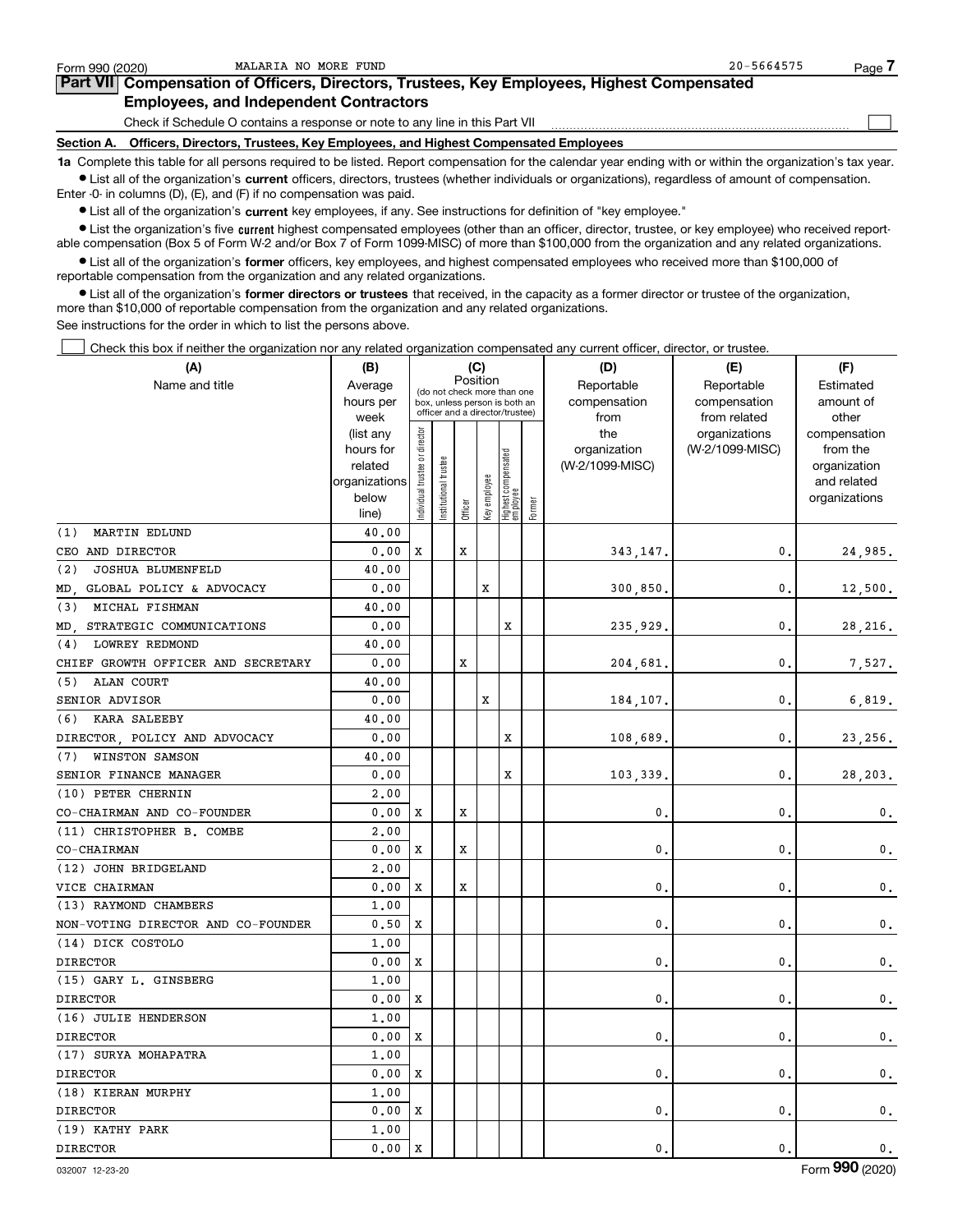| Section A. Officers, Directors, Trustees, Key Employees, and Highest Compensated Employees (continued)<br>(C)<br>(B)<br>(A)<br>(D)<br>(F)<br>(E)<br>Position<br>Average<br>Reportable<br>Name and title<br>Reportable<br>Estimated<br>(do not check more than one<br>hours per<br>compensation<br>compensation<br>amount of<br>box, unless person is both an<br>officer and a director/trustee)<br>week<br>from related<br>from<br>other<br>(list any<br>ndividual trustee or director<br>the<br>organizations<br>compensation<br>hours for<br>(W-2/1099-MISC)<br>organization<br>from the<br>Highest compensated<br>employee<br>nstitutional trustee<br>related<br>(W-2/1099-MISC)<br>organization<br>organizations<br>key employee<br>and related<br>below<br>organizations<br>Former<br>Officer<br>line)<br>(20) MICHAEL REGAN<br>1,00<br><b>DIRECTOR</b><br>0.00<br>X<br>$\mathbf{0}$ .<br>0.<br>0.<br>(21) UDAY SHANKAR<br>1,00<br>0.00<br>X<br>$\mathbf{0}$ .<br>0.<br>0.<br>(22) RICH VERMA<br>1,00<br>0.00<br>X<br>$\mathbf{0}$ .<br>0.<br>0.<br>(23) JOHN KLENNER<br>2,00<br>0.00<br>х<br>0.<br>0.<br>0.<br>0.<br>131,506.<br>1,480,742.<br>0.<br>0.<br>0.<br>c Total from continuation sheets to Part VII, Section A <b>manual</b> contains the Total from continuum<br>0.<br>131,506.<br>1,480,742.<br>Total number of individuals (including but not limited to those listed above) who received more than \$100,000 of reportable<br>2<br>7<br>compensation from the organization $\blacktriangleright$<br>Yes<br>No<br>Did the organization list any former officer, director, trustee, key employee, or highest compensated employee on<br>з<br>x<br>3<br>line 1a? If "Yes," complete Schedule J for such individual manumental content content from the complete schedu<br>For any individual listed on line 1a, is the sum of reportable compensation and other compensation from the organization<br>4<br>х<br>4<br>Did any person listed on line 1a receive or accrue compensation from any unrelated organization or individual for services<br>5<br>x<br>5<br><b>Section B. Independent Contractors</b><br>Complete this table for your five highest compensated independent contractors that received more than \$100,000 of compensation from<br>1<br>the organization. Report compensation for the calendar year ending with or within the organization's tax year.<br>(C)<br>(A)<br>(B)<br>Name and business address<br>Description of services<br>Compensation<br>KYLE HOUSE GROUP, 1747 PENNSYLVANIA AVE NW<br>ADVOCACY CONSULTING<br>184,575.<br>Total number of independent contractors (including but not limited to those listed above) who received more than<br>2<br>1<br>\$100,000 of compensation from the organization | MALARIA NO MORE FUND<br>Form 990 (2020) |  |  |  |  |  |  |  | 20-5664575 |  | Page 8 |
|------------------------------------------------------------------------------------------------------------------------------------------------------------------------------------------------------------------------------------------------------------------------------------------------------------------------------------------------------------------------------------------------------------------------------------------------------------------------------------------------------------------------------------------------------------------------------------------------------------------------------------------------------------------------------------------------------------------------------------------------------------------------------------------------------------------------------------------------------------------------------------------------------------------------------------------------------------------------------------------------------------------------------------------------------------------------------------------------------------------------------------------------------------------------------------------------------------------------------------------------------------------------------------------------------------------------------------------------------------------------------------------------------------------------------------------------------------------------------------------------------------------------------------------------------------------------------------------------------------------------------------------------------------------------------------------------------------------------------------------------------------------------------------------------------------------------------------------------------------------------------------------------------------------------------------------------------------------------------------------------------------------------------------------------------------------------------------------------------------------------------------------------------------------------------------------------------------------------------------------------------------------------------------------------------------------------------------------------------------------------------------------------------------------------------------------------------------------------------------------------------------------------------------------------------------------------------------------------------------------------------------------------------------------------------------------------------------------------------------------------------------|-----------------------------------------|--|--|--|--|--|--|--|------------|--|--------|
|                                                                                                                                                                                                                                                                                                                                                                                                                                                                                                                                                                                                                                                                                                                                                                                                                                                                                                                                                                                                                                                                                                                                                                                                                                                                                                                                                                                                                                                                                                                                                                                                                                                                                                                                                                                                                                                                                                                                                                                                                                                                                                                                                                                                                                                                                                                                                                                                                                                                                                                                                                                                                                                                                                                                                            | Part VII                                |  |  |  |  |  |  |  |            |  |        |
|                                                                                                                                                                                                                                                                                                                                                                                                                                                                                                                                                                                                                                                                                                                                                                                                                                                                                                                                                                                                                                                                                                                                                                                                                                                                                                                                                                                                                                                                                                                                                                                                                                                                                                                                                                                                                                                                                                                                                                                                                                                                                                                                                                                                                                                                                                                                                                                                                                                                                                                                                                                                                                                                                                                                                            |                                         |  |  |  |  |  |  |  |            |  |        |
|                                                                                                                                                                                                                                                                                                                                                                                                                                                                                                                                                                                                                                                                                                                                                                                                                                                                                                                                                                                                                                                                                                                                                                                                                                                                                                                                                                                                                                                                                                                                                                                                                                                                                                                                                                                                                                                                                                                                                                                                                                                                                                                                                                                                                                                                                                                                                                                                                                                                                                                                                                                                                                                                                                                                                            |                                         |  |  |  |  |  |  |  |            |  |        |
|                                                                                                                                                                                                                                                                                                                                                                                                                                                                                                                                                                                                                                                                                                                                                                                                                                                                                                                                                                                                                                                                                                                                                                                                                                                                                                                                                                                                                                                                                                                                                                                                                                                                                                                                                                                                                                                                                                                                                                                                                                                                                                                                                                                                                                                                                                                                                                                                                                                                                                                                                                                                                                                                                                                                                            |                                         |  |  |  |  |  |  |  |            |  |        |
|                                                                                                                                                                                                                                                                                                                                                                                                                                                                                                                                                                                                                                                                                                                                                                                                                                                                                                                                                                                                                                                                                                                                                                                                                                                                                                                                                                                                                                                                                                                                                                                                                                                                                                                                                                                                                                                                                                                                                                                                                                                                                                                                                                                                                                                                                                                                                                                                                                                                                                                                                                                                                                                                                                                                                            |                                         |  |  |  |  |  |  |  |            |  |        |
|                                                                                                                                                                                                                                                                                                                                                                                                                                                                                                                                                                                                                                                                                                                                                                                                                                                                                                                                                                                                                                                                                                                                                                                                                                                                                                                                                                                                                                                                                                                                                                                                                                                                                                                                                                                                                                                                                                                                                                                                                                                                                                                                                                                                                                                                                                                                                                                                                                                                                                                                                                                                                                                                                                                                                            | <b>DIRECTOR</b>                         |  |  |  |  |  |  |  |            |  |        |
|                                                                                                                                                                                                                                                                                                                                                                                                                                                                                                                                                                                                                                                                                                                                                                                                                                                                                                                                                                                                                                                                                                                                                                                                                                                                                                                                                                                                                                                                                                                                                                                                                                                                                                                                                                                                                                                                                                                                                                                                                                                                                                                                                                                                                                                                                                                                                                                                                                                                                                                                                                                                                                                                                                                                                            |                                         |  |  |  |  |  |  |  |            |  |        |
|                                                                                                                                                                                                                                                                                                                                                                                                                                                                                                                                                                                                                                                                                                                                                                                                                                                                                                                                                                                                                                                                                                                                                                                                                                                                                                                                                                                                                                                                                                                                                                                                                                                                                                                                                                                                                                                                                                                                                                                                                                                                                                                                                                                                                                                                                                                                                                                                                                                                                                                                                                                                                                                                                                                                                            | <b>DIRECTOR</b>                         |  |  |  |  |  |  |  |            |  |        |
|                                                                                                                                                                                                                                                                                                                                                                                                                                                                                                                                                                                                                                                                                                                                                                                                                                                                                                                                                                                                                                                                                                                                                                                                                                                                                                                                                                                                                                                                                                                                                                                                                                                                                                                                                                                                                                                                                                                                                                                                                                                                                                                                                                                                                                                                                                                                                                                                                                                                                                                                                                                                                                                                                                                                                            |                                         |  |  |  |  |  |  |  |            |  |        |
|                                                                                                                                                                                                                                                                                                                                                                                                                                                                                                                                                                                                                                                                                                                                                                                                                                                                                                                                                                                                                                                                                                                                                                                                                                                                                                                                                                                                                                                                                                                                                                                                                                                                                                                                                                                                                                                                                                                                                                                                                                                                                                                                                                                                                                                                                                                                                                                                                                                                                                                                                                                                                                                                                                                                                            | TREASURER                               |  |  |  |  |  |  |  |            |  |        |
|                                                                                                                                                                                                                                                                                                                                                                                                                                                                                                                                                                                                                                                                                                                                                                                                                                                                                                                                                                                                                                                                                                                                                                                                                                                                                                                                                                                                                                                                                                                                                                                                                                                                                                                                                                                                                                                                                                                                                                                                                                                                                                                                                                                                                                                                                                                                                                                                                                                                                                                                                                                                                                                                                                                                                            |                                         |  |  |  |  |  |  |  |            |  |        |
|                                                                                                                                                                                                                                                                                                                                                                                                                                                                                                                                                                                                                                                                                                                                                                                                                                                                                                                                                                                                                                                                                                                                                                                                                                                                                                                                                                                                                                                                                                                                                                                                                                                                                                                                                                                                                                                                                                                                                                                                                                                                                                                                                                                                                                                                                                                                                                                                                                                                                                                                                                                                                                                                                                                                                            |                                         |  |  |  |  |  |  |  |            |  |        |
|                                                                                                                                                                                                                                                                                                                                                                                                                                                                                                                                                                                                                                                                                                                                                                                                                                                                                                                                                                                                                                                                                                                                                                                                                                                                                                                                                                                                                                                                                                                                                                                                                                                                                                                                                                                                                                                                                                                                                                                                                                                                                                                                                                                                                                                                                                                                                                                                                                                                                                                                                                                                                                                                                                                                                            |                                         |  |  |  |  |  |  |  |            |  |        |
|                                                                                                                                                                                                                                                                                                                                                                                                                                                                                                                                                                                                                                                                                                                                                                                                                                                                                                                                                                                                                                                                                                                                                                                                                                                                                                                                                                                                                                                                                                                                                                                                                                                                                                                                                                                                                                                                                                                                                                                                                                                                                                                                                                                                                                                                                                                                                                                                                                                                                                                                                                                                                                                                                                                                                            |                                         |  |  |  |  |  |  |  |            |  |        |
|                                                                                                                                                                                                                                                                                                                                                                                                                                                                                                                                                                                                                                                                                                                                                                                                                                                                                                                                                                                                                                                                                                                                                                                                                                                                                                                                                                                                                                                                                                                                                                                                                                                                                                                                                                                                                                                                                                                                                                                                                                                                                                                                                                                                                                                                                                                                                                                                                                                                                                                                                                                                                                                                                                                                                            |                                         |  |  |  |  |  |  |  |            |  |        |
|                                                                                                                                                                                                                                                                                                                                                                                                                                                                                                                                                                                                                                                                                                                                                                                                                                                                                                                                                                                                                                                                                                                                                                                                                                                                                                                                                                                                                                                                                                                                                                                                                                                                                                                                                                                                                                                                                                                                                                                                                                                                                                                                                                                                                                                                                                                                                                                                                                                                                                                                                                                                                                                                                                                                                            |                                         |  |  |  |  |  |  |  |            |  |        |
|                                                                                                                                                                                                                                                                                                                                                                                                                                                                                                                                                                                                                                                                                                                                                                                                                                                                                                                                                                                                                                                                                                                                                                                                                                                                                                                                                                                                                                                                                                                                                                                                                                                                                                                                                                                                                                                                                                                                                                                                                                                                                                                                                                                                                                                                                                                                                                                                                                                                                                                                                                                                                                                                                                                                                            |                                         |  |  |  |  |  |  |  |            |  |        |
|                                                                                                                                                                                                                                                                                                                                                                                                                                                                                                                                                                                                                                                                                                                                                                                                                                                                                                                                                                                                                                                                                                                                                                                                                                                                                                                                                                                                                                                                                                                                                                                                                                                                                                                                                                                                                                                                                                                                                                                                                                                                                                                                                                                                                                                                                                                                                                                                                                                                                                                                                                                                                                                                                                                                                            |                                         |  |  |  |  |  |  |  |            |  |        |
|                                                                                                                                                                                                                                                                                                                                                                                                                                                                                                                                                                                                                                                                                                                                                                                                                                                                                                                                                                                                                                                                                                                                                                                                                                                                                                                                                                                                                                                                                                                                                                                                                                                                                                                                                                                                                                                                                                                                                                                                                                                                                                                                                                                                                                                                                                                                                                                                                                                                                                                                                                                                                                                                                                                                                            |                                         |  |  |  |  |  |  |  |            |  |        |
|                                                                                                                                                                                                                                                                                                                                                                                                                                                                                                                                                                                                                                                                                                                                                                                                                                                                                                                                                                                                                                                                                                                                                                                                                                                                                                                                                                                                                                                                                                                                                                                                                                                                                                                                                                                                                                                                                                                                                                                                                                                                                                                                                                                                                                                                                                                                                                                                                                                                                                                                                                                                                                                                                                                                                            |                                         |  |  |  |  |  |  |  |            |  |        |
|                                                                                                                                                                                                                                                                                                                                                                                                                                                                                                                                                                                                                                                                                                                                                                                                                                                                                                                                                                                                                                                                                                                                                                                                                                                                                                                                                                                                                                                                                                                                                                                                                                                                                                                                                                                                                                                                                                                                                                                                                                                                                                                                                                                                                                                                                                                                                                                                                                                                                                                                                                                                                                                                                                                                                            |                                         |  |  |  |  |  |  |  |            |  |        |
|                                                                                                                                                                                                                                                                                                                                                                                                                                                                                                                                                                                                                                                                                                                                                                                                                                                                                                                                                                                                                                                                                                                                                                                                                                                                                                                                                                                                                                                                                                                                                                                                                                                                                                                                                                                                                                                                                                                                                                                                                                                                                                                                                                                                                                                                                                                                                                                                                                                                                                                                                                                                                                                                                                                                                            |                                         |  |  |  |  |  |  |  |            |  |        |
|                                                                                                                                                                                                                                                                                                                                                                                                                                                                                                                                                                                                                                                                                                                                                                                                                                                                                                                                                                                                                                                                                                                                                                                                                                                                                                                                                                                                                                                                                                                                                                                                                                                                                                                                                                                                                                                                                                                                                                                                                                                                                                                                                                                                                                                                                                                                                                                                                                                                                                                                                                                                                                                                                                                                                            |                                         |  |  |  |  |  |  |  |            |  |        |
|                                                                                                                                                                                                                                                                                                                                                                                                                                                                                                                                                                                                                                                                                                                                                                                                                                                                                                                                                                                                                                                                                                                                                                                                                                                                                                                                                                                                                                                                                                                                                                                                                                                                                                                                                                                                                                                                                                                                                                                                                                                                                                                                                                                                                                                                                                                                                                                                                                                                                                                                                                                                                                                                                                                                                            |                                         |  |  |  |  |  |  |  |            |  |        |
|                                                                                                                                                                                                                                                                                                                                                                                                                                                                                                                                                                                                                                                                                                                                                                                                                                                                                                                                                                                                                                                                                                                                                                                                                                                                                                                                                                                                                                                                                                                                                                                                                                                                                                                                                                                                                                                                                                                                                                                                                                                                                                                                                                                                                                                                                                                                                                                                                                                                                                                                                                                                                                                                                                                                                            |                                         |  |  |  |  |  |  |  |            |  |        |
|                                                                                                                                                                                                                                                                                                                                                                                                                                                                                                                                                                                                                                                                                                                                                                                                                                                                                                                                                                                                                                                                                                                                                                                                                                                                                                                                                                                                                                                                                                                                                                                                                                                                                                                                                                                                                                                                                                                                                                                                                                                                                                                                                                                                                                                                                                                                                                                                                                                                                                                                                                                                                                                                                                                                                            |                                         |  |  |  |  |  |  |  |            |  |        |
|                                                                                                                                                                                                                                                                                                                                                                                                                                                                                                                                                                                                                                                                                                                                                                                                                                                                                                                                                                                                                                                                                                                                                                                                                                                                                                                                                                                                                                                                                                                                                                                                                                                                                                                                                                                                                                                                                                                                                                                                                                                                                                                                                                                                                                                                                                                                                                                                                                                                                                                                                                                                                                                                                                                                                            |                                         |  |  |  |  |  |  |  |            |  |        |
|                                                                                                                                                                                                                                                                                                                                                                                                                                                                                                                                                                                                                                                                                                                                                                                                                                                                                                                                                                                                                                                                                                                                                                                                                                                                                                                                                                                                                                                                                                                                                                                                                                                                                                                                                                                                                                                                                                                                                                                                                                                                                                                                                                                                                                                                                                                                                                                                                                                                                                                                                                                                                                                                                                                                                            |                                         |  |  |  |  |  |  |  |            |  |        |
|                                                                                                                                                                                                                                                                                                                                                                                                                                                                                                                                                                                                                                                                                                                                                                                                                                                                                                                                                                                                                                                                                                                                                                                                                                                                                                                                                                                                                                                                                                                                                                                                                                                                                                                                                                                                                                                                                                                                                                                                                                                                                                                                                                                                                                                                                                                                                                                                                                                                                                                                                                                                                                                                                                                                                            |                                         |  |  |  |  |  |  |  |            |  |        |
|                                                                                                                                                                                                                                                                                                                                                                                                                                                                                                                                                                                                                                                                                                                                                                                                                                                                                                                                                                                                                                                                                                                                                                                                                                                                                                                                                                                                                                                                                                                                                                                                                                                                                                                                                                                                                                                                                                                                                                                                                                                                                                                                                                                                                                                                                                                                                                                                                                                                                                                                                                                                                                                                                                                                                            |                                         |  |  |  |  |  |  |  |            |  |        |
|                                                                                                                                                                                                                                                                                                                                                                                                                                                                                                                                                                                                                                                                                                                                                                                                                                                                                                                                                                                                                                                                                                                                                                                                                                                                                                                                                                                                                                                                                                                                                                                                                                                                                                                                                                                                                                                                                                                                                                                                                                                                                                                                                                                                                                                                                                                                                                                                                                                                                                                                                                                                                                                                                                                                                            |                                         |  |  |  |  |  |  |  |            |  |        |
|                                                                                                                                                                                                                                                                                                                                                                                                                                                                                                                                                                                                                                                                                                                                                                                                                                                                                                                                                                                                                                                                                                                                                                                                                                                                                                                                                                                                                                                                                                                                                                                                                                                                                                                                                                                                                                                                                                                                                                                                                                                                                                                                                                                                                                                                                                                                                                                                                                                                                                                                                                                                                                                                                                                                                            |                                         |  |  |  |  |  |  |  |            |  |        |
|                                                                                                                                                                                                                                                                                                                                                                                                                                                                                                                                                                                                                                                                                                                                                                                                                                                                                                                                                                                                                                                                                                                                                                                                                                                                                                                                                                                                                                                                                                                                                                                                                                                                                                                                                                                                                                                                                                                                                                                                                                                                                                                                                                                                                                                                                                                                                                                                                                                                                                                                                                                                                                                                                                                                                            |                                         |  |  |  |  |  |  |  |            |  |        |
|                                                                                                                                                                                                                                                                                                                                                                                                                                                                                                                                                                                                                                                                                                                                                                                                                                                                                                                                                                                                                                                                                                                                                                                                                                                                                                                                                                                                                                                                                                                                                                                                                                                                                                                                                                                                                                                                                                                                                                                                                                                                                                                                                                                                                                                                                                                                                                                                                                                                                                                                                                                                                                                                                                                                                            |                                         |  |  |  |  |  |  |  |            |  |        |
|                                                                                                                                                                                                                                                                                                                                                                                                                                                                                                                                                                                                                                                                                                                                                                                                                                                                                                                                                                                                                                                                                                                                                                                                                                                                                                                                                                                                                                                                                                                                                                                                                                                                                                                                                                                                                                                                                                                                                                                                                                                                                                                                                                                                                                                                                                                                                                                                                                                                                                                                                                                                                                                                                                                                                            | SUITE 1150, WASHINGTON, DC 20006        |  |  |  |  |  |  |  |            |  |        |
|                                                                                                                                                                                                                                                                                                                                                                                                                                                                                                                                                                                                                                                                                                                                                                                                                                                                                                                                                                                                                                                                                                                                                                                                                                                                                                                                                                                                                                                                                                                                                                                                                                                                                                                                                                                                                                                                                                                                                                                                                                                                                                                                                                                                                                                                                                                                                                                                                                                                                                                                                                                                                                                                                                                                                            |                                         |  |  |  |  |  |  |  |            |  |        |
|                                                                                                                                                                                                                                                                                                                                                                                                                                                                                                                                                                                                                                                                                                                                                                                                                                                                                                                                                                                                                                                                                                                                                                                                                                                                                                                                                                                                                                                                                                                                                                                                                                                                                                                                                                                                                                                                                                                                                                                                                                                                                                                                                                                                                                                                                                                                                                                                                                                                                                                                                                                                                                                                                                                                                            |                                         |  |  |  |  |  |  |  |            |  |        |
|                                                                                                                                                                                                                                                                                                                                                                                                                                                                                                                                                                                                                                                                                                                                                                                                                                                                                                                                                                                                                                                                                                                                                                                                                                                                                                                                                                                                                                                                                                                                                                                                                                                                                                                                                                                                                                                                                                                                                                                                                                                                                                                                                                                                                                                                                                                                                                                                                                                                                                                                                                                                                                                                                                                                                            |                                         |  |  |  |  |  |  |  |            |  |        |
|                                                                                                                                                                                                                                                                                                                                                                                                                                                                                                                                                                                                                                                                                                                                                                                                                                                                                                                                                                                                                                                                                                                                                                                                                                                                                                                                                                                                                                                                                                                                                                                                                                                                                                                                                                                                                                                                                                                                                                                                                                                                                                                                                                                                                                                                                                                                                                                                                                                                                                                                                                                                                                                                                                                                                            |                                         |  |  |  |  |  |  |  |            |  |        |
|                                                                                                                                                                                                                                                                                                                                                                                                                                                                                                                                                                                                                                                                                                                                                                                                                                                                                                                                                                                                                                                                                                                                                                                                                                                                                                                                                                                                                                                                                                                                                                                                                                                                                                                                                                                                                                                                                                                                                                                                                                                                                                                                                                                                                                                                                                                                                                                                                                                                                                                                                                                                                                                                                                                                                            |                                         |  |  |  |  |  |  |  |            |  |        |
|                                                                                                                                                                                                                                                                                                                                                                                                                                                                                                                                                                                                                                                                                                                                                                                                                                                                                                                                                                                                                                                                                                                                                                                                                                                                                                                                                                                                                                                                                                                                                                                                                                                                                                                                                                                                                                                                                                                                                                                                                                                                                                                                                                                                                                                                                                                                                                                                                                                                                                                                                                                                                                                                                                                                                            |                                         |  |  |  |  |  |  |  |            |  |        |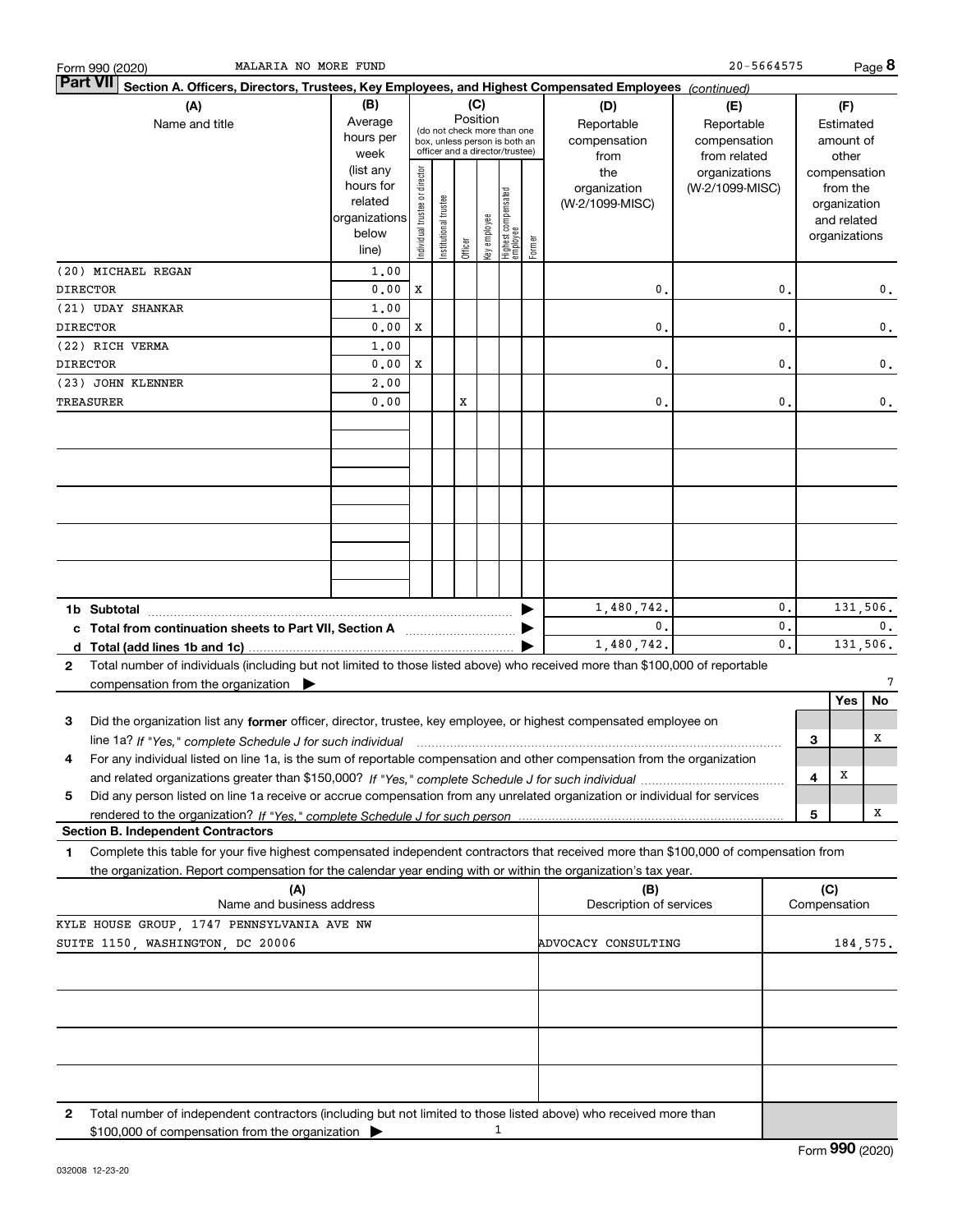|                                                           | Form 990 (2020)                              |                                                                                                                      | MALARIA NO MORE FUND |                      |               |                                       | 20-5664575                     | Page 9                             |
|-----------------------------------------------------------|----------------------------------------------|----------------------------------------------------------------------------------------------------------------------|----------------------|----------------------|---------------|---------------------------------------|--------------------------------|------------------------------------|
|                                                           | <b>Part VIII</b>                             | <b>Statement of Revenue</b>                                                                                          |                      |                      |               |                                       |                                |                                    |
|                                                           |                                              | Check if Schedule O contains a response or note to any line in this Part VIII                                        |                      |                      | (A)           | (B)                                   | $\overline{C}$                 | (D)                                |
|                                                           |                                              |                                                                                                                      |                      |                      | Total revenue | Related or exempt<br>function revenue | Unrelated<br>lbusiness revenue | Revenue excluded<br>from tax under |
|                                                           |                                              |                                                                                                                      |                      |                      |               |                                       |                                | sections 512 - 514                 |
|                                                           |                                              | <b>1 a</b> Federated campaigns                                                                                       | 1a                   |                      |               |                                       |                                |                                    |
| Contributions, Gifts, Grants<br>and Other Similar Amounts |                                              | <b>b</b> Membership dues                                                                                             | 1 <sub>b</sub>       |                      |               |                                       |                                |                                    |
|                                                           | с                                            | Fundraising events                                                                                                   | 1 <sub>c</sub>       |                      |               |                                       |                                |                                    |
|                                                           |                                              | d Related organizations                                                                                              | 1 <sub>d</sub>       | 541,858.             |               |                                       |                                |                                    |
|                                                           | е                                            | Government grants (contributions)                                                                                    | 1e                   |                      |               |                                       |                                |                                    |
|                                                           |                                              | f All other contributions, gifts, grants, and<br>similar amounts not included above                                  | 1f                   | 9,915,826.           |               |                                       |                                |                                    |
|                                                           |                                              | g Noncash contributions included in lines 1a-1f                                                                      | $1g$ \$              | 7,867.               |               |                                       |                                |                                    |
|                                                           |                                              |                                                                                                                      |                      |                      | 10,457,684.   |                                       |                                |                                    |
|                                                           |                                              |                                                                                                                      |                      | <b>Business Code</b> |               |                                       |                                |                                    |
|                                                           | 2a                                           | <u> 1989 - Johann Barbara, marka a shekara tsa 1989 - An tsa 1989 - An tsa 1989 - An tsa 1989 - An tsa 1989 - An</u> |                      |                      |               |                                       |                                |                                    |
| Program Service<br>Revenue                                | b                                            | <u> 1989 - Johann Barbara, martxa alemaniar arg</u>                                                                  |                      |                      |               |                                       |                                |                                    |
|                                                           | c                                            |                                                                                                                      |                      |                      |               |                                       |                                |                                    |
| evenue                                                    | d                                            | <u> 1989 - Johann John Stein, mars an de Francisco (f. 1989)</u>                                                     |                      |                      |               |                                       |                                |                                    |
|                                                           | е                                            |                                                                                                                      |                      |                      |               |                                       |                                |                                    |
|                                                           | f                                            | All other program service revenue                                                                                    |                      |                      |               |                                       |                                |                                    |
|                                                           | a                                            |                                                                                                                      |                      | ▶                    |               |                                       |                                |                                    |
|                                                           | 3                                            | Investment income (including dividends, interest, and                                                                |                      |                      |               |                                       |                                |                                    |
|                                                           |                                              |                                                                                                                      |                      | ▶                    | 2,651.        |                                       |                                | 2,651.                             |
|                                                           | 4                                            | Income from investment of tax-exempt bond proceeds                                                                   |                      |                      |               |                                       |                                |                                    |
|                                                           | 5                                            |                                                                                                                      |                      |                      |               |                                       |                                |                                    |
|                                                           |                                              |                                                                                                                      | (i) Real             | (ii) Personal        |               |                                       |                                |                                    |
|                                                           | 6а                                           | Gross rents                                                                                                          | 6а                   |                      |               |                                       |                                |                                    |
|                                                           | Less: rental expenses<br>6 <sub>b</sub><br>b |                                                                                                                      |                      |                      |               |                                       |                                |                                    |
|                                                           | c                                            | Rental income or (loss)                                                                                              | 6с                   |                      |               |                                       |                                |                                    |
|                                                           |                                              | d Net rental income or (loss)                                                                                        |                      |                      |               |                                       |                                |                                    |
|                                                           |                                              | <b>7 a</b> Gross amount from sales of                                                                                | (i) Securities       | (ii) Other           |               |                                       |                                |                                    |
|                                                           |                                              | assets other than inventory                                                                                          | 7a                   | 950.                 |               |                                       |                                |                                    |
|                                                           |                                              | <b>b</b> Less: cost or other basis                                                                                   |                      | 1,172.               |               |                                       |                                |                                    |
| venue                                                     |                                              | and sales expenses<br><b>c</b> Gain or (loss) $\ldots$                                                               | 7b<br>7c             | $-222.$              |               |                                       |                                |                                    |
|                                                           |                                              |                                                                                                                      |                      |                      | $-222.$       |                                       |                                | $-222.$                            |
| Other Re                                                  |                                              | 8 a Gross income from fundraising events (not                                                                        |                      |                      |               |                                       |                                |                                    |
|                                                           |                                              |                                                                                                                      |                      |                      |               |                                       |                                |                                    |
|                                                           |                                              | contributions reported on line 1c). See                                                                              |                      |                      |               |                                       |                                |                                    |
|                                                           |                                              |                                                                                                                      |                      | 8a                   |               |                                       |                                |                                    |
|                                                           |                                              |                                                                                                                      |                      | 8b                   |               |                                       |                                |                                    |
|                                                           | c                                            | Net income or (loss) from fundraising events                                                                         |                      |                      |               |                                       |                                |                                    |
|                                                           |                                              | 9 a Gross income from gaming activities. See                                                                         |                      |                      |               |                                       |                                |                                    |
|                                                           |                                              |                                                                                                                      |                      | 9a                   |               |                                       |                                |                                    |
|                                                           |                                              | <b>b</b> Less: direct expenses <b>manually</b>                                                                       |                      | 9b                   |               |                                       |                                |                                    |
|                                                           | c                                            | Net income or (loss) from gaming activities                                                                          |                      |                      |               |                                       |                                |                                    |
|                                                           |                                              | 10 a Gross sales of inventory, less returns                                                                          |                      |                      |               |                                       |                                |                                    |
|                                                           |                                              |                                                                                                                      |                      | 10a                  |               |                                       |                                |                                    |
|                                                           |                                              | <b>b</b> Less: cost of goods sold                                                                                    |                      | 10b                  |               |                                       |                                |                                    |
|                                                           |                                              | c Net income or (loss) from sales of inventory                                                                       |                      | <b>Business Code</b> |               |                                       |                                |                                    |
|                                                           |                                              | FOREIGN CURRENCY GAIN                                                                                                |                      | 900099               | 2,057.        |                                       |                                | 2,057.                             |
| Miscellaneous<br>Revenue                                  | 11a<br>b                                     |                                                                                                                      |                      |                      |               |                                       |                                |                                    |
|                                                           | c                                            |                                                                                                                      |                      |                      |               |                                       |                                |                                    |
|                                                           |                                              |                                                                                                                      |                      |                      |               |                                       |                                |                                    |
|                                                           |                                              |                                                                                                                      |                      |                      | 2,057.        |                                       |                                |                                    |
|                                                           | 12                                           |                                                                                                                      |                      |                      | 10,462,170.   | $\mathbf{0}$ .                        | 0.                             | 4,486.                             |
|                                                           |                                              |                                                                                                                      |                      |                      |               |                                       |                                |                                    |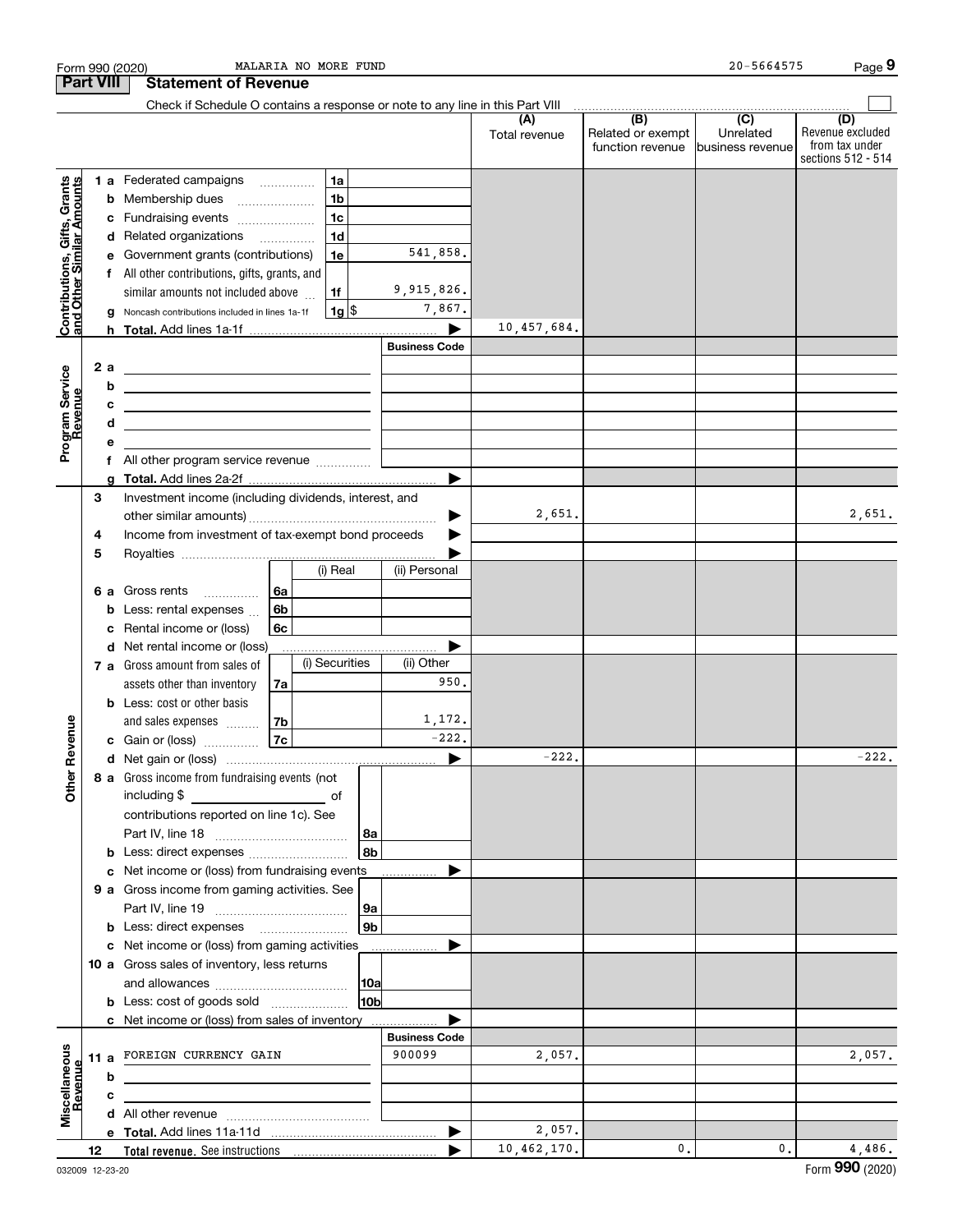Form 990 (2020) Page MALARIA NO MORE FUND 20-5664575 **10**

|              | Section 501(c)(3) and 501(c)(4) organizations must complete all columns. All other organizations must complete column (A).                                                                                 |                       |                                    |                                           |                                |
|--------------|------------------------------------------------------------------------------------------------------------------------------------------------------------------------------------------------------------|-----------------------|------------------------------------|-------------------------------------------|--------------------------------|
|              | Check if Schedule O contains a response or note to any line in this Part IX                                                                                                                                |                       |                                    |                                           | $\overline{\mathbf{x}}$        |
|              | Do not include amounts reported on lines 6b,<br>7b, 8b, 9b, and 10b of Part VIII.                                                                                                                          | (A)<br>Total expenses | (B)<br>Program service<br>expenses | (C)<br>Management and<br>general expenses | (D)<br>Fundraising<br>expenses |
| 1.           | Grants and other assistance to domestic organizations                                                                                                                                                      |                       |                                    |                                           |                                |
|              | and domestic governments. See Part IV, line 21<br>$\ddotsc$                                                                                                                                                | 34,446.               | 34,446.                            |                                           |                                |
| $\mathbf{2}$ | Grants and other assistance to domestic                                                                                                                                                                    |                       |                                    |                                           |                                |
|              | individuals. See Part IV, line 22                                                                                                                                                                          |                       |                                    |                                           |                                |
| 3            | Grants and other assistance to foreign                                                                                                                                                                     |                       |                                    |                                           |                                |
|              | organizations, foreign governments, and foreign                                                                                                                                                            |                       |                                    |                                           |                                |
|              | individuals. See Part IV, lines 15 and 16                                                                                                                                                                  |                       |                                    |                                           |                                |
| 4            | Benefits paid to or for members                                                                                                                                                                            |                       |                                    |                                           |                                |
| 5            | Compensation of current officers, directors,                                                                                                                                                               |                       |                                    |                                           |                                |
|              | trustees, and key employees                                                                                                                                                                                | 1,084,616.            | 820,440.                           | 156,924.                                  | 107,252.                       |
| 6            | Compensation not included above to disqualified                                                                                                                                                            |                       |                                    |                                           |                                |
|              | persons (as defined under section 4958(f)(1)) and                                                                                                                                                          |                       |                                    |                                           |                                |
|              | persons described in section 4958(c)(3)(B)                                                                                                                                                                 |                       |                                    |                                           |                                |
| 7            |                                                                                                                                                                                                            | 1,512,110.            | 1,172,688.                         | 156,728.                                  | 182,694.                       |
| 8            | Pension plan accruals and contributions (include                                                                                                                                                           |                       |                                    |                                           |                                |
|              | section 401(k) and 403(b) employer contributions)                                                                                                                                                          | 43,961.               | 33,287.                            | 5,202.                                    | 5,472.                         |
| 9            |                                                                                                                                                                                                            | 178,164.              | 108,429.                           | 49,428.                                   | 20,307.                        |
| 10           |                                                                                                                                                                                                            | 170,702.              | 128,531.                           | 20,453.                                   | 21,718.                        |
| 11           | Fees for services (nonemployees):                                                                                                                                                                          |                       |                                    |                                           |                                |
| a            |                                                                                                                                                                                                            |                       |                                    |                                           |                                |
| b            |                                                                                                                                                                                                            | 7,668.                | 7,668.                             |                                           |                                |
|              |                                                                                                                                                                                                            | 47,686.               |                                    | 47,686.                                   |                                |
| d            |                                                                                                                                                                                                            | 68,004.               | 68,004.                            |                                           |                                |
|              | Professional fundraising services. See Part IV, line 17                                                                                                                                                    |                       |                                    |                                           |                                |
| f            | Investment management fees                                                                                                                                                                                 |                       |                                    |                                           |                                |
| a            | Other. (If line 11g amount exceeds 10% of line 25,                                                                                                                                                         |                       |                                    |                                           |                                |
|              | column (A) amount, list line 11g expenses on Sch 0.)                                                                                                                                                       | 832, 212.             | 706,259.                           | 115,098.                                  | 10,855.                        |
| 12           |                                                                                                                                                                                                            |                       |                                    |                                           |                                |
| 13           |                                                                                                                                                                                                            | 126,764.              | 11,375.                            | 105,153.                                  | 10, 236.                       |
| 14           |                                                                                                                                                                                                            | 77,215.               | 7,913.                             | 69,302.                                   |                                |
| 15           |                                                                                                                                                                                                            |                       |                                    |                                           |                                |
| 16           |                                                                                                                                                                                                            | 108,631.              | 66,618.                            | 23,067.                                   | 18,946.                        |
| 17           |                                                                                                                                                                                                            | 33,754.               | 26,699.                            | 2,439.                                    | 4,616.                         |
| 18           | Payments of travel or entertainment expenses                                                                                                                                                               |                       |                                    |                                           |                                |
|              | for any federal, state, or local public officials                                                                                                                                                          |                       |                                    |                                           |                                |
| 19           | Conferences, conventions, and meetings                                                                                                                                                                     | 3,805.                | 435.                               | 3,370.                                    |                                |
| 20           | Interest                                                                                                                                                                                                   | 225.                  |                                    | 225.                                      |                                |
| 21           |                                                                                                                                                                                                            |                       |                                    |                                           |                                |
| 22           | Depreciation, depletion, and amortization                                                                                                                                                                  | 67,215.               | 19,560.                            | 44,709.                                   | 2,946.                         |
| 23           | Insurance                                                                                                                                                                                                  | 30,090.               |                                    | 30,090.                                   |                                |
| 24           | Other expenses. Itemize expenses not covered<br>above (List miscellaneous expenses on line 24e. If<br>line 24e amount exceeds 10% of line 25, column (A)<br>amount, list line 24e expenses on Schedule O.) |                       |                                    |                                           |                                |
| a            | SUBSCRIPTIONS                                                                                                                                                                                              | 71,893.               | 31,485.                            | 39,775.                                   | 633.                           |
| b            | <b>EVENTS</b>                                                                                                                                                                                              | 33,923.               | 27,278.                            |                                           | 6,645.                         |
| c            | PROGRAM IMPLEMENTATION                                                                                                                                                                                     | 435.                  | 435.                               |                                           |                                |
| d            |                                                                                                                                                                                                            |                       |                                    |                                           |                                |
| е            | All other expenses                                                                                                                                                                                         |                       |                                    |                                           |                                |
| 25           | Total functional expenses. Add lines 1 through 24e                                                                                                                                                         | 4,533,519.            | 3, 271, 550.                       | 869,649.                                  | 392,320.                       |
| 26           | Joint costs. Complete this line only if the organization<br>reported in column (B) joint costs from a combined                                                                                             |                       |                                    |                                           |                                |
|              | educational campaign and fundraising solicitation.                                                                                                                                                         |                       |                                    |                                           |                                |
|              | Check here $\blacktriangleright$<br>if following SOP 98-2 (ASC 958-720)                                                                                                                                    |                       |                                    |                                           |                                |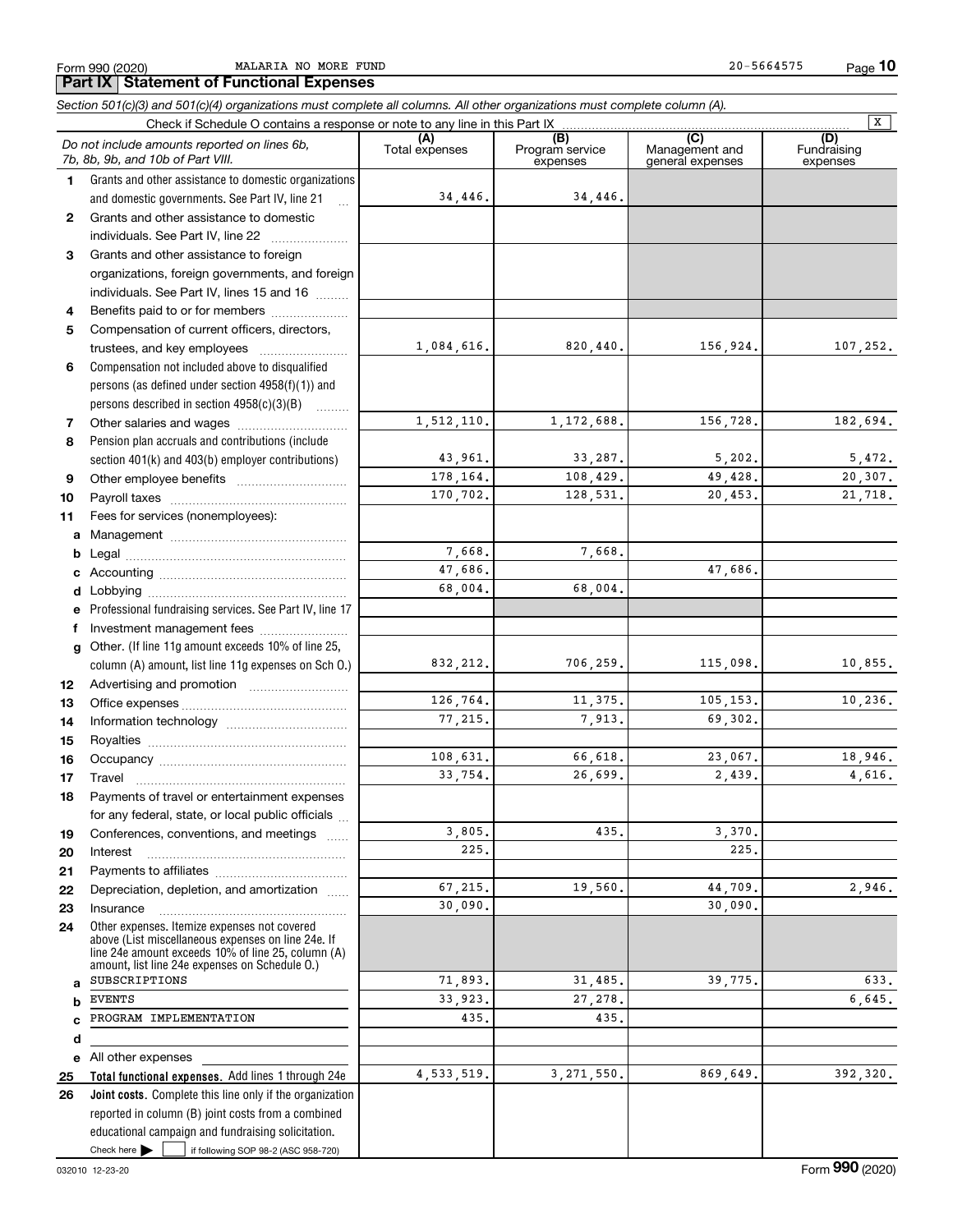Total liabilities and net assets/fund balances

|                             | Form 990 (2020)<br>Part X | MALARIA NO MORE FUND<br><b>Balance Sheet</b>                                                                                                                                                                                   |                 |                          |                          |              | 20-5664575<br>Page $1$ |
|-----------------------------|---------------------------|--------------------------------------------------------------------------------------------------------------------------------------------------------------------------------------------------------------------------------|-----------------|--------------------------|--------------------------|--------------|------------------------|
|                             |                           |                                                                                                                                                                                                                                |                 |                          |                          |              |                        |
|                             |                           | Check if Schedule O contains a response or note to any line in this Part X [11] manufacture in the schedule O contains a response or note to any line in this Part X [11] manufacture in the Schedule O contains a response or |                 |                          | (A)<br>Beginning of year |              | (B)<br>End of year     |
|                             | 1                         |                                                                                                                                                                                                                                |                 |                          | 622,494.                 | 1.           | 653,096.               |
|                             | 2                         |                                                                                                                                                                                                                                |                 |                          | 225,749.                 | $\mathbf{2}$ | 3,736,065.             |
|                             | з                         |                                                                                                                                                                                                                                |                 |                          | 196,634.                 | 3            | 4,010,745.             |
|                             | 4                         |                                                                                                                                                                                                                                |                 |                          |                          | 4            |                        |
|                             | 5                         | Loans and other receivables from any current or former officer, director,                                                                                                                                                      |                 |                          |                          |              |                        |
|                             |                           | trustee, key employee, creator or founder, substantial contributor, or 35%                                                                                                                                                     |                 |                          |                          |              |                        |
|                             |                           | controlled entity or family member of any of these persons                                                                                                                                                                     |                 | 5                        |                          |              |                        |
|                             | 6                         | Loans and other receivables from other disqualified persons (as defined                                                                                                                                                        |                 |                          |                          |              |                        |
|                             |                           | under section $4958(f)(1)$ , and persons described in section $4958(c)(3)(B)$                                                                                                                                                  |                 | 6                        |                          |              |                        |
|                             | 7                         |                                                                                                                                                                                                                                |                 | $\overline{\phantom{a}}$ |                          |              |                        |
| Assets                      | 8                         |                                                                                                                                                                                                                                |                 |                          |                          | 8            |                        |
|                             | 9                         | Prepaid expenses and deferred charges [11] [11] Prepaid expenses and deferred charges [11] [11] Martin Martin Martin Martin Martin Martin Martin Martin Martin Martin Martin Martin Martin Martin Martin Martin Martin Martin  |                 |                          | 65,455.                  | 9            | 127,928.               |
|                             |                           | <b>10a</b> Land, buildings, and equipment: cost or other                                                                                                                                                                       |                 |                          |                          |              |                        |
|                             |                           | basis. Complete Part VI of Schedule D  10a                                                                                                                                                                                     |                 | 593,541.                 |                          |              |                        |
|                             |                           | <b>b</b> Less: accumulated depreciation                                                                                                                                                                                        | 10 <sub>b</sub> | 523,266.                 | 127,292.                 | 10c          | 70,275.                |
|                             | 11                        | Investments - publicly traded securities                                                                                                                                                                                       |                 |                          |                          | 11           |                        |
|                             | 12                        |                                                                                                                                                                                                                                |                 |                          |                          | 12           |                        |
|                             | 13                        | Investments - program-related. See Part IV, line 11                                                                                                                                                                            |                 |                          |                          | 13           |                        |
|                             | 14                        |                                                                                                                                                                                                                                |                 |                          |                          | 14           |                        |
|                             | 15                        | Other assets. See Part IV, line 11                                                                                                                                                                                             |                 |                          |                          | 15           |                        |
|                             | 16                        |                                                                                                                                                                                                                                |                 |                          | 1.237.624.               | 16           | 8,598,109,             |
|                             | 17                        |                                                                                                                                                                                                                                |                 |                          | 361,066.                 | 17           | 333,170.               |
|                             | 18                        |                                                                                                                                                                                                                                |                 |                          | 24,304.                  | 18           | 0.                     |
|                             | 19                        |                                                                                                                                                                                                                                |                 |                          | 0.                       | 19           | 1,500,000.             |
|                             | 20                        |                                                                                                                                                                                                                                |                 |                          |                          | 20           |                        |
|                             | 21                        | Escrow or custodial account liability. Complete Part IV of Schedule D                                                                                                                                                          |                 |                          |                          | 21           |                        |
|                             | 22                        | Loans and other payables to any current or former officer, director,                                                                                                                                                           |                 |                          |                          |              |                        |
| Liabilities                 |                           | trustee, key employee, creator or founder, substantial contributor, or 35%                                                                                                                                                     |                 |                          |                          |              |                        |
|                             |                           | controlled entity or family member of any of these persons                                                                                                                                                                     |                 |                          |                          | 22           |                        |
|                             | 23                        | Secured mortgages and notes payable to unrelated third parties                                                                                                                                                                 |                 |                          | 11,966.                  | 23           | 0,                     |
|                             | 24<br>25                  |                                                                                                                                                                                                                                |                 |                          |                          | 24           |                        |
|                             |                           | Other liabilities (including federal income tax, payables to related third<br>parties, and other liabilities not included on lines 17-24). Complete Part X                                                                     |                 |                          |                          |              |                        |
|                             |                           | of Schedule D                                                                                                                                                                                                                  |                 |                          | 4,000.                   | 25           | 0,                     |
|                             | 26                        | Total liabilities. Add lines 17 through 25                                                                                                                                                                                     |                 |                          | 401,336.                 | 26           | 1,833,170.             |
|                             |                           | Organizations that follow FASB ASC 958, check here $\triangleright$ $\lfloor x \rfloor$                                                                                                                                        |                 |                          |                          |              |                        |
|                             |                           | and complete lines 27, 28, 32, and 33.                                                                                                                                                                                         |                 |                          |                          |              |                        |
|                             | 27                        | Net assets without donor restrictions                                                                                                                                                                                          |                 |                          | 375,701.                 | 27           | 951,969.               |
|                             | 28                        |                                                                                                                                                                                                                                |                 |                          | 460,587.                 | 28           | 5,812,970.             |
|                             |                           | Organizations that do not follow FASB ASC 958, check here $\  \bullet \ $                                                                                                                                                      |                 |                          |                          |              |                        |
|                             |                           | and complete lines 29 through 33.                                                                                                                                                                                              |                 |                          |                          |              |                        |
|                             | 29                        |                                                                                                                                                                                                                                |                 |                          |                          | 29           |                        |
|                             | 30                        | Paid-in or capital surplus, or land, building, or equipment fund                                                                                                                                                               |                 |                          |                          | 30           |                        |
|                             |                           |                                                                                                                                                                                                                                |                 |                          |                          |              |                        |
| Net Assets or Fund Balances | 31                        | Retained earnings, endowment, accumulated income, or other funds                                                                                                                                                               |                 |                          |                          | 31           | 6,764,939.             |

 $653,096.$ 

65,455. 127,928.

70,275.

Form (2020) **990**

836,288. 32 6,764,939.  $1,237,624.$  33 8,598,109.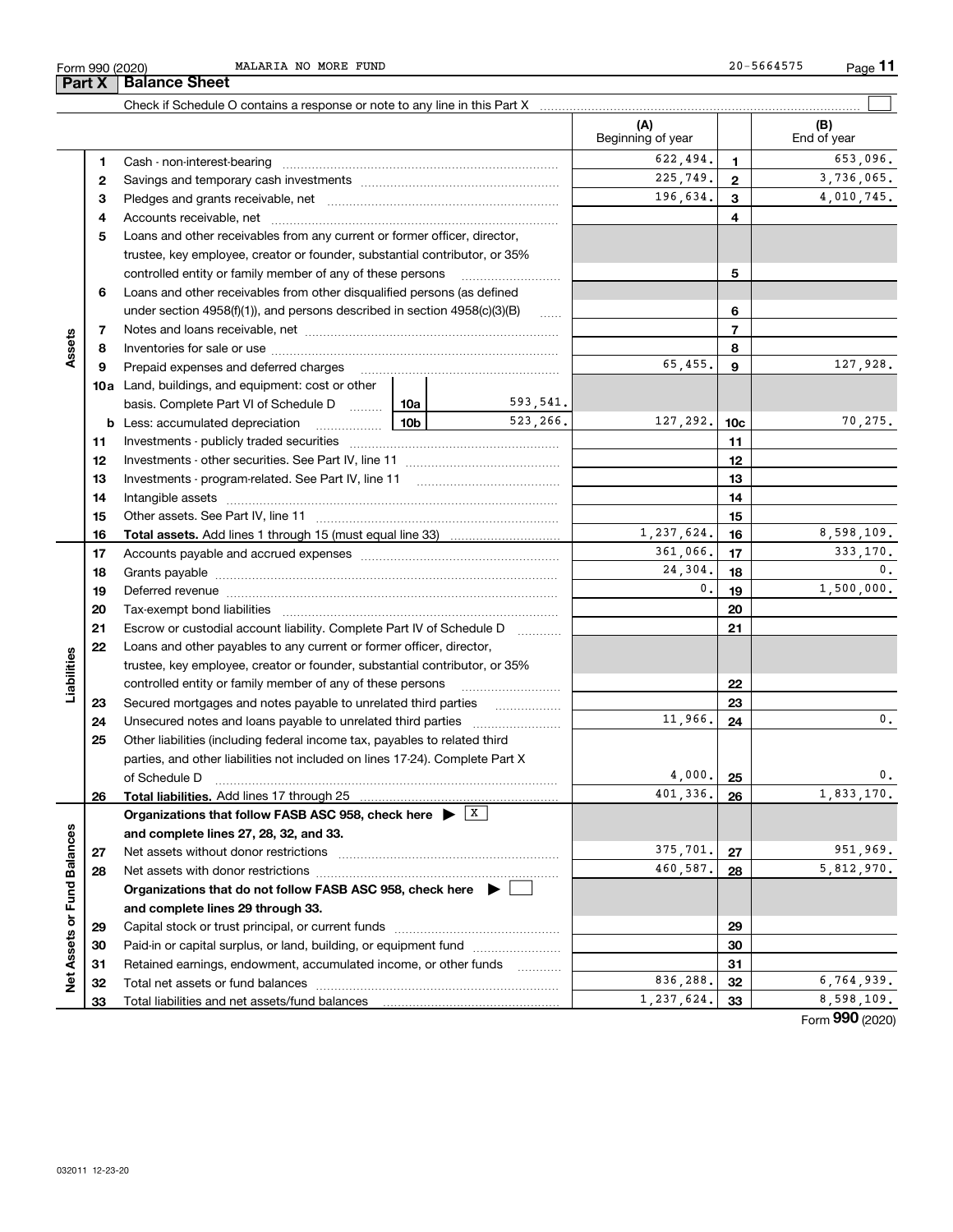|    | MALARIA NO MORE FUND<br>Form 990 (2020)                                                                                                                                                                                       | 20-5664575     |                |             | Page 12  |
|----|-------------------------------------------------------------------------------------------------------------------------------------------------------------------------------------------------------------------------------|----------------|----------------|-------------|----------|
|    | <b>Reconciliation of Net Assets</b><br>Part XI                                                                                                                                                                                |                |                |             |          |
|    |                                                                                                                                                                                                                               |                |                |             |          |
|    |                                                                                                                                                                                                                               |                |                |             |          |
| 1  |                                                                                                                                                                                                                               | $\mathbf{1}$   |                | 10,462,170. |          |
| 2  |                                                                                                                                                                                                                               | $\mathbf{2}$   |                | 4,533,519.  |          |
| з  | Revenue less expenses. Subtract line 2 from line 1                                                                                                                                                                            | 3              |                | 5,928,651.  |          |
| 4  |                                                                                                                                                                                                                               | 4              |                |             | 836,288. |
| 5  | Net unrealized gains (losses) on investments [11] matter continuum matter is a set of the set of the set of the                                                                                                               | 5              |                |             |          |
| 6  |                                                                                                                                                                                                                               | 6              |                |             |          |
| 7  | Investment expenses www.communication.com/www.communication.com/www.communication.com/www.com                                                                                                                                 | $\overline{7}$ |                |             |          |
| 8  | Prior period adjustments manufactured content contract and all the content of the content of the content of the                                                                                                               | 8              |                |             |          |
| 9  | Other changes in net assets or fund balances (explain on Schedule O)                                                                                                                                                          | 9              |                |             | 0.       |
| 10 | Net assets or fund balances at end of year. Combine lines 3 through 9 (must equal Part X, line 32,                                                                                                                            |                |                |             |          |
|    |                                                                                                                                                                                                                               | 10             |                | 6,764,939.  |          |
|    | Part XII Financial Statements and Reporting                                                                                                                                                                                   |                |                |             |          |
|    |                                                                                                                                                                                                                               |                |                |             |          |
|    |                                                                                                                                                                                                                               |                |                | Yes         | No       |
| 1  | $\overline{X}$ Accrual<br>Accounting method used to prepare the Form 990: <u>June</u> Cash<br>Other                                                                                                                           |                |                |             |          |
|    | If the organization changed its method of accounting from a prior year or checked "Other," explain in Schedule O.                                                                                                             |                |                |             |          |
|    | 2a Were the organization's financial statements compiled or reviewed by an independent accountant?                                                                                                                            |                | 2a             |             | х        |
|    | If "Yes," check a box below to indicate whether the financial statements for the year were compiled or reviewed on a                                                                                                          |                |                |             |          |
|    | separate basis, consolidated basis, or both:                                                                                                                                                                                  |                |                |             |          |
|    | Separate basis<br>Consolidated basis<br>Both consolidated and separate basis                                                                                                                                                  |                |                |             |          |
|    | b Were the organization's financial statements audited by an independent accountant?                                                                                                                                          |                | 2 <sub>b</sub> | X           |          |
|    | If "Yes," check a box below to indicate whether the financial statements for the year were audited on a separate basis,                                                                                                       |                |                |             |          |
|    | consolidated basis, or both:                                                                                                                                                                                                  |                |                |             |          |
|    | X   Consolidated basis<br>Separate basis<br>Both consolidated and separate basis                                                                                                                                              |                |                |             |          |
|    | c If "Yes" to line 2a or 2b, does the organization have a committee that assumes responsibility for oversight of the audit,                                                                                                   |                |                |             |          |
|    |                                                                                                                                                                                                                               |                | 2c             | X           |          |
|    | If the organization changed either its oversight process or selection process during the tax year, explain on Schedule O.                                                                                                     |                |                |             |          |
|    | 3a As a result of a federal award, was the organization required to undergo an audit or audits as set forth in the Single Audit                                                                                               |                |                |             |          |
|    |                                                                                                                                                                                                                               |                | За             |             | х        |
|    | b If "Yes," did the organization undergo the required audit or audits? If the organization did not undergo the required audit                                                                                                 |                |                |             |          |
|    | or audits, explain why on Schedule O and describe any steps taken to undergo such audits [11] contains the school of audits [11] or audits [11] or audits [11] or audits [11] or audits [11] or audits [11] or audits [11] or |                | 3b             | <u>nnn</u>  |          |

Form (2020) **990**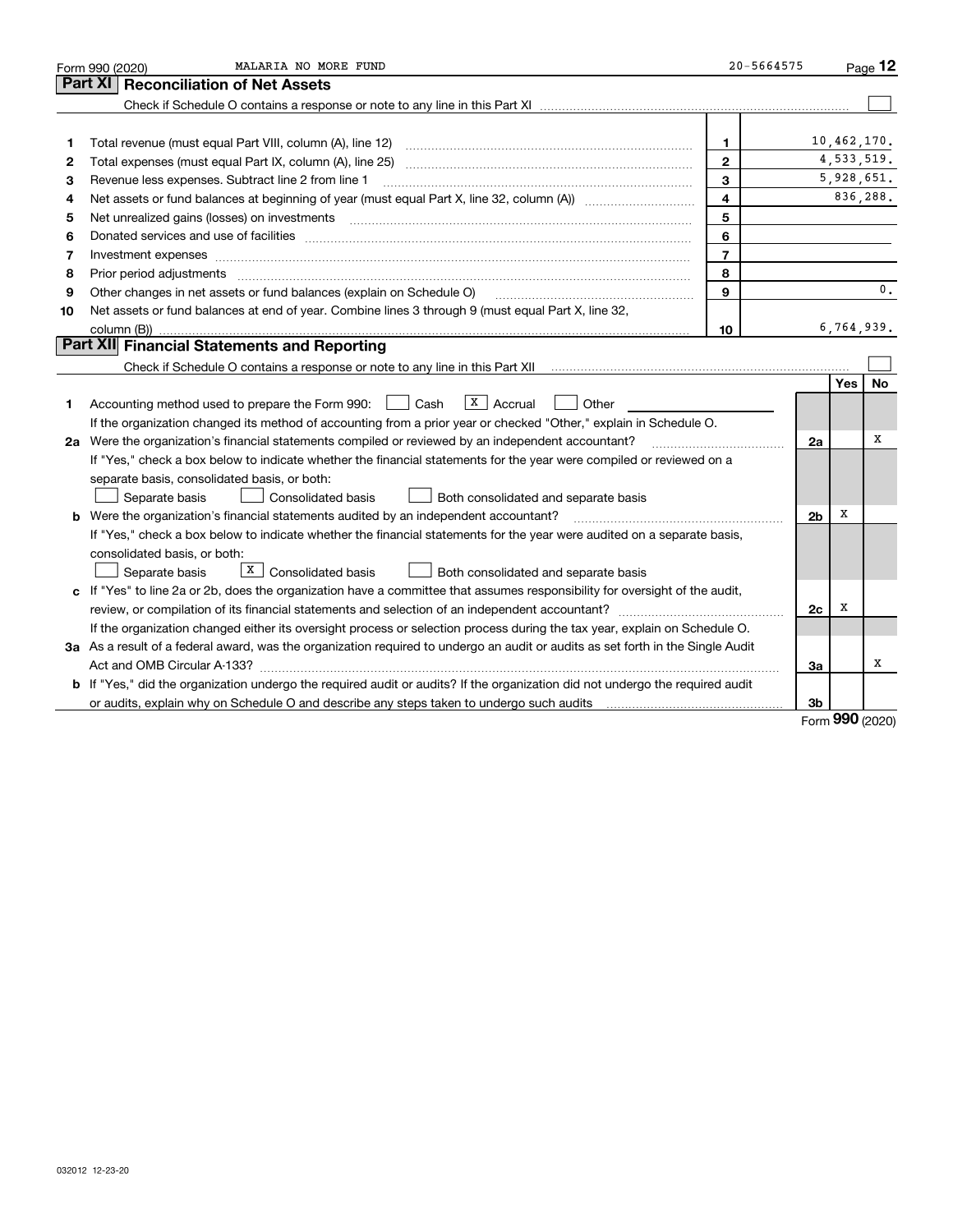| (Form 990 or 990-EZ) |  |  |  |  |
|----------------------|--|--|--|--|
|----------------------|--|--|--|--|

### **Public Charity Status and Public Support**

**Complete if the organization is a section 501(c)(3) organization or a section 4947(a)(1) nonexempt charitable trust.**

**| Attach to Form 990 or Form 990-EZ.** 

| OMB No. 1545-0047     |
|-----------------------|
| 2020                  |
| <b>Open to Public</b> |

|       |              | Department of the Treasury<br>Internal Revenue Service |                                                                                    | ▶ Attach to Form 990 or Form 990-EZ.<br>Go to www.irs.gov/Form990 for instructions and the latest information.                                                                                                                                                                   |     |                                 |                            | <b>Open to Public</b><br><b>Inspection</b> |
|-------|--------------|--------------------------------------------------------|------------------------------------------------------------------------------------|----------------------------------------------------------------------------------------------------------------------------------------------------------------------------------------------------------------------------------------------------------------------------------|-----|---------------------------------|----------------------------|--------------------------------------------|
|       |              | Name of the organization                               |                                                                                    |                                                                                                                                                                                                                                                                                  |     |                                 |                            | <b>Employer identification number</b>      |
|       |              |                                                        | MALARIA NO MORE FUND                                                               |                                                                                                                                                                                                                                                                                  |     |                                 |                            | 20-5664575                                 |
|       | Part I       |                                                        |                                                                                    | Reason for Public Charity Status. (All organizations must complete this part.) See instructions.                                                                                                                                                                                 |     |                                 |                            |                                            |
|       |              |                                                        |                                                                                    | The organization is not a private foundation because it is: (For lines 1 through 12, check only one box.)                                                                                                                                                                        |     |                                 |                            |                                            |
| 1     |              |                                                        |                                                                                    | A church, convention of churches, or association of churches described in section 170(b)(1)(A)(i).                                                                                                                                                                               |     |                                 |                            |                                            |
| 2     |              |                                                        |                                                                                    | A school described in section 170(b)(1)(A)(ii). (Attach Schedule E (Form 990 or 990-EZ).)                                                                                                                                                                                        |     |                                 |                            |                                            |
| з     |              |                                                        |                                                                                    | A hospital or a cooperative hospital service organization described in section $170(b)(1)(A)(iii)$ .                                                                                                                                                                             |     |                                 |                            |                                            |
| 4     |              |                                                        |                                                                                    | A medical research organization operated in conjunction with a hospital described in section 170(b)(1)(A)(iii). Enter the hospital's name,                                                                                                                                       |     |                                 |                            |                                            |
|       |              | city, and state:                                       |                                                                                    |                                                                                                                                                                                                                                                                                  |     |                                 |                            |                                            |
| 5     |              |                                                        |                                                                                    | An organization operated for the benefit of a college or university owned or operated by a governmental unit described in                                                                                                                                                        |     |                                 |                            |                                            |
|       |              |                                                        | section 170(b)(1)(A)(iv). (Complete Part II.)                                      |                                                                                                                                                                                                                                                                                  |     |                                 |                            |                                            |
| 6     |              |                                                        |                                                                                    | A federal, state, or local government or governmental unit described in section 170(b)(1)(A)(v).                                                                                                                                                                                 |     |                                 |                            |                                            |
| 7     | $\mathbf{X}$ |                                                        |                                                                                    | An organization that normally receives a substantial part of its support from a governmental unit or from the general public described in                                                                                                                                        |     |                                 |                            |                                            |
|       |              |                                                        | section 170(b)(1)(A)(vi). (Complete Part II.)                                      |                                                                                                                                                                                                                                                                                  |     |                                 |                            |                                            |
| 8     |              |                                                        |                                                                                    | A community trust described in section 170(b)(1)(A)(vi). (Complete Part II.)                                                                                                                                                                                                     |     |                                 |                            |                                            |
| 9     |              |                                                        |                                                                                    | An agricultural research organization described in section 170(b)(1)(A)(ix) operated in conjunction with a land-grant college                                                                                                                                                    |     |                                 |                            |                                            |
|       |              |                                                        |                                                                                    | or university or a non-land-grant college of agriculture (see instructions). Enter the name, city, and state of the college or                                                                                                                                                   |     |                                 |                            |                                            |
|       |              | university:                                            |                                                                                    |                                                                                                                                                                                                                                                                                  |     |                                 |                            |                                            |
| 10    |              |                                                        |                                                                                    | An organization that normally receives (1) more than 33 1/3% of its support from contributions, membership fees, and gross receipts from                                                                                                                                         |     |                                 |                            |                                            |
|       |              |                                                        |                                                                                    | activities related to its exempt functions, subject to certain exceptions; and (2) no more than 33 1/3% of its support from gross investment                                                                                                                                     |     |                                 |                            |                                            |
|       |              |                                                        |                                                                                    | income and unrelated business taxable income (less section 511 tax) from businesses acquired by the organization after June 30, 1975.                                                                                                                                            |     |                                 |                            |                                            |
|       |              |                                                        | See section 509(a)(2). (Complete Part III.)                                        |                                                                                                                                                                                                                                                                                  |     |                                 |                            |                                            |
| 11    |              |                                                        |                                                                                    | An organization organized and operated exclusively to test for public safety. See section 509(a)(4).                                                                                                                                                                             |     |                                 |                            |                                            |
| 12    |              |                                                        |                                                                                    | An organization organized and operated exclusively for the benefit of, to perform the functions of, or to carry out the purposes of one or<br>more publicly supported organizations described in section 509(a)(1) or section 509(a)(2). See section 509(a)(3). Check the box in |     |                                 |                            |                                            |
|       |              |                                                        |                                                                                    | lines 12a through 12d that describes the type of supporting organization and complete lines 12e, 12f, and 12g.                                                                                                                                                                   |     |                                 |                            |                                            |
|       |              |                                                        |                                                                                    | Type I. A supporting organization operated, supervised, or controlled by its supported organization(s), typically by giving                                                                                                                                                      |     |                                 |                            |                                            |
| а     |              |                                                        |                                                                                    | the supported organization(s) the power to regularly appoint or elect a majority of the directors or trustees of the supporting                                                                                                                                                  |     |                                 |                            |                                            |
|       |              |                                                        | organization. You must complete Part IV, Sections A and B.                         |                                                                                                                                                                                                                                                                                  |     |                                 |                            |                                            |
| b     |              |                                                        |                                                                                    | Type II. A supporting organization supervised or controlled in connection with its supported organization(s), by having                                                                                                                                                          |     |                                 |                            |                                            |
|       |              |                                                        |                                                                                    | control or management of the supporting organization vested in the same persons that control or manage the supported                                                                                                                                                             |     |                                 |                            |                                            |
|       |              |                                                        | organization(s). You must complete Part IV, Sections A and C.                      |                                                                                                                                                                                                                                                                                  |     |                                 |                            |                                            |
| с     |              |                                                        |                                                                                    | Type III functionally integrated. A supporting organization operated in connection with, and functionally integrated with,                                                                                                                                                       |     |                                 |                            |                                            |
|       |              |                                                        |                                                                                    | its supported organization(s) (see instructions). You must complete Part IV, Sections A, D, and E.                                                                                                                                                                               |     |                                 |                            |                                            |
| d     |              |                                                        |                                                                                    | Type III non-functionally integrated. A supporting organization operated in connection with its supported organization(s)                                                                                                                                                        |     |                                 |                            |                                            |
|       |              |                                                        |                                                                                    | that is not functionally integrated. The organization generally must satisfy a distribution requirement and an attentiveness                                                                                                                                                     |     |                                 |                            |                                            |
|       |              |                                                        |                                                                                    | requirement (see instructions). You must complete Part IV, Sections A and D, and Part V.                                                                                                                                                                                         |     |                                 |                            |                                            |
| е     |              |                                                        |                                                                                    | Check this box if the organization received a written determination from the IRS that it is a Type I, Type II, Type III                                                                                                                                                          |     |                                 |                            |                                            |
|       |              |                                                        |                                                                                    | functionally integrated, or Type III non-functionally integrated supporting organization.                                                                                                                                                                                        |     |                                 |                            |                                            |
| f     |              | Enter the number of supported organizations            |                                                                                    |                                                                                                                                                                                                                                                                                  |     |                                 |                            |                                            |
| a     |              | (i) Name of supported                                  | Provide the following information about the supported organization(s).<br>(ii) EIN | (iii) Type of organization                                                                                                                                                                                                                                                       |     | (iv) Is the organization listed | (v) Amount of monetary     | (vi) Amount of other                       |
|       |              | organization                                           |                                                                                    | (described on lines 1-10                                                                                                                                                                                                                                                         |     | in your governing document?     | support (see instructions) | support (see instructions)                 |
|       |              |                                                        |                                                                                    | above (see instructions))                                                                                                                                                                                                                                                        | Yes | No                              |                            |                                            |
|       |              |                                                        |                                                                                    |                                                                                                                                                                                                                                                                                  |     |                                 |                            |                                            |
|       |              |                                                        |                                                                                    |                                                                                                                                                                                                                                                                                  |     |                                 |                            |                                            |
|       |              |                                                        |                                                                                    |                                                                                                                                                                                                                                                                                  |     |                                 |                            |                                            |
|       |              |                                                        |                                                                                    |                                                                                                                                                                                                                                                                                  |     |                                 |                            |                                            |
|       |              |                                                        |                                                                                    |                                                                                                                                                                                                                                                                                  |     |                                 |                            |                                            |
|       |              |                                                        |                                                                                    |                                                                                                                                                                                                                                                                                  |     |                                 |                            |                                            |
|       |              |                                                        |                                                                                    |                                                                                                                                                                                                                                                                                  |     |                                 |                            |                                            |
|       |              |                                                        |                                                                                    |                                                                                                                                                                                                                                                                                  |     |                                 |                            |                                            |
|       |              |                                                        |                                                                                    |                                                                                                                                                                                                                                                                                  |     |                                 |                            |                                            |
| Total |              |                                                        |                                                                                    |                                                                                                                                                                                                                                                                                  |     |                                 |                            |                                            |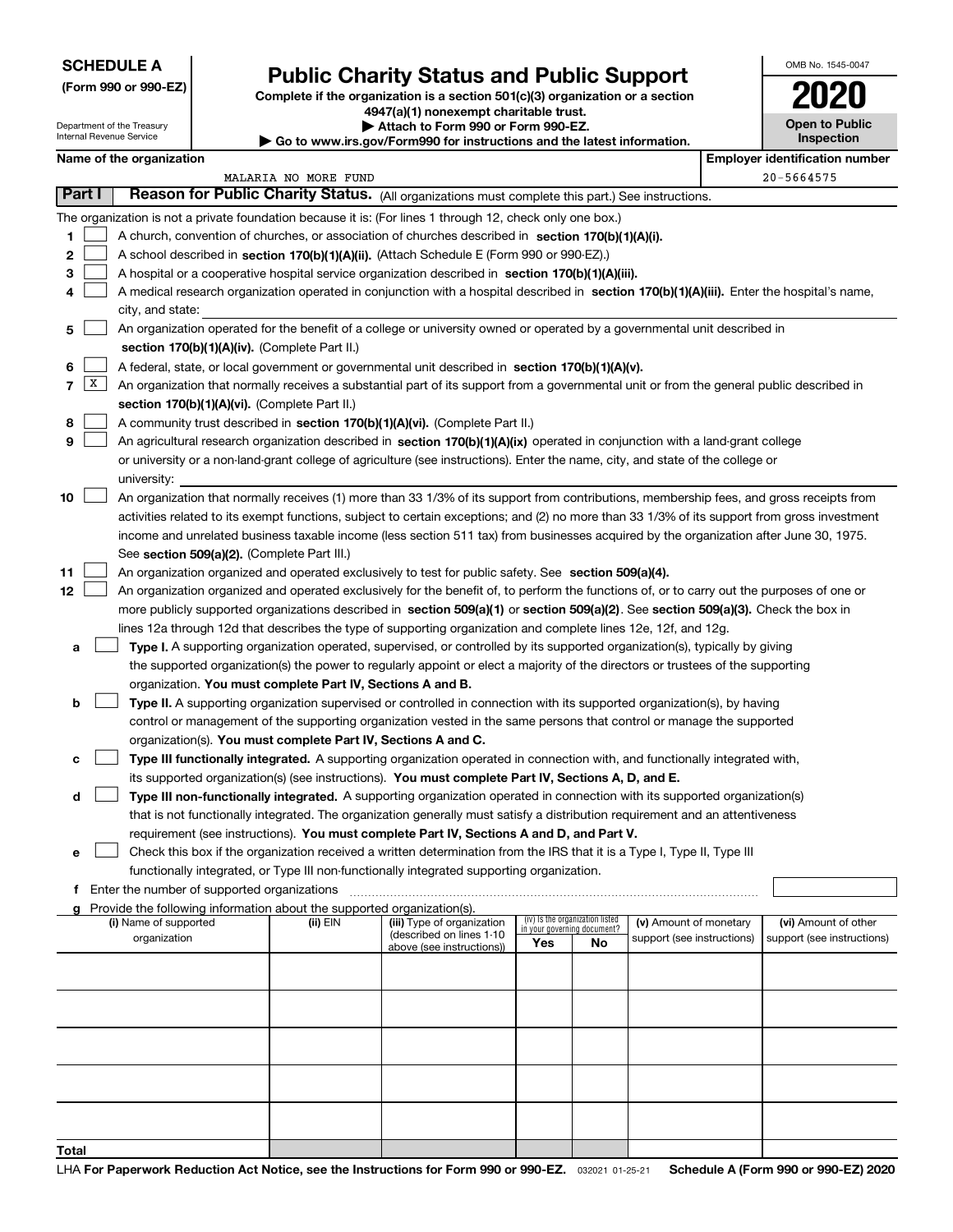#### Schedule A (Form 990 or 990-EZ) 2020 Page MALARIA NO MORE FUND 20-5664575

**2**

**Part II Support Schedule for Organizations Described in Sections 170(b)(1)(A)(iv) and 170(b)(1)(A)(vi)**

(Complete only if you checked the box on line 5, 7, or 8 of Part I or if the organization failed to qualify under Part III. If the organization fails to qualify under the tests listed below, please complete Part III.)

| <b>Section A. Public Support</b>                                                                                                               |              |               |            |            |             |                                          |
|------------------------------------------------------------------------------------------------------------------------------------------------|--------------|---------------|------------|------------|-------------|------------------------------------------|
| Calendar year (or fiscal year beginning in)                                                                                                    | (a) 2016     | (b) 2017      | $(c)$ 2018 | $(d)$ 2019 | (e) 2020    | (f) Total                                |
| 1 Gifts, grants, contributions, and                                                                                                            |              |               |            |            |             |                                          |
| membership fees received. (Do not                                                                                                              |              |               |            |            |             |                                          |
| include any "unusual grants.")                                                                                                                 | 8,311,470.   | 17,322,555.   | 3,524,827. | 3,803,500. | 10,457,684. | 43,420,036.                              |
| 2 Tax revenues levied for the organ-                                                                                                           |              |               |            |            |             |                                          |
| ization's benefit and either paid to                                                                                                           |              |               |            |            |             |                                          |
| or expended on its behalf                                                                                                                      |              |               |            |            |             |                                          |
| 3 The value of services or facilities                                                                                                          |              |               |            |            |             |                                          |
| furnished by a governmental unit to                                                                                                            |              |               |            |            |             |                                          |
| the organization without charge                                                                                                                |              |               |            |            |             |                                          |
| 4 Total. Add lines 1 through 3                                                                                                                 | 8, 311, 470. | 17, 322, 555. | 3,524,827. | 3,803,500. | 10,457,684. | 43,420,036.                              |
| 5 The portion of total contributions                                                                                                           |              |               |            |            |             |                                          |
| by each person (other than a                                                                                                                   |              |               |            |            |             |                                          |
| governmental unit or publicly                                                                                                                  |              |               |            |            |             |                                          |
| supported organization) included                                                                                                               |              |               |            |            |             |                                          |
| on line 1 that exceeds 2% of the                                                                                                               |              |               |            |            |             |                                          |
| amount shown on line 11,                                                                                                                       |              |               |            |            |             |                                          |
| column (f)                                                                                                                                     |              |               |            |            |             | 24,667,501.                              |
| 6 Public support. Subtract line 5 from line 4.                                                                                                 |              |               |            |            |             | 18,752,535.                              |
| <b>Section B. Total Support</b>                                                                                                                |              |               |            |            |             |                                          |
| Calendar year (or fiscal year beginning in)                                                                                                    | (a) 2016     | (b) 2017      | $(c)$ 2018 | $(d)$ 2019 | (e) 2020    | (f) Total                                |
| <b>7</b> Amounts from line 4                                                                                                                   | 8, 311, 470. | 17, 322, 555. | 3,524,827. | 3,803,500. | 10,457,684. | 43,420,036.                              |
| 8 Gross income from interest,                                                                                                                  |              |               |            |            |             |                                          |
| dividends, payments received on                                                                                                                |              |               |            |            |             |                                          |
| securities loans, rents, royalties,                                                                                                            |              |               |            |            |             |                                          |
| and income from similar sources                                                                                                                | 3,552.       | 4,820.        | 8,788.     | 15,845.    | 2,651.      | 35,656.                                  |
| 9 Net income from unrelated business                                                                                                           |              |               |            |            |             |                                          |
| activities, whether or not the                                                                                                                 |              |               |            |            |             |                                          |
| business is regularly carried on                                                                                                               |              |               |            |            |             |                                          |
| 10 Other income. Do not include gain                                                                                                           |              |               |            |            |             |                                          |
| or loss from the sale of capital                                                                                                               |              |               |            |            |             |                                          |
| assets (Explain in Part VI.)                                                                                                                   |              | 15,912.       |            |            | 2,057.      | 17,969.                                  |
| 11 Total support. Add lines 7 through 10                                                                                                       |              |               |            |            |             | 43, 473, 661.                            |
| 12 Gross receipts from related activities, etc. (see instructions)                                                                             |              |               |            |            | 12          |                                          |
| 13 First 5 years. If the Form 990 is for the organization's first, second, third, fourth, or fifth tax year as a section 501(c)(3)             |              |               |            |            |             |                                          |
| organization, check this box and stop here                                                                                                     |              |               |            |            |             |                                          |
| <b>Section C. Computation of Public Support Percentage</b>                                                                                     |              |               |            |            |             |                                          |
|                                                                                                                                                |              |               |            |            | 14          | 43.14<br>%                               |
|                                                                                                                                                |              |               |            |            | 15          | 44.98<br>%                               |
| 16a 33 1/3% support test - 2020. If the organization did not check the box on line 13, and line 14 is 33 1/3% or more, check this box and      |              |               |            |            |             |                                          |
| stop here. The organization qualifies as a publicly supported organization                                                                     |              |               |            |            |             | $\blacktriangleright$ $\boxed{\text{X}}$ |
| b 33 1/3% support test - 2019. If the organization did not check a box on line 13 or 16a, and line 15 is 33 1/3% or more, check this box       |              |               |            |            |             |                                          |
| and stop here. The organization qualifies as a publicly supported organization                                                                 |              |               |            |            |             |                                          |
| 17a 10% -facts-and-circumstances test - 2020. If the organization did not check a box on line 13, 16a, or 16b, and line 14 is 10% or more,     |              |               |            |            |             |                                          |
| and if the organization meets the facts-and-circumstances test, check this box and stop here. Explain in Part VI how the organization          |              |               |            |            |             |                                          |
| meets the facts-and-circumstances test. The organization qualifies as a publicly supported organization                                        |              |               |            |            |             |                                          |
| <b>b 10% -facts-and-circumstances test - 2019.</b> If the organization did not check a box on line 13, 16a, 16b, or 17a, and line 15 is 10% or |              |               |            |            |             |                                          |
| more, and if the organization meets the facts-and-circumstances test, check this box and stop here. Explain in Part VI how the                 |              |               |            |            |             |                                          |
| organization meets the facts-and-circumstances test. The organization qualifies as a publicly supported organization                           |              |               |            |            |             |                                          |
| 18 Private foundation. If the organization did not check a box on line 13, 16a, 16b, 17a, or 17b, check this box and see instructions          |              |               |            |            |             |                                          |
|                                                                                                                                                |              |               |            |            |             |                                          |

**Schedule A (Form 990 or 990-EZ) 2020**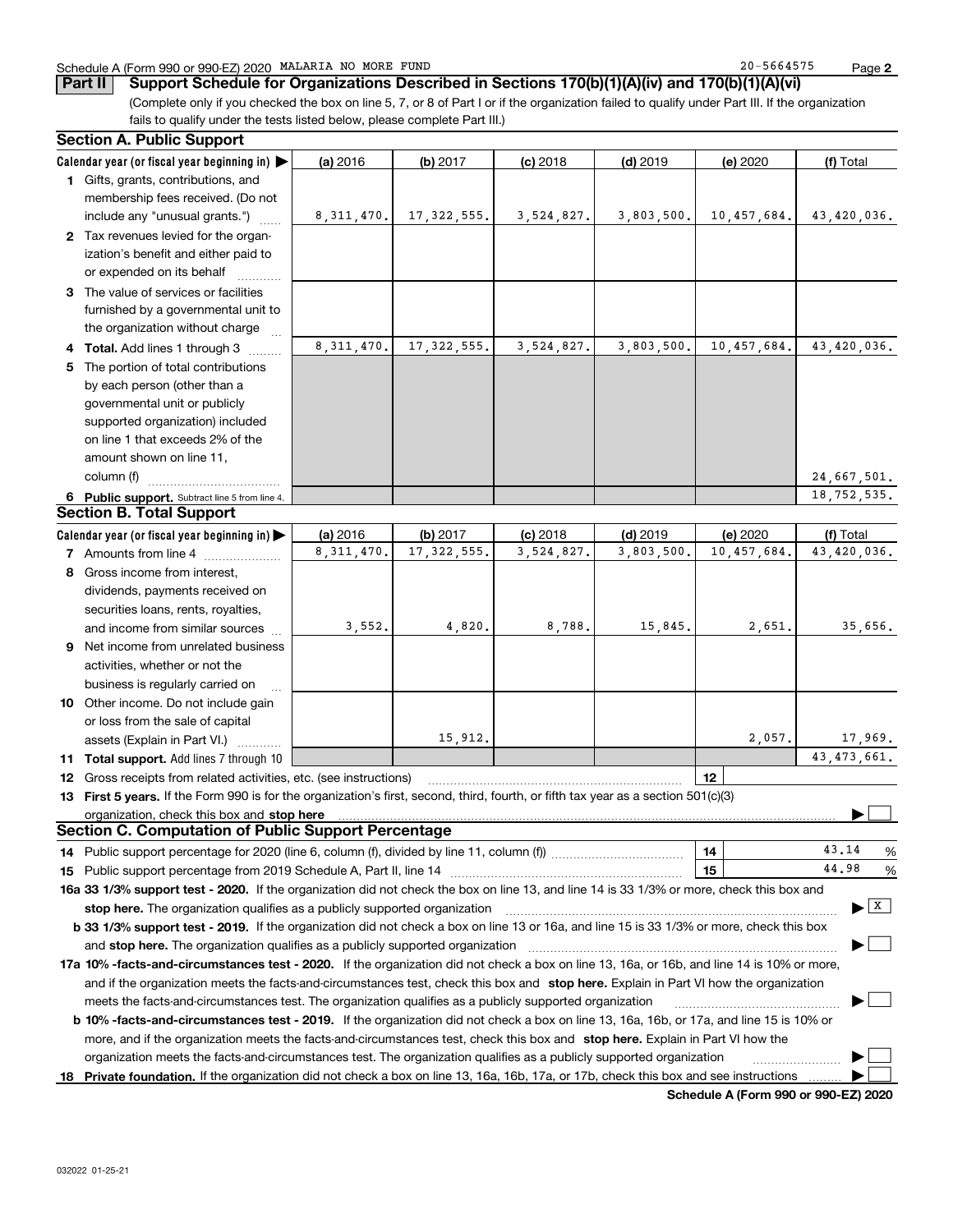### **Part III Support Schedule for Organizations Described in Section 509(a)(2)**

**3**

(Complete only if you checked the box on line 10 of Part I or if the organization failed to qualify under Part II. If the organization fails to qualify under the tests listed below, please complete Part II.)

|    | <b>Section A. Public Support</b>                                                                                                                                                                                                                                         |          |          |            |            |          |           |
|----|--------------------------------------------------------------------------------------------------------------------------------------------------------------------------------------------------------------------------------------------------------------------------|----------|----------|------------|------------|----------|-----------|
|    | Calendar year (or fiscal year beginning in) $\blacktriangleright$                                                                                                                                                                                                        | (a) 2016 | (b) 2017 | $(c)$ 2018 | $(d)$ 2019 | (e) 2020 | (f) Total |
|    | 1 Gifts, grants, contributions, and                                                                                                                                                                                                                                      |          |          |            |            |          |           |
|    | membership fees received. (Do not                                                                                                                                                                                                                                        |          |          |            |            |          |           |
|    | include any "unusual grants.")                                                                                                                                                                                                                                           |          |          |            |            |          |           |
|    | <b>2</b> Gross receipts from admissions,                                                                                                                                                                                                                                 |          |          |            |            |          |           |
|    | merchandise sold or services per-                                                                                                                                                                                                                                        |          |          |            |            |          |           |
|    | formed, or facilities furnished in                                                                                                                                                                                                                                       |          |          |            |            |          |           |
|    | any activity that is related to the<br>organization's tax-exempt purpose                                                                                                                                                                                                 |          |          |            |            |          |           |
|    | 3 Gross receipts from activities that                                                                                                                                                                                                                                    |          |          |            |            |          |           |
|    | are not an unrelated trade or bus-                                                                                                                                                                                                                                       |          |          |            |            |          |           |
|    | iness under section 513                                                                                                                                                                                                                                                  |          |          |            |            |          |           |
|    | 4 Tax revenues levied for the organ-                                                                                                                                                                                                                                     |          |          |            |            |          |           |
|    | ization's benefit and either paid to                                                                                                                                                                                                                                     |          |          |            |            |          |           |
|    | or expended on its behalf<br>.                                                                                                                                                                                                                                           |          |          |            |            |          |           |
|    | 5 The value of services or facilities                                                                                                                                                                                                                                    |          |          |            |            |          |           |
|    | furnished by a governmental unit to                                                                                                                                                                                                                                      |          |          |            |            |          |           |
|    | the organization without charge                                                                                                                                                                                                                                          |          |          |            |            |          |           |
|    | <b>6 Total.</b> Add lines 1 through 5                                                                                                                                                                                                                                    |          |          |            |            |          |           |
|    | 7a Amounts included on lines 1, 2, and                                                                                                                                                                                                                                   |          |          |            |            |          |           |
|    | 3 received from disqualified persons                                                                                                                                                                                                                                     |          |          |            |            |          |           |
|    | <b>b</b> Amounts included on lines 2 and 3 received                                                                                                                                                                                                                      |          |          |            |            |          |           |
|    | from other than disqualified persons that                                                                                                                                                                                                                                |          |          |            |            |          |           |
|    | exceed the greater of \$5,000 or 1% of the<br>amount on line 13 for the year                                                                                                                                                                                             |          |          |            |            |          |           |
|    | c Add lines 7a and 7b                                                                                                                                                                                                                                                    |          |          |            |            |          |           |
|    | 8 Public support. (Subtract line 7c from line 6.)                                                                                                                                                                                                                        |          |          |            |            |          |           |
|    | <b>Section B. Total Support</b>                                                                                                                                                                                                                                          |          |          |            |            |          |           |
|    | Calendar year (or fiscal year beginning in)                                                                                                                                                                                                                              | (a) 2016 | (b) 2017 | $(c)$ 2018 | $(d)$ 2019 | (e) 2020 | (f) Total |
|    | 9 Amounts from line 6                                                                                                                                                                                                                                                    |          |          |            |            |          |           |
|    | <b>10a</b> Gross income from interest,                                                                                                                                                                                                                                   |          |          |            |            |          |           |
|    | dividends, payments received on                                                                                                                                                                                                                                          |          |          |            |            |          |           |
|    | securities loans, rents, royalties,<br>and income from similar sources                                                                                                                                                                                                   |          |          |            |            |          |           |
|    | <b>b</b> Unrelated business taxable income                                                                                                                                                                                                                               |          |          |            |            |          |           |
|    | (less section 511 taxes) from businesses                                                                                                                                                                                                                                 |          |          |            |            |          |           |
|    | acquired after June 30, 1975                                                                                                                                                                                                                                             |          |          |            |            |          |           |
|    | c Add lines 10a and 10b                                                                                                                                                                                                                                                  |          |          |            |            |          |           |
|    | 11 Net income from unrelated business                                                                                                                                                                                                                                    |          |          |            |            |          |           |
|    | activities not included in line 10b,                                                                                                                                                                                                                                     |          |          |            |            |          |           |
|    | whether or not the business is<br>regularly carried on                                                                                                                                                                                                                   |          |          |            |            |          |           |
|    | <b>12</b> Other income. Do not include gain                                                                                                                                                                                                                              |          |          |            |            |          |           |
|    | or loss from the sale of capital                                                                                                                                                                                                                                         |          |          |            |            |          |           |
|    | assets (Explain in Part VI.)<br><b>13</b> Total support. (Add lines 9, 10c, 11, and 12.)                                                                                                                                                                                 |          |          |            |            |          |           |
|    | 14 First 5 years. If the Form 990 is for the organization's first, second, third, fourth, or fifth tax year as a section 501(c)(3) organization,                                                                                                                         |          |          |            |            |          |           |
|    |                                                                                                                                                                                                                                                                          |          |          |            |            |          |           |
|    | check this box and stop here <i>macuum macuum macuum macuum macuum macuum macuum macuum macuum</i><br><b>Section C. Computation of Public Support Percentage</b>                                                                                                         |          |          |            |            |          |           |
|    | 15 Public support percentage for 2020 (line 8, column (f), divided by line 13, column (f))                                                                                                                                                                               |          |          |            |            | 15       | ℀         |
|    | 16 Public support percentage from 2019 Schedule A, Part III, line 15                                                                                                                                                                                                     |          |          |            |            | 16       | %         |
|    | <b>Section D. Computation of Investment Income Percentage</b>                                                                                                                                                                                                            |          |          |            |            |          |           |
|    | Investment income percentage for 2020 (line 10c, column (f), divided by line 13, column (f))                                                                                                                                                                             |          |          |            |            | 17       | %         |
| 17 |                                                                                                                                                                                                                                                                          |          |          |            |            | 18       | %         |
|    | <b>18</b> Investment income percentage from <b>2019</b> Schedule A, Part III, line 17<br>19a 33 1/3% support tests - 2020. If the organization did not check the box on line 14, and line 15 is more than 33 1/3%, and line 17 is not                                    |          |          |            |            |          |           |
|    | more than 33 1/3%, check this box and stop here. The organization qualifies as a publicly supported organization                                                                                                                                                         |          |          |            |            |          |           |
|    |                                                                                                                                                                                                                                                                          |          |          |            |            |          |           |
|    | b 33 1/3% support tests - 2019. If the organization did not check a box on line 14 or line 19a, and line 16 is more than 33 1/3%, and<br>line 18 is not more than 33 1/3%, check this box and stop here. The organization qualifies as a publicly supported organization |          |          |            |            |          |           |
|    |                                                                                                                                                                                                                                                                          |          |          |            |            |          |           |
| 20 |                                                                                                                                                                                                                                                                          |          |          |            |            |          |           |

**Schedule A (Form 990 or 990-EZ) 2020**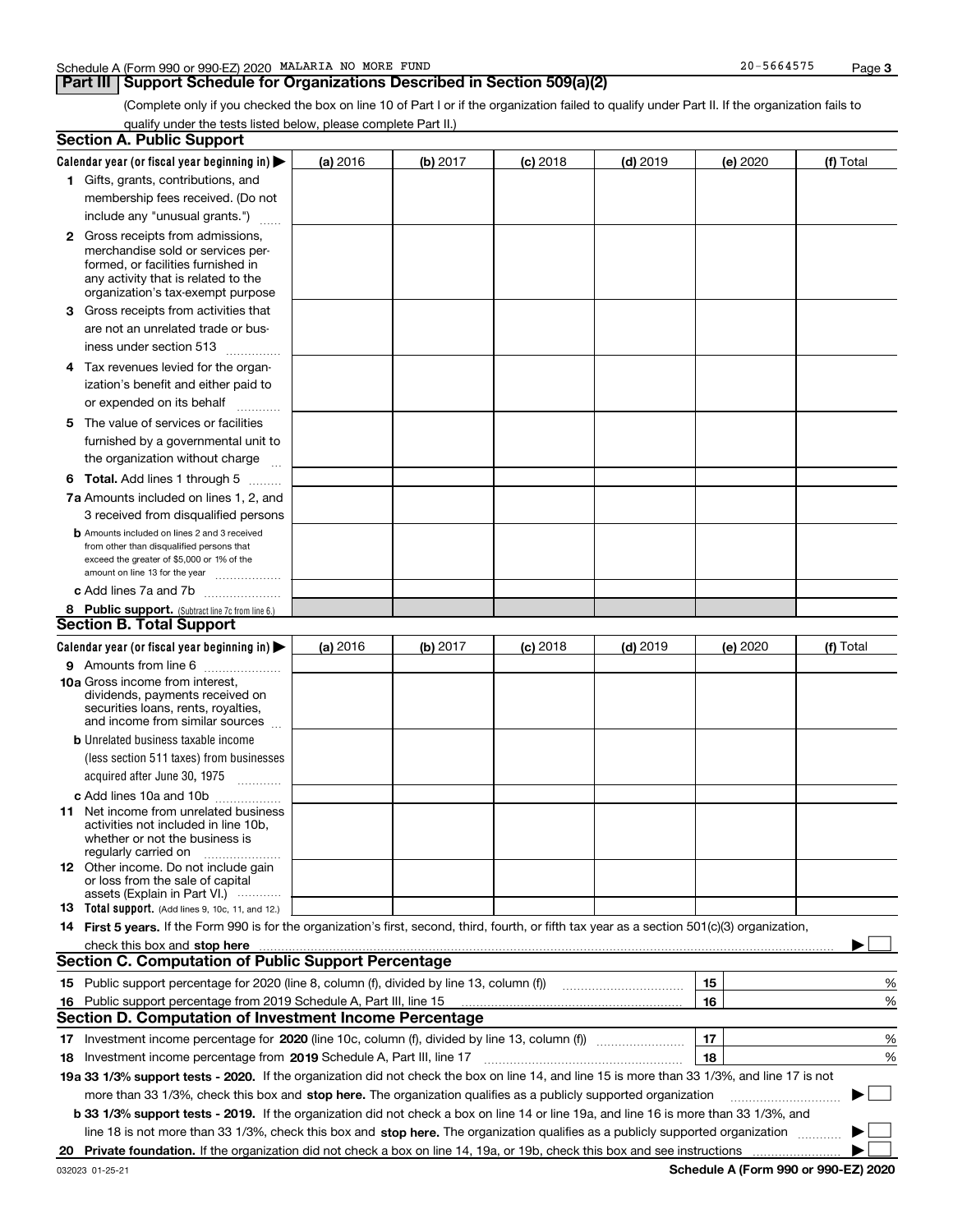**1**

**2**

**3a**

**YesNo**

### **Part IV Supporting Organizations**

(Complete only if you checked a box in line 12 on Part I. If you checked box 12a, Part I, complete Sections A and B. If you checked box 12b, Part I, complete Sections A and C. If you checked box 12c, Part I, complete Sections A, D, and E. If you checked box 12d, Part I, complete Sections A and D, and complete Part V.)

### **Section A. All Supporting Organizations**

- **1** Are all of the organization's supported organizations listed by name in the organization's governing documents? If "No," describe in **Part VI** how the supported organizations are designated. If designated by *class or purpose, describe the designation. If historic and continuing relationship, explain.*
- **2** Did the organization have any supported organization that does not have an IRS determination of status under section 509(a)(1) or (2)? If "Yes," explain in Part VI how the organization determined that the supported *organization was described in section 509(a)(1) or (2).*
- **3a** Did the organization have a supported organization described in section 501(c)(4), (5), or (6)? If "Yes," answer *lines 3b and 3c below.*
- **b** Did the organization confirm that each supported organization qualified under section 501(c)(4), (5), or (6) and satisfied the public support tests under section 509(a)(2)? If "Yes," describe in **Part VI** when and how the *organization made the determination.*
- **c**Did the organization ensure that all support to such organizations was used exclusively for section 170(c)(2)(B) purposes? If "Yes," explain in **Part VI** what controls the organization put in place to ensure such use.
- **4a***If* Was any supported organization not organized in the United States ("foreign supported organization")? *"Yes," and if you checked box 12a or 12b in Part I, answer lines 4b and 4c below.*
- **b** Did the organization have ultimate control and discretion in deciding whether to make grants to the foreign supported organization? If "Yes," describe in **Part VI** how the organization had such control and discretion *despite being controlled or supervised by or in connection with its supported organizations.*
- **c** Did the organization support any foreign supported organization that does not have an IRS determination under sections 501(c)(3) and 509(a)(1) or (2)? If "Yes," explain in **Part VI** what controls the organization used *to ensure that all support to the foreign supported organization was used exclusively for section 170(c)(2)(B) purposes.*
- **5a***If "Yes,"* Did the organization add, substitute, or remove any supported organizations during the tax year? answer lines 5b and 5c below (if applicable). Also, provide detail in **Part VI,** including (i) the names and EIN *numbers of the supported organizations added, substituted, or removed; (ii) the reasons for each such action; (iii) the authority under the organization's organizing document authorizing such action; and (iv) how the action was accomplished (such as by amendment to the organizing document).*
- **b** Type I or Type II only. Was any added or substituted supported organization part of a class already designated in the organization's organizing document?
- **cSubstitutions only.**  Was the substitution the result of an event beyond the organization's control?
- **6** Did the organization provide support (whether in the form of grants or the provision of services or facilities) to **Part VI.** *If "Yes," provide detail in* support or benefit one or more of the filing organization's supported organizations? anyone other than (i) its supported organizations, (ii) individuals that are part of the charitable class benefited by one or more of its supported organizations, or (iii) other supporting organizations that also
- **7**Did the organization provide a grant, loan, compensation, or other similar payment to a substantial contributor *If "Yes," complete Part I of Schedule L (Form 990 or 990-EZ).* regard to a substantial contributor? (as defined in section 4958(c)(3)(C)), a family member of a substantial contributor, or a 35% controlled entity with
- **8** Did the organization make a loan to a disqualified person (as defined in section 4958) not described in line 7? *If "Yes," complete Part I of Schedule L (Form 990 or 990-EZ).*
- **9a** Was the organization controlled directly or indirectly at any time during the tax year by one or more in section 509(a)(1) or (2))? If "Yes," *provide detail in* <code>Part VI.</code> disqualified persons, as defined in section 4946 (other than foundation managers and organizations described
- **b** Did one or more disqualified persons (as defined in line 9a) hold a controlling interest in any entity in which the supporting organization had an interest? If "Yes," provide detail in P**art VI**.
- **c**Did a disqualified person (as defined in line 9a) have an ownership interest in, or derive any personal benefit from, assets in which the supporting organization also had an interest? If "Yes," provide detail in P**art VI.**
- **10a** Was the organization subject to the excess business holdings rules of section 4943 because of section supporting organizations)? If "Yes," answer line 10b below. 4943(f) (regarding certain Type II supporting organizations, and all Type III non-functionally integrated
- **b** Did the organization have any excess business holdings in the tax year? (Use Schedule C, Form 4720, to *determine whether the organization had excess business holdings.)*

**10b**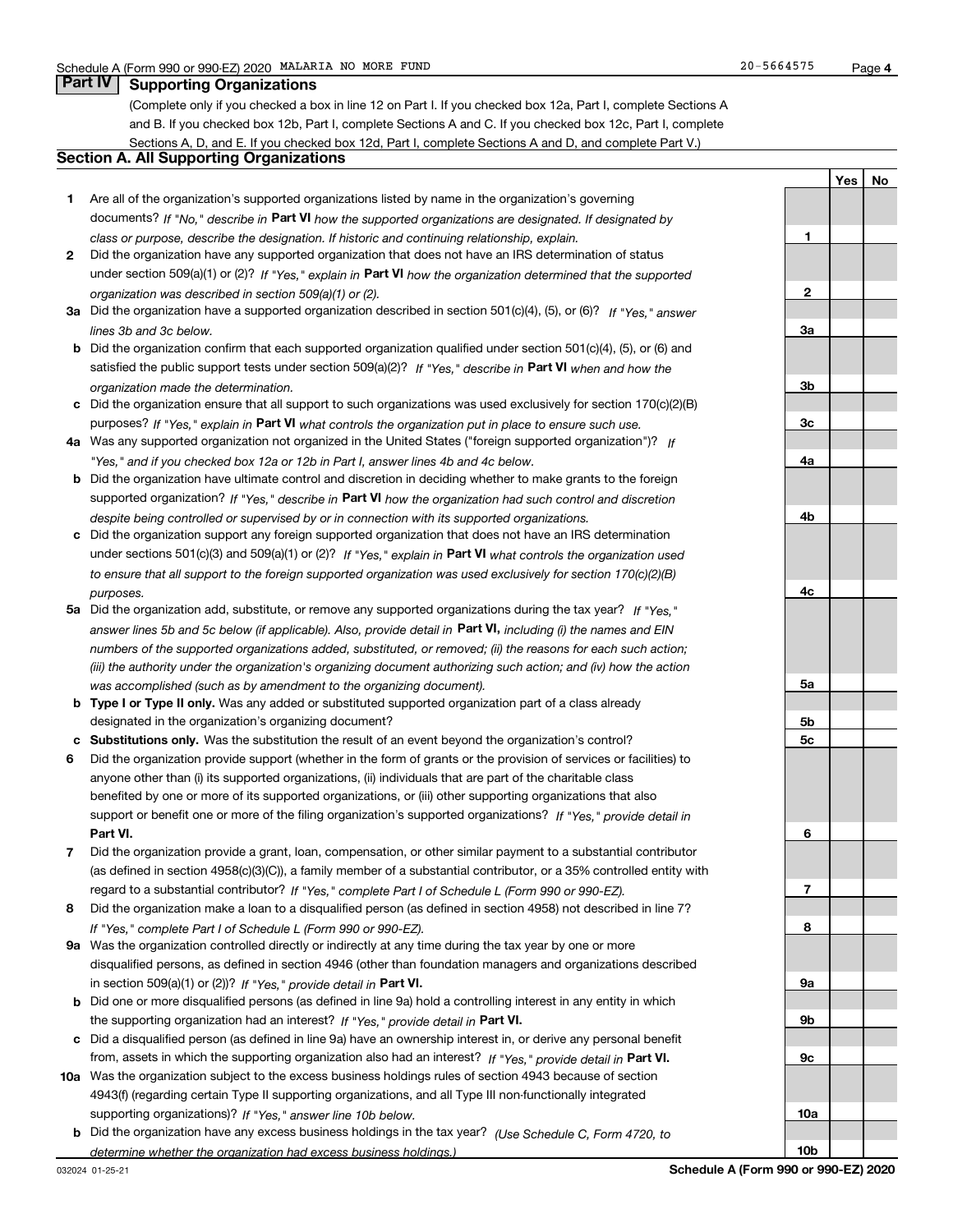**Part IV Supporting Organizations** *(continued)*

**2**

|    |                                                                                                                      |                 | Yes | No. |
|----|----------------------------------------------------------------------------------------------------------------------|-----------------|-----|-----|
| 11 | Has the organization accepted a gift or contribution from any of the following persons?                              |                 |     |     |
|    | a A person who directly or indirectly controls, either alone or together with persons described in lines 11b and     |                 |     |     |
|    | 11c below, the governing body of a supported organization?                                                           | 11a             |     |     |
|    | <b>b</b> A family member of a person described in line 11a above?                                                    | 11 <sub>b</sub> |     |     |
|    | c A 35% controlled entity of a person described in line 11a or 11b above? If "Yes" to line 11a, 11b, or 11c, provide |                 |     |     |
|    | detail in Part VI.                                                                                                   | 11c             |     |     |
|    | <b>Section B. Type I Supporting Organizations</b>                                                                    |                 |     |     |
|    |                                                                                                                      |                 | Yes | No  |
|    |                                                                                                                      |                 |     |     |

|              | Did the governing body, members of the governing body, officers acting in their official capacity, or membership of one or<br>more supported organizations have the power to regularly appoint or elect at least a majority of the organization's officers,<br>directors, or trustees at all times during the tax year? If "No," describe in Part VI how the supported organization(s)<br>effectively operated, supervised, or controlled the organization's activities. If the organization had more than one supported<br>organization, describe how the powers to appoint and/or remove officers, directors, or trustees were allocated among the |  |
|--------------|------------------------------------------------------------------------------------------------------------------------------------------------------------------------------------------------------------------------------------------------------------------------------------------------------------------------------------------------------------------------------------------------------------------------------------------------------------------------------------------------------------------------------------------------------------------------------------------------------------------------------------------------------|--|
|              | supported organizations and what conditions or restrictions, if any, applied to such powers during the tax year.                                                                                                                                                                                                                                                                                                                                                                                                                                                                                                                                     |  |
| $\mathbf{2}$ | Did the organization operate for the benefit of any supported organization other than the supported                                                                                                                                                                                                                                                                                                                                                                                                                                                                                                                                                  |  |
|              | $\alpha$ requirection(a) that energies a unaquised or controlled the supporting examination? $\mu$ is $\mu$                                                                                                                                                                                                                                                                                                                                                                                                                                                                                                                                          |  |

*If "Yes," explain in* organization(s) that operated, supervised, or controlled the supporting organization?

**Part VI**  *how providing such benefit carried out the purposes of the supported organization(s) that operated, supervised, or controlled the supporting organization.*

| supervised. Or controlled the supporting organization. |  |
|--------------------------------------------------------|--|
| <b>Section C. Type II Supporting Organizations</b>     |  |

**Yes No 1**or trustees of each of the organization's supported organization(s)? If "No," describe in **Part VI** how control **1***or management of the supporting organization was vested in the same persons that controlled or managed the supported organization(s).* Were a majority of the organization's directors or trustees during the tax year also a majority of the directors

|              |                                                                                                                        |   | Yes l | No. |
|--------------|------------------------------------------------------------------------------------------------------------------------|---|-------|-----|
|              | Did the organization provide to each of its supported organizations, by the last day of the fifth month of the         |   |       |     |
|              | organization's tax year, (i) a written notice describing the type and amount of support provided during the prior tax  |   |       |     |
|              | year, (ii) a copy of the Form 990 that was most recently filed as of the date of notification, and (iii) copies of the |   |       |     |
|              | organization's governing documents in effect on the date of notification, to the extent not previously provided?       |   |       |     |
| $\mathbf{2}$ | Were any of the organization's officers, directors, or trustees either (i) appointed or elected by the supported       |   |       |     |
|              | organization(s) or (ii) serving on the governing body of a supported organization? If "No," explain in Part VI how     |   |       |     |
|              | the organization maintained a close and continuous working relationship with the supported organization(s).            | 2 |       |     |
| 3            | By reason of the relationship described in line 2, above, did the organization's supported organizations have a        |   |       |     |
|              | significant voice in the organization's investment policies and in directing the use of the organization's             |   |       |     |
|              | income or assets at all times during the tax year? If "Yes," describe in Part VI the role the organization's           |   |       |     |
|              | supported organizations played in this regard.                                                                         | 3 |       |     |

## *supported organizations played in this regard.* **Section E. Type III Functionally Integrated Supporting Organizations**

- **1**Check the box next to the method that the organization used to satisfy the Integral Part Test during the year (see instructions).
- **alinupy** The organization satisfied the Activities Test. Complete line 2 below.
- **b**The organization is the parent of each of its supported organizations. *Complete* line 3 *below.*  $\mathcal{L}^{\text{max}}$

|  |  | $\mathbf{c}$ $\Box$ The organization supported a governmental entity. Describe in Part VI how you supported a governmental entity (see instructions). |  |  |  |  |  |  |
|--|--|-------------------------------------------------------------------------------------------------------------------------------------------------------|--|--|--|--|--|--|
|--|--|-------------------------------------------------------------------------------------------------------------------------------------------------------|--|--|--|--|--|--|

- **2Answer lines 2a and 2b below. Yes No** Activities Test.
- **a** Did substantially all of the organization's activities during the tax year directly further the exempt purposes of the supported organization(s) to which the organization was responsive? If "Yes," then in **Part VI identify those supported organizations and explain**  *how these activities directly furthered their exempt purposes, how the organization was responsive to those supported organizations, and how the organization determined that these activities constituted substantially all of its activities.*
- **b** Did the activities described in line 2a, above, constitute activities that, but for the organization's involvement, **Part VI**  *the reasons for the organization's position that its supported organization(s) would have engaged in* one or more of the organization's supported organization(s) would have been engaged in? If "Yes," e*xplain in these activities but for the organization's involvement.*
- **3** Parent of Supported Organizations. Answer lines 3a and 3b below.
- **a** Did the organization have the power to regularly appoint or elect a majority of the officers, directors, or trustees of each of the supported organizations? If "Yes" or "No" provide details in **Part VI.**
- **b** Did the organization exercise a substantial degree of direction over the policies, programs, and activities of each of its supported organizations? If "Yes," describe in Part VI the role played by the organization in this regard.

**2a**

**2b**

**3a**

**3b**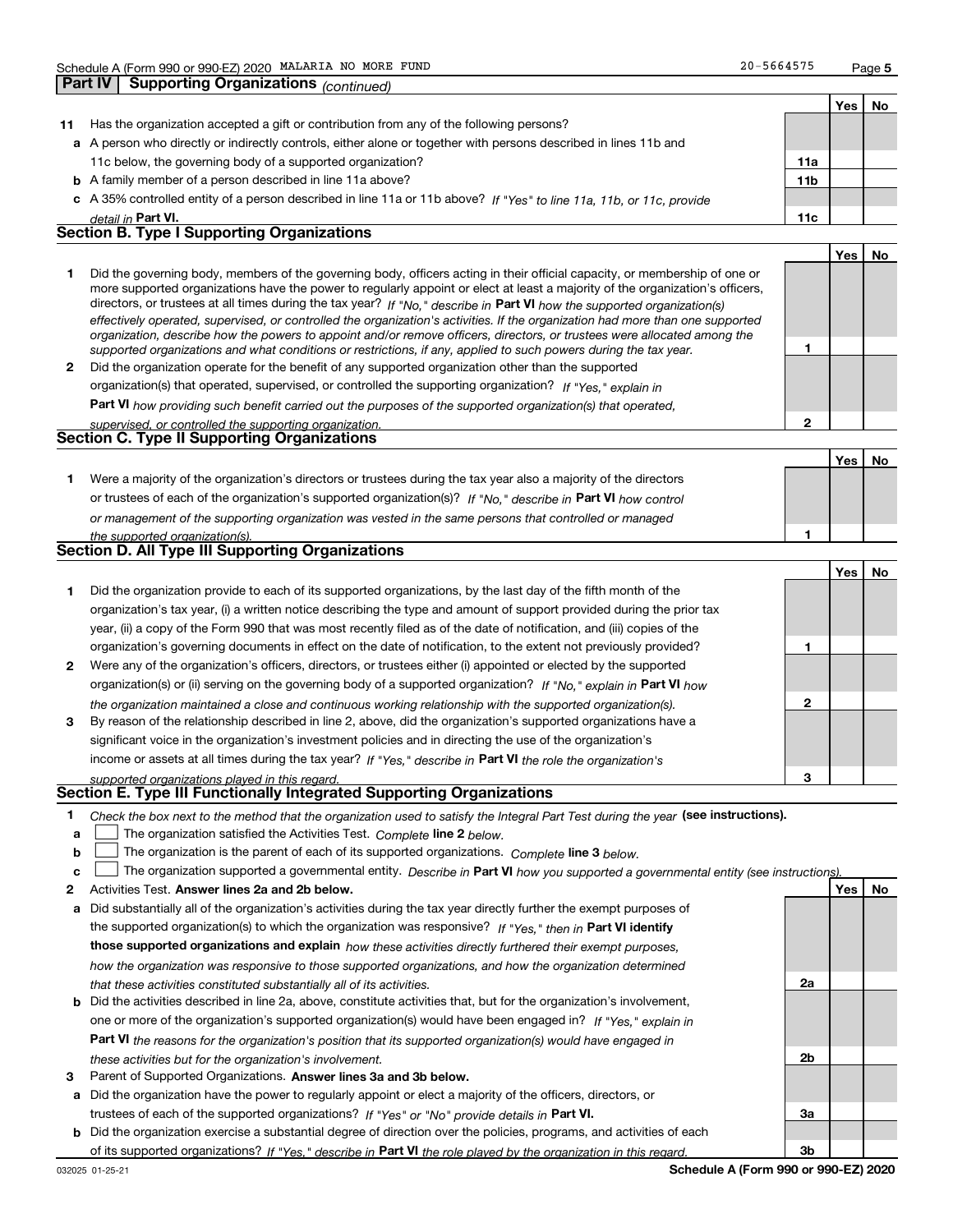|  | Schedule A (Form 990 or 990-EZ) 2020 | NO<br>MALARIA<br>MORE | FUND | $20-$<br>5664575 | Page |  |
|--|--------------------------------------|-----------------------|------|------------------|------|--|
|--|--------------------------------------|-----------------------|------|------------------|------|--|

**1Part VI** Check here if the organization satisfied the Integral Part Test as a qualifying trust on Nov. 20, 1970 ( *explain in* Part **VI**). See instructions. All other Type III non-functionally integrated supporting organizations must complete Sections A through E. **Part V Type III Non-Functionally Integrated 509(a)(3) Supporting Organizations**   $\mathcal{L}^{\text{max}}$ 

|              | Section A - Adjusted Net Income                                             |                | (A) Prior Year | (B) Current Year<br>(optional) |
|--------------|-----------------------------------------------------------------------------|----------------|----------------|--------------------------------|
| 1            | Net short-term capital gain                                                 | 1              |                |                                |
| 2            | Recoveries of prior-year distributions                                      | $\mathbf{2}$   |                |                                |
| З            | Other gross income (see instructions)                                       | 3              |                |                                |
| 4            | Add lines 1 through 3.                                                      | 4              |                |                                |
| 5            | Depreciation and depletion                                                  | 5              |                |                                |
| 6            | Portion of operating expenses paid or incurred for production or            |                |                |                                |
|              | collection of gross income or for management, conservation, or              |                |                |                                |
|              | maintenance of property held for production of income (see instructions)    | 6              |                |                                |
| 7            | Other expenses (see instructions)                                           | $\overline{7}$ |                |                                |
| 8            | Adjusted Net Income (subtract lines 5, 6, and 7 from line 4)                | 8              |                |                                |
|              | <b>Section B - Minimum Asset Amount</b>                                     |                | (A) Prior Year | (B) Current Year<br>(optional) |
| 1.           | Aggregate fair market value of all non-exempt-use assets (see               |                |                |                                |
|              | instructions for short tax year or assets held for part of year):           |                |                |                                |
|              | <b>a</b> Average monthly value of securities                                | 1a             |                |                                |
|              | <b>b</b> Average monthly cash balances                                      | 1 <sub>b</sub> |                |                                |
|              | <b>c</b> Fair market value of other non-exempt-use assets                   | 1c             |                |                                |
|              | d Total (add lines 1a, 1b, and 1c)                                          | 1d             |                |                                |
|              | e Discount claimed for blockage or other factors                            |                |                |                                |
|              | (explain in detail in <b>Part VI</b> ):                                     |                |                |                                |
| $\mathbf{2}$ | Acquisition indebtedness applicable to non-exempt-use assets                | $\mathbf{2}$   |                |                                |
| 3            | Subtract line 2 from line 1d.                                               | 3              |                |                                |
| 4            | Cash deemed held for exempt use. Enter 0.015 of line 3 (for greater amount, |                |                |                                |
|              | see instructions).                                                          | 4              |                |                                |
| 5            | Net value of non-exempt-use assets (subtract line 4 from line 3)            | 5              |                |                                |
| 6            | Multiply line 5 by 0.035.                                                   | 6              |                |                                |
| 7            | Recoveries of prior-year distributions                                      | $\overline{7}$ |                |                                |
| 8            | Minimum Asset Amount (add line 7 to line 6)                                 | 8              |                |                                |
|              | Section C - Distributable Amount                                            |                |                | <b>Current Year</b>            |
| 1            | Adjusted net income for prior year (from Section A, line 8, column A)       | 1              |                |                                |
| 2            | Enter 0.85 of line 1.                                                       | $\mathbf{2}$   |                |                                |
| 3            | Minimum asset amount for prior year (from Section B, line 8, column A)      | 3              |                |                                |
| 4            | Enter greater of line 2 or line 3.                                          | 4              |                |                                |
| 5            | Income tax imposed in prior year                                            | 5              |                |                                |
| 6            | <b>Distributable Amount.</b> Subtract line 5 from line 4, unless subject to |                |                |                                |
|              | emergency temporary reduction (see instructions).                           | 6              |                |                                |
|              |                                                                             |                |                |                                |

**7**Check here if the current year is the organization's first as a non-functionally integrated Type III supporting organization (see instructions).

**Schedule A (Form 990 or 990-EZ) 2020**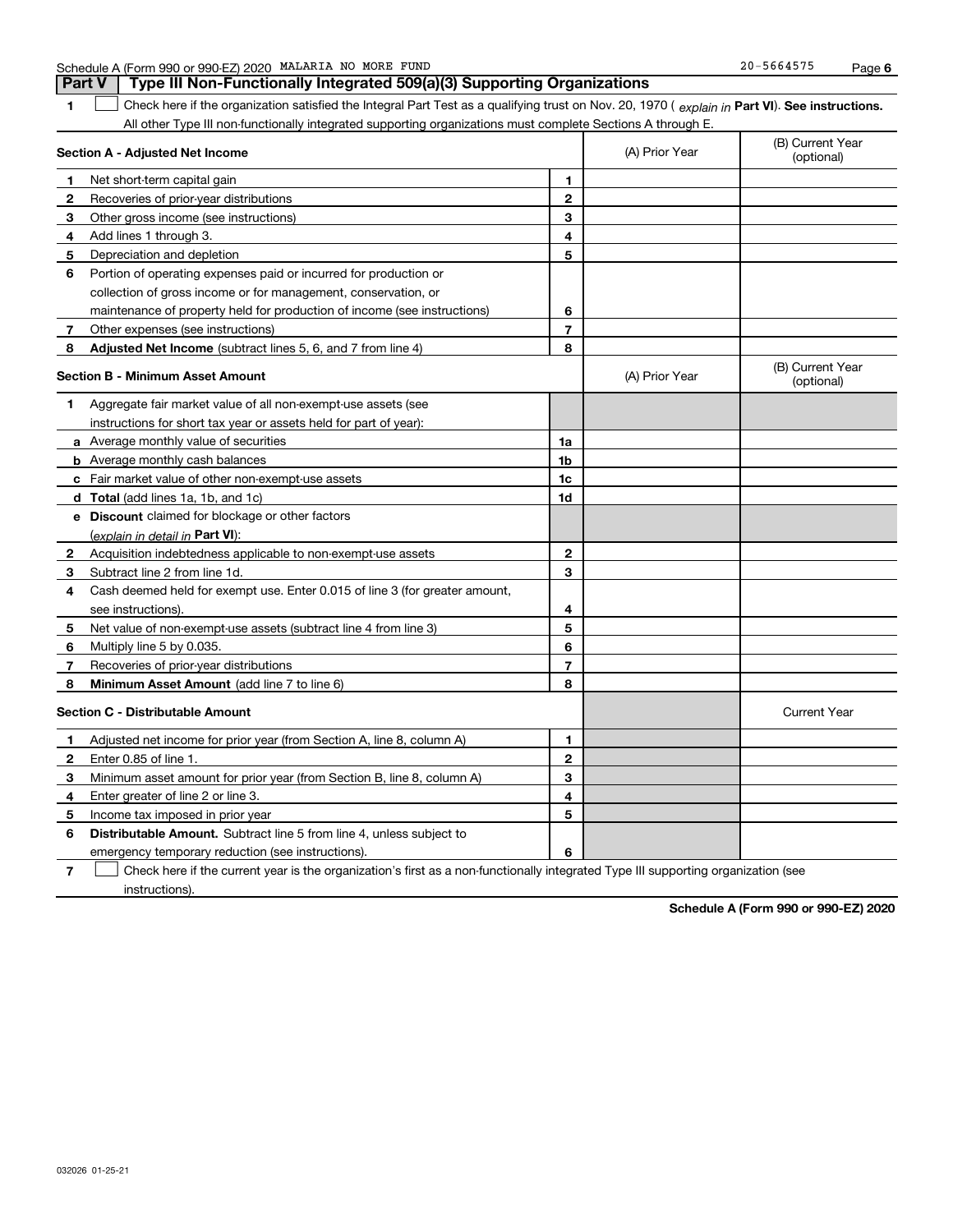| <b>Part V</b> | Type III Non-Functionally Integrated 509(a)(3) Supporting Organizations                    |                                    | (continued)                                   |    |                                                  |
|---------------|--------------------------------------------------------------------------------------------|------------------------------------|-----------------------------------------------|----|--------------------------------------------------|
|               | <b>Section D - Distributions</b>                                                           |                                    |                                               |    | <b>Current Year</b>                              |
| 1             | Amounts paid to supported organizations to accomplish exempt purposes                      |                                    | 1                                             |    |                                                  |
| 2             | Amounts paid to perform activity that directly furthers exempt purposes of supported       |                                    |                                               |    |                                                  |
|               | organizations, in excess of income from activity                                           |                                    | $\mathbf{2}$                                  |    |                                                  |
| 3             | Administrative expenses paid to accomplish exempt purposes of supported organizations      |                                    |                                               | 3  |                                                  |
| 4             | Amounts paid to acquire exempt-use assets                                                  |                                    |                                               | 4  |                                                  |
| 5             | Qualified set-aside amounts (prior IRS approval required - provide details in Part VI)     |                                    |                                               | 5  |                                                  |
| 6             | Other distributions ( <i>describe in</i> Part VI). See instructions.                       |                                    |                                               | 6  |                                                  |
| 7             | Total annual distributions. Add lines 1 through 6.                                         |                                    |                                               | 7  |                                                  |
| 8             | Distributions to attentive supported organizations to which the organization is responsive |                                    |                                               |    |                                                  |
|               | (provide details in Part VI). See instructions.                                            |                                    |                                               | 8  |                                                  |
| 9             | Distributable amount for 2020 from Section C, line 6                                       |                                    |                                               | 9  |                                                  |
| 10            | Line 8 amount divided by line 9 amount                                                     |                                    |                                               | 10 |                                                  |
|               | <b>Section E - Distribution Allocations</b> (see instructions)                             | (i)<br><b>Excess Distributions</b> | (ii)<br><b>Underdistributions</b><br>Pre-2020 |    | (iii)<br><b>Distributable</b><br>Amount for 2020 |
| 1             | Distributable amount for 2020 from Section C, line 6                                       |                                    |                                               |    |                                                  |
| 2             | Underdistributions, if any, for years prior to 2020 (reason-                               |                                    |                                               |    |                                                  |
|               | able cause required - explain in Part VI). See instructions.                               |                                    |                                               |    |                                                  |
| 3             | Excess distributions carryover, if any, to 2020                                            |                                    |                                               |    |                                                  |
|               | a From 2015                                                                                |                                    |                                               |    |                                                  |
|               | <b>b</b> From 2016                                                                         |                                    |                                               |    |                                                  |
|               | $c$ From 2017                                                                              |                                    |                                               |    |                                                  |
|               | d From 2018                                                                                |                                    |                                               |    |                                                  |
|               | e From 2019                                                                                |                                    |                                               |    |                                                  |
|               | f Total of lines 3a through 3e                                                             |                                    |                                               |    |                                                  |
|               | g Applied to underdistributions of prior years                                             |                                    |                                               |    |                                                  |
|               | <b>h</b> Applied to 2020 distributable amount                                              |                                    |                                               |    |                                                  |
|               | Carryover from 2015 not applied (see instructions)                                         |                                    |                                               |    |                                                  |
|               | Remainder. Subtract lines 3g, 3h, and 3i from line 3f.                                     |                                    |                                               |    |                                                  |
| 4             | Distributions for 2020 from Section D,                                                     |                                    |                                               |    |                                                  |
|               | line $7:$                                                                                  |                                    |                                               |    |                                                  |
|               | a Applied to underdistributions of prior years                                             |                                    |                                               |    |                                                  |
|               | <b>b</b> Applied to 2020 distributable amount                                              |                                    |                                               |    |                                                  |
|               | c Remainder. Subtract lines 4a and 4b from line 4.                                         |                                    |                                               |    |                                                  |
| 5.            | Remaining underdistributions for years prior to 2020, if                                   |                                    |                                               |    |                                                  |
|               | any. Subtract lines 3g and 4a from line 2. For result greater                              |                                    |                                               |    |                                                  |
|               | than zero, explain in Part VI. See instructions.                                           |                                    |                                               |    |                                                  |
| 6             | Remaining underdistributions for 2020. Subtract lines 3h                                   |                                    |                                               |    |                                                  |
|               | and 4b from line 1. For result greater than zero, explain in                               |                                    |                                               |    |                                                  |
|               | Part VI. See instructions.                                                                 |                                    |                                               |    |                                                  |
| 7             | Excess distributions carryover to 2021. Add lines 3j                                       |                                    |                                               |    |                                                  |
|               | and 4c.                                                                                    |                                    |                                               |    |                                                  |
| 8             | Breakdown of line 7:                                                                       |                                    |                                               |    |                                                  |
|               | a Excess from 2016                                                                         |                                    |                                               |    |                                                  |
|               | <b>b</b> Excess from 2017                                                                  |                                    |                                               |    |                                                  |
|               | c Excess from 2018                                                                         |                                    |                                               |    |                                                  |
|               | d Excess from 2019                                                                         |                                    |                                               |    |                                                  |
|               | e Excess from 2020                                                                         |                                    |                                               |    |                                                  |

**Schedule A (Form 990 or 990-EZ) 2020**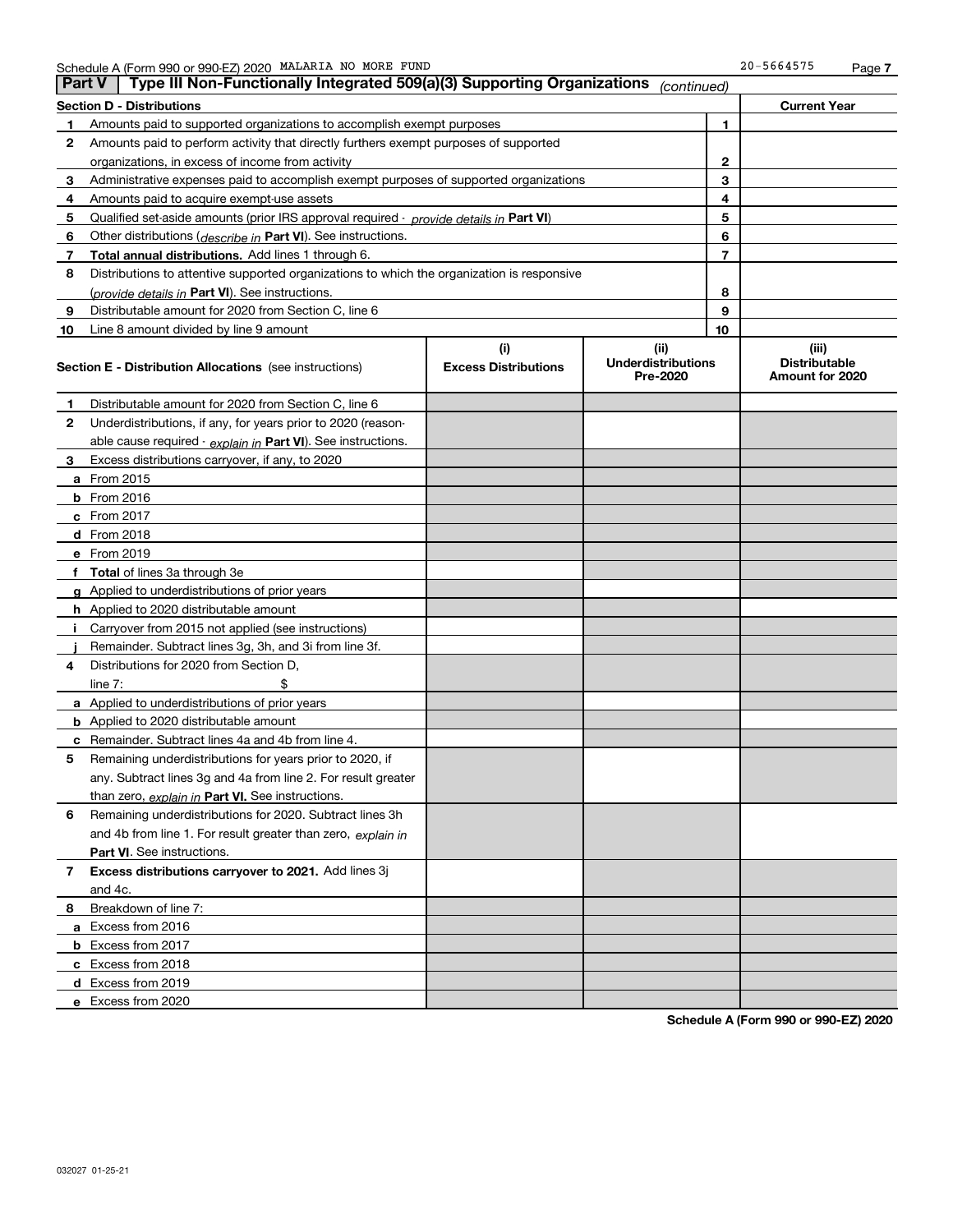Part VI | Supplemental Information. Provide the explanations required by Part II, line 10; Part II, line 17a or 17b; Part III, line 12; Part IV, Section A, lines 1, 2, 3b, 3c, 4b, 4c, 5a, 6, 9a, 9b, 9c, 11a, 11b, and 11c; Part IV, Section B, lines 1 and 2; Part IV, Section C, line 1; Part IV, Section D, lines 2 and 3; Part IV, Section E, lines 1c, 2a, 2b, 3a, and 3b; Part V, line 1; Part V, Section B, line 1e; Part V, Section D, lines 5, 6, and 8; and Part V, Section E, lines 2, 5, and 6. Also complete this part for any additional information. (See instructions.)

SCHEDULE A, PART II, LINE 10, EXPLANATION FOR OTHER INCOME:

### FOREIGN CURRENCY EXCHANGE GAIN

2017 AMOUNT: \$ 15,912.

2020 AMOUNT: \$ 2,057.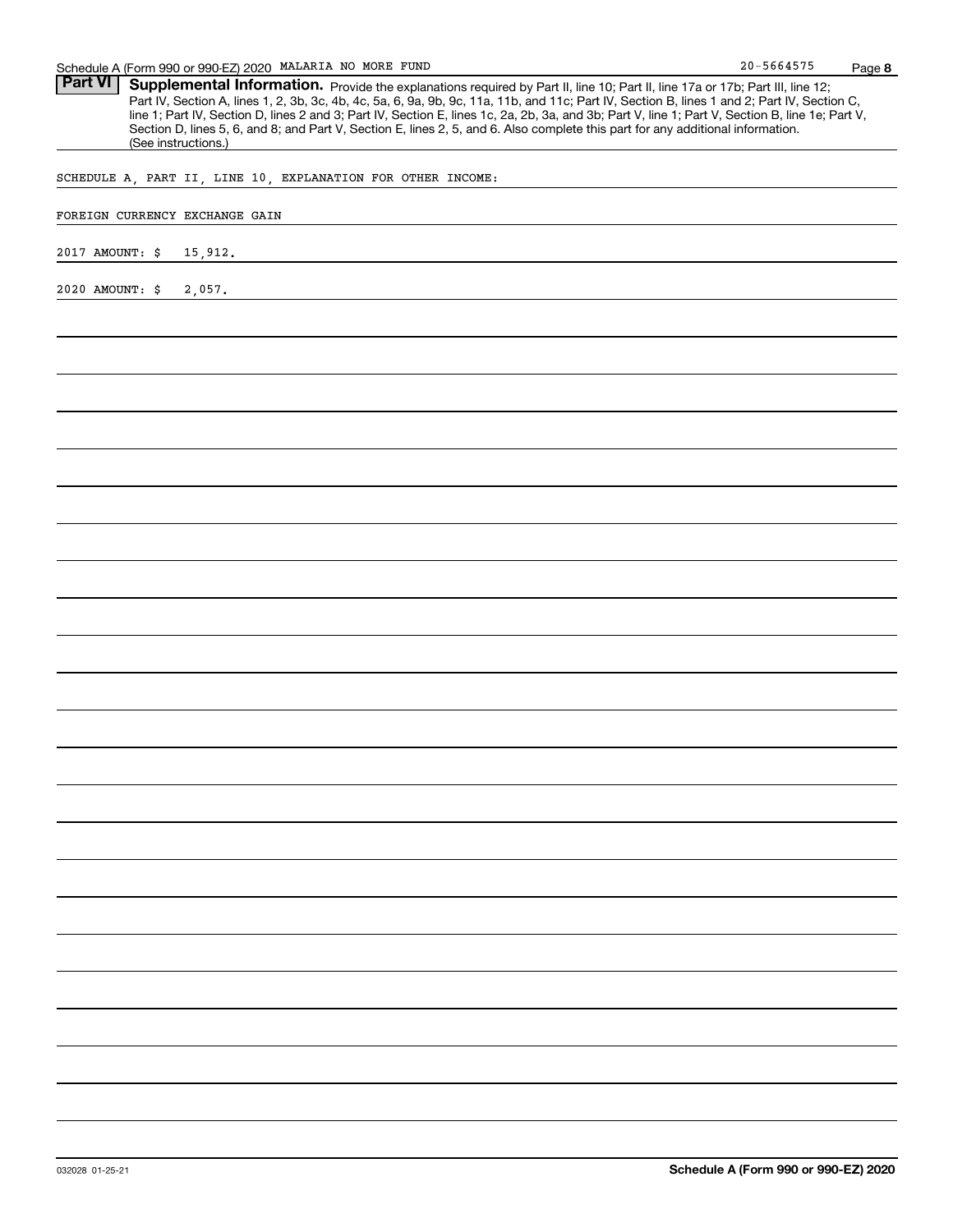Department of the Treasury Internal Revenue Service **(Form 990, 990-EZ, or 990-PF)**

Name of the organization

|  |  | ** PUBLIC DISCLOSURE COPY ** |  |  |
|--|--|------------------------------|--|--|
|--|--|------------------------------|--|--|

### **Schedule B Schedule of Contributors**

**| Attach to Form 990, Form 990-EZ, or Form 990-PF. | Go to www.irs.gov/Form990 for the latest information.** OMB No. 1545-0047

**2020**

**Employer identification number**

 $20 - 5664575$ 

| MALARIA NO MORE FUND |  |  |
|----------------------|--|--|
|                      |  |  |

| <b>Organization type (check one):</b> |                                                                             |  |  |  |
|---------------------------------------|-----------------------------------------------------------------------------|--|--|--|
| Filers of:                            | Section:                                                                    |  |  |  |
| Form 990 or 990-EZ                    | X  <br>$501(c)$ ( $3$ ) (enter number) organization                         |  |  |  |
|                                       | $4947(a)(1)$ nonexempt charitable trust not treated as a private foundation |  |  |  |
|                                       | 527 political organization                                                  |  |  |  |
| Form 990-PF                           | 501(c)(3) exempt private foundation                                         |  |  |  |
|                                       | 4947(a)(1) nonexempt charitable trust treated as a private foundation       |  |  |  |
|                                       | 501(c)(3) taxable private foundation                                        |  |  |  |
|                                       |                                                                             |  |  |  |

Check if your organization is covered by the **General Rule** or a **Special Rule. Note:**  Only a section 501(c)(7), (8), or (10) organization can check boxes for both the General Rule and a Special Rule. See instructions.

### **General Rule**

 $\mathcal{L}^{\text{max}}$ 

For an organization filing Form 990, 990-EZ, or 990-PF that received, during the year, contributions totaling \$5,000 or more (in money or property) from any one contributor. Complete Parts I and II. See instructions for determining a contributor's total contributions.

### **Special Rules**

any one contributor, during the year, total contributions of the greater of  $\,$  (1) \$5,000; or **(2)** 2% of the amount on (i) Form 990, Part VIII, line 1h;  $\overline{X}$  For an organization described in section 501(c)(3) filing Form 990 or 990-EZ that met the 33 1/3% support test of the regulations under sections 509(a)(1) and 170(b)(1)(A)(vi), that checked Schedule A (Form 990 or 990-EZ), Part II, line 13, 16a, or 16b, and that received from or (ii) Form 990-EZ, line 1. Complete Parts I and II.

For an organization described in section 501(c)(7), (8), or (10) filing Form 990 or 990-EZ that received from any one contributor, during the year, total contributions of more than \$1,000 exclusively for religious, charitable, scientific, literary, or educational purposes, or for the prevention of cruelty to children or animals. Complete Parts I (entering "N/A" in column (b) instead of the contributor name and address), II, and III.  $\mathcal{L}^{\text{max}}$ 

purpose. Don't complete any of the parts unless the **General Rule** applies to this organization because it received *nonexclusively* year, contributions <sub>exclusively</sub> for religious, charitable, etc., purposes, but no such contributions totaled more than \$1,000. If this box is checked, enter here the total contributions that were received during the year for an  $\;$ exclusively religious, charitable, etc., For an organization described in section 501(c)(7), (8), or (10) filing Form 990 or 990-EZ that received from any one contributor, during the religious, charitable, etc., contributions totaling \$5,000 or more during the year  $\Box$ — $\Box$   $\Box$   $\Box$  $\mathcal{L}^{\text{max}}$ 

**Caution:**  An organization that isn't covered by the General Rule and/or the Special Rules doesn't file Schedule B (Form 990, 990-EZ, or 990-PF),  **must** but it answer "No" on Part IV, line 2, of its Form 990; or check the box on line H of its Form 990-EZ or on its Form 990-PF, Part I, line 2, to certify that it doesn't meet the filing requirements of Schedule B (Form 990, 990-EZ, or 990-PF).

**For Paperwork Reduction Act Notice, see the instructions for Form 990, 990-EZ, or 990-PF. Schedule B (Form 990, 990-EZ, or 990-PF) (2020)** LHA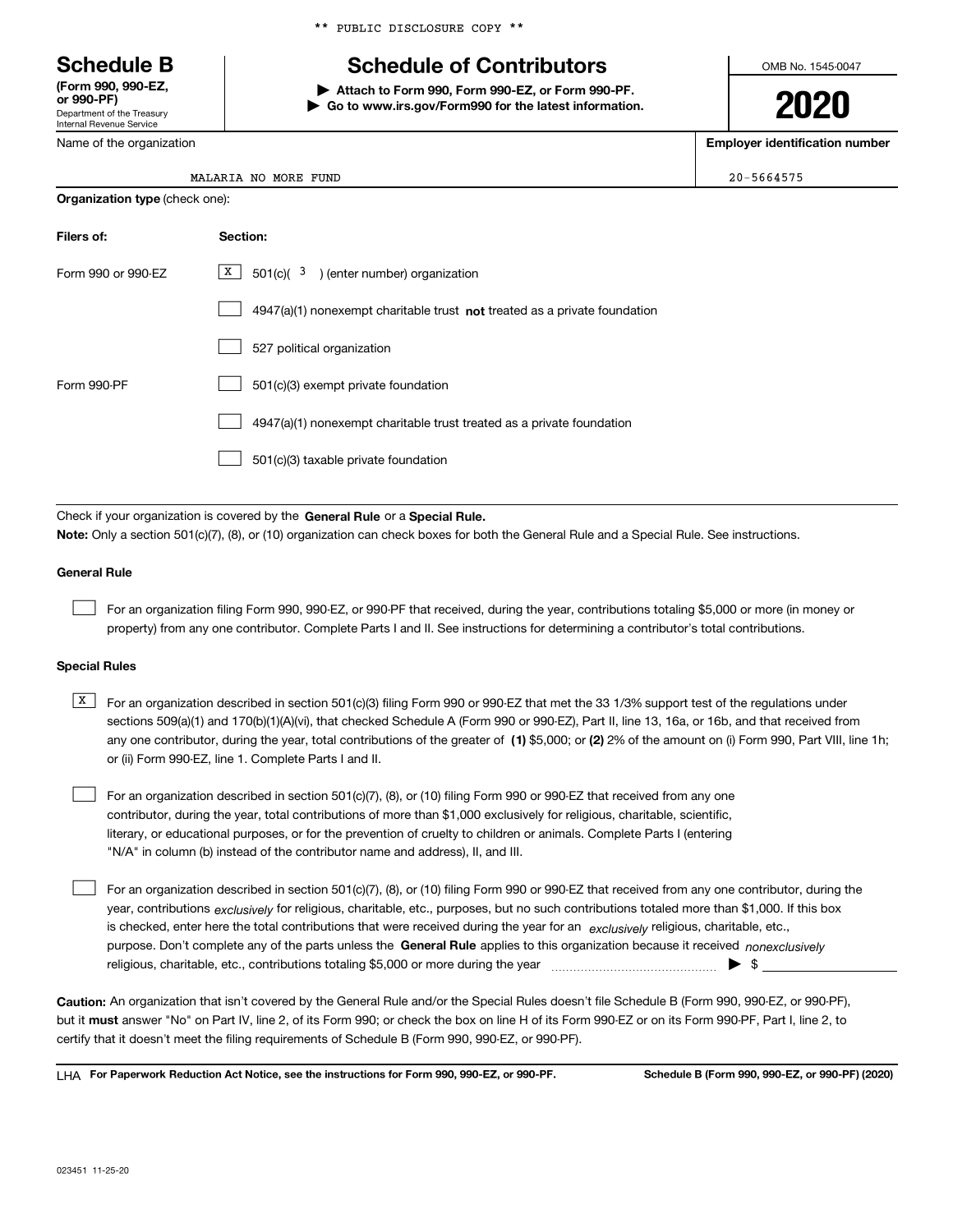### Schedule B (Form 990, 990-EZ, or 990-PF) (2020) **Page 2** Page 2 and the state of the state of the state of the state of the state of the state of the state of the state of the state of the state of the state of the state o

Name of organization

MALARIA NO MORE FUND 20-5664575

#### **(a)No.(b)Name, address, and ZIP + 4 (c)Total contributions (d)Type of contribution PersonPayrollNoncash (a)No.(b)Name, address, and ZIP + 4 (c)Total contributions (d)Type of contribution PersonPayrollNoncash (a)No.(b)Name, address, and ZIP + 4 (c)Total contributions (d)Type of contribution PersonPayrollNoncash (a) No.(b) Name, address, and ZIP + 4 (c) Total contributions (d) Type of contribution PersonPayrollNoncash(a) No.(b) Name, address, and ZIP + 4 (c) Total contributions (d) Type of contribution PersonPayrollNoncash (a) No.(b)Name, address, and ZIP + 4 (c) Total contributions (d) Type of contribution PersonPayrollNoncash Contributors** (see instructions). Use duplicate copies of Part I if additional space is needed. \$(Complete Part II for noncash contributions.) \$(Complete Part II for noncash contributions.) \$(Complete Part II for noncash contributions.) \$(Complete Part II for noncash contributions.) \$(Complete Part II for noncash contributions.) \$(Complete Part II for **2016 Chedule B (Form 990, 990-EZ, or 990-PF) (2020)**<br> **2016 Contributors** (see instructions). Use duplicate copies of Part I if additional space is needed.<br> **201664575**<br> **201664575**  $\boxed{\text{X}}$  $\mathcal{L}^{\text{max}}$  $\mathcal{L}^{\text{max}}$  $\overline{X}$  $\mathcal{L}^{\text{max}}$  $\mathcal{L}^{\text{max}}$  $\boxed{\text{X}}$  $\mathcal{L}^{\text{max}}$  $\mathcal{L}^{\text{max}}$  $\boxed{\text{X}}$  $\mathcal{L}^{\text{max}}$  $\mathcal{L}^{\text{max}}$  $\boxed{\text{X}}$  $\mathcal{L}^{\text{max}}$  $\mathcal{L}^{\text{max}}$  $\boxed{\text{X}}$  $\mathcal{L}^{\text{max}}$  $\mathcal{L}^{\text{max}}$ 1<u>1</u> Person X 250,000. 22 | Person X 250,000. 3and the contract of the contract of the contract of the contract of the contract of the contract of the contract of the contract of the contract of the contract of the contract of the contract of the contract of the contra 725,000. 4<u>die verschieden in der staat de staat de verschieden in de verschieden in de verschieden in de verschieden in de verschieden in de verschieden in de verschieden in de verschieden in de verschieden in de verschieden in de </u> 6,075,745. 5 X 1,500,000. 6<u>secondary and the secondary secondary and the secondary secondary secondary secondary secondary secondary second</u> 541,858.

023452 11-25-20 **Schedule B (Form 990, 990-EZ, or 990-PF) (2020)**

noncash contributions.)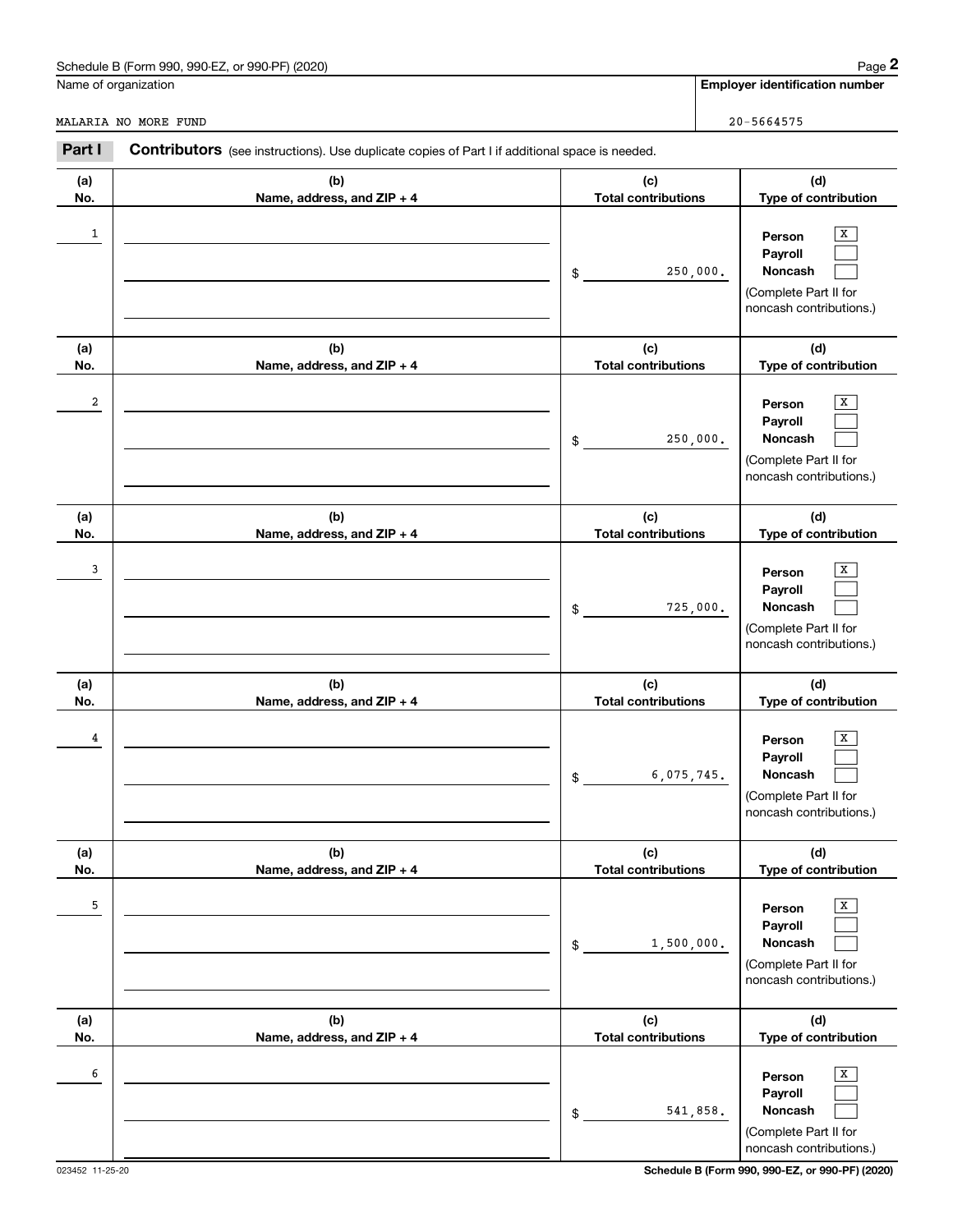| or 990-PF) (2020)<br>990-EZ<br>Schedule B (Form 990, | Page |
|------------------------------------------------------|------|
|                                                      |      |

|                              | Schedule B (Form 990, 990-EZ, or 990-PF) (2020)                                                     |                                                 | Page 3                                |
|------------------------------|-----------------------------------------------------------------------------------------------------|-------------------------------------------------|---------------------------------------|
|                              | Name of organization                                                                                |                                                 | <b>Employer identification number</b> |
|                              | MALARIA NO MORE FUND                                                                                |                                                 | $20 - 5664575$                        |
| Part II                      | Noncash Property (see instructions). Use duplicate copies of Part II if additional space is needed. |                                                 |                                       |
| (a)<br>No.<br>from<br>Part I | (b)<br>Description of noncash property given                                                        | (c)<br>FMV (or estimate)<br>(See instructions.) | (d)<br>Date received                  |
|                              |                                                                                                     | \$                                              |                                       |
| (a)<br>No.<br>from<br>Part I | (b)<br>Description of noncash property given                                                        | (c)<br>FMV (or estimate)<br>(See instructions.) | (d)<br>Date received                  |
|                              |                                                                                                     | \$                                              |                                       |
| (a)<br>No.<br>from<br>Part I | (b)<br>Description of noncash property given                                                        | (c)<br>FMV (or estimate)<br>(See instructions.) | (d)<br>Date received                  |
|                              |                                                                                                     | \$                                              |                                       |
| (a)<br>No.<br>from<br>Part I | (b)<br>Description of noncash property given                                                        | (c)<br>FMV (or estimate)<br>(See instructions.) | (d)<br>Date received                  |
|                              |                                                                                                     | \$                                              |                                       |
| (a)<br>No.<br>from<br>Part I | (b)<br>Description of noncash property given                                                        | (c)<br>FMV (or estimate)<br>(See instructions.) | (d)<br>Date received                  |
|                              |                                                                                                     | \$                                              |                                       |
| (a)<br>No.<br>from<br>Part I | (b)<br>Description of noncash property given                                                        | (c)<br>FMV (or estimate)<br>(See instructions.) | (d)<br>Date received                  |
|                              |                                                                                                     |                                                 |                                       |

023453 11-25-20 **Schedule B (Form 990, 990-EZ, or 990-PF) (2020)**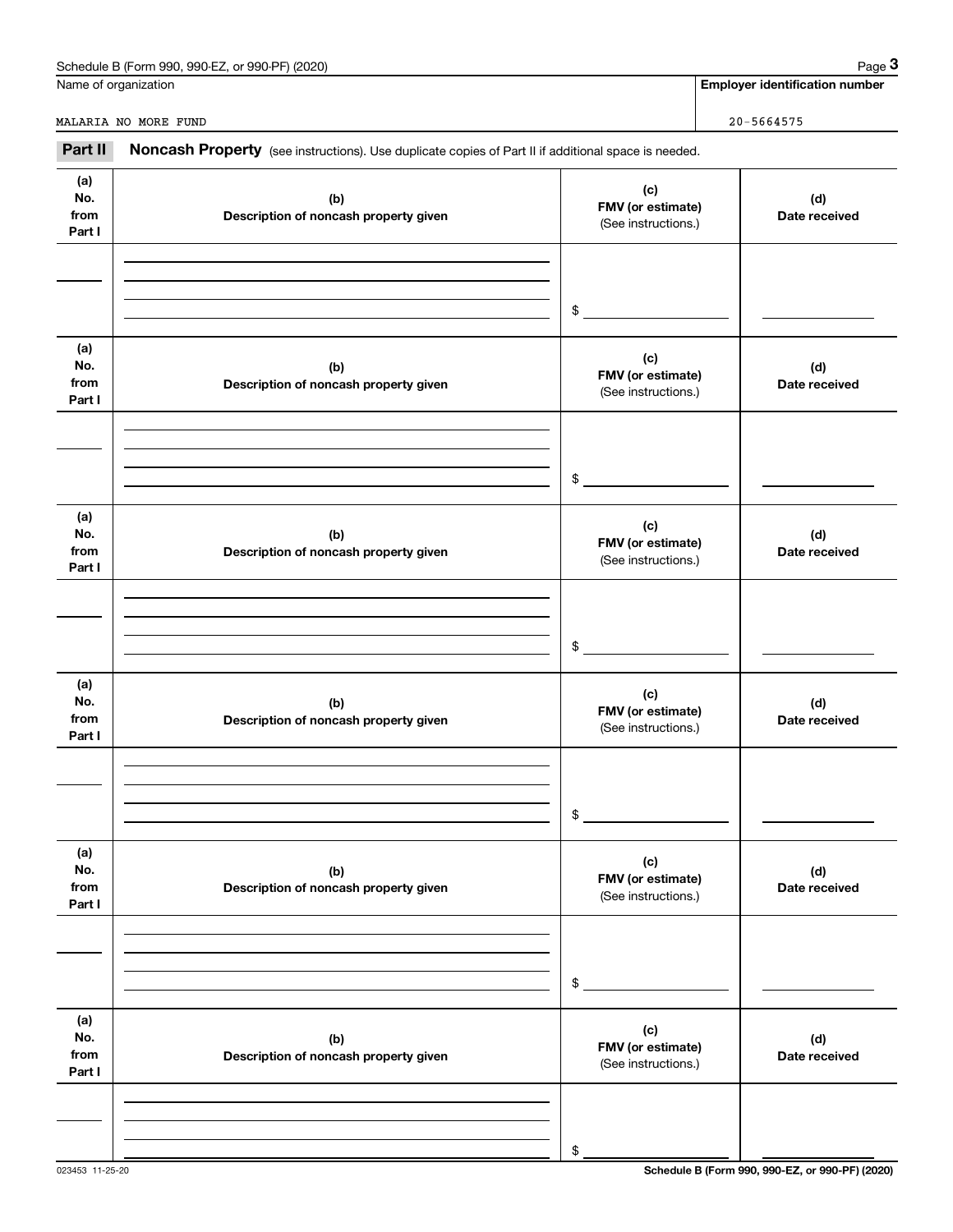|                 | Schedule B (Form 990, 990-EZ, or 990-PF) (2020)                                                                                                                                                                                 |                      | Page 4                                                                                                                                                         |  |  |  |  |  |
|-----------------|---------------------------------------------------------------------------------------------------------------------------------------------------------------------------------------------------------------------------------|----------------------|----------------------------------------------------------------------------------------------------------------------------------------------------------------|--|--|--|--|--|
|                 | Name of organization                                                                                                                                                                                                            |                      | <b>Employer identification number</b>                                                                                                                          |  |  |  |  |  |
|                 | MALARIA NO MORE FUND                                                                                                                                                                                                            |                      | 20-5664575                                                                                                                                                     |  |  |  |  |  |
| <b>Part III</b> | from any one contributor. Complete columns (a) through (e) and the following line entry. For organizations                                                                                                                      |                      | Exclusively religious, charitable, etc., contributions to organizations described in section 501(c)(7), (8), or (10) that total more than \$1,000 for the year |  |  |  |  |  |
|                 | completing Part III, enter the total of exclusively religious, charitable, etc., contributions of \$1,000 or less for the year. (Enter this info. once.) \\$<br>Use duplicate copies of Part III if additional space is needed. |                      |                                                                                                                                                                |  |  |  |  |  |
| (a) No.<br>from |                                                                                                                                                                                                                                 |                      |                                                                                                                                                                |  |  |  |  |  |
| Part I          | (b) Purpose of gift                                                                                                                                                                                                             | (c) Use of gift      | (d) Description of how gift is held                                                                                                                            |  |  |  |  |  |
|                 |                                                                                                                                                                                                                                 |                      |                                                                                                                                                                |  |  |  |  |  |
|                 |                                                                                                                                                                                                                                 |                      |                                                                                                                                                                |  |  |  |  |  |
|                 |                                                                                                                                                                                                                                 |                      |                                                                                                                                                                |  |  |  |  |  |
|                 |                                                                                                                                                                                                                                 | (e) Transfer of gift |                                                                                                                                                                |  |  |  |  |  |
|                 | Transferee's name, address, and ZIP + 4                                                                                                                                                                                         |                      | Relationship of transferor to transferee                                                                                                                       |  |  |  |  |  |
|                 |                                                                                                                                                                                                                                 |                      |                                                                                                                                                                |  |  |  |  |  |
|                 |                                                                                                                                                                                                                                 |                      |                                                                                                                                                                |  |  |  |  |  |
|                 |                                                                                                                                                                                                                                 |                      |                                                                                                                                                                |  |  |  |  |  |
| (a) No.<br>from | (b) Purpose of gift                                                                                                                                                                                                             | (c) Use of gift      | (d) Description of how gift is held                                                                                                                            |  |  |  |  |  |
| Part I          |                                                                                                                                                                                                                                 |                      |                                                                                                                                                                |  |  |  |  |  |
|                 |                                                                                                                                                                                                                                 |                      |                                                                                                                                                                |  |  |  |  |  |
|                 |                                                                                                                                                                                                                                 |                      |                                                                                                                                                                |  |  |  |  |  |
|                 | (e) Transfer of gift                                                                                                                                                                                                            |                      |                                                                                                                                                                |  |  |  |  |  |
|                 |                                                                                                                                                                                                                                 |                      |                                                                                                                                                                |  |  |  |  |  |
|                 | Transferee's name, address, and ZIP + 4                                                                                                                                                                                         |                      | Relationship of transferor to transferee                                                                                                                       |  |  |  |  |  |
|                 |                                                                                                                                                                                                                                 |                      |                                                                                                                                                                |  |  |  |  |  |
|                 |                                                                                                                                                                                                                                 |                      |                                                                                                                                                                |  |  |  |  |  |
| (a) No.         |                                                                                                                                                                                                                                 |                      |                                                                                                                                                                |  |  |  |  |  |
| from<br>Part I  | (b) Purpose of gift                                                                                                                                                                                                             | (c) Use of gift      | (d) Description of how gift is held                                                                                                                            |  |  |  |  |  |
|                 |                                                                                                                                                                                                                                 |                      |                                                                                                                                                                |  |  |  |  |  |
|                 |                                                                                                                                                                                                                                 |                      |                                                                                                                                                                |  |  |  |  |  |
|                 |                                                                                                                                                                                                                                 |                      |                                                                                                                                                                |  |  |  |  |  |
|                 |                                                                                                                                                                                                                                 | (e) Transfer of gift |                                                                                                                                                                |  |  |  |  |  |
|                 | Transferee's name, address, and ZIP + 4                                                                                                                                                                                         |                      | Relationship of transferor to transferee                                                                                                                       |  |  |  |  |  |
|                 |                                                                                                                                                                                                                                 |                      |                                                                                                                                                                |  |  |  |  |  |
|                 |                                                                                                                                                                                                                                 |                      |                                                                                                                                                                |  |  |  |  |  |
|                 |                                                                                                                                                                                                                                 |                      |                                                                                                                                                                |  |  |  |  |  |
| (a) No.<br>from | (b) Purpose of gift                                                                                                                                                                                                             | (c) Use of gift      | (d) Description of how gift is held                                                                                                                            |  |  |  |  |  |
| Part I          |                                                                                                                                                                                                                                 |                      |                                                                                                                                                                |  |  |  |  |  |
|                 |                                                                                                                                                                                                                                 |                      |                                                                                                                                                                |  |  |  |  |  |
|                 |                                                                                                                                                                                                                                 |                      |                                                                                                                                                                |  |  |  |  |  |
|                 |                                                                                                                                                                                                                                 | (e) Transfer of gift |                                                                                                                                                                |  |  |  |  |  |
|                 |                                                                                                                                                                                                                                 |                      |                                                                                                                                                                |  |  |  |  |  |
|                 | Transferee's name, address, and ZIP + 4                                                                                                                                                                                         |                      | Relationship of transferor to transferee                                                                                                                       |  |  |  |  |  |
|                 |                                                                                                                                                                                                                                 |                      |                                                                                                                                                                |  |  |  |  |  |
|                 |                                                                                                                                                                                                                                 |                      |                                                                                                                                                                |  |  |  |  |  |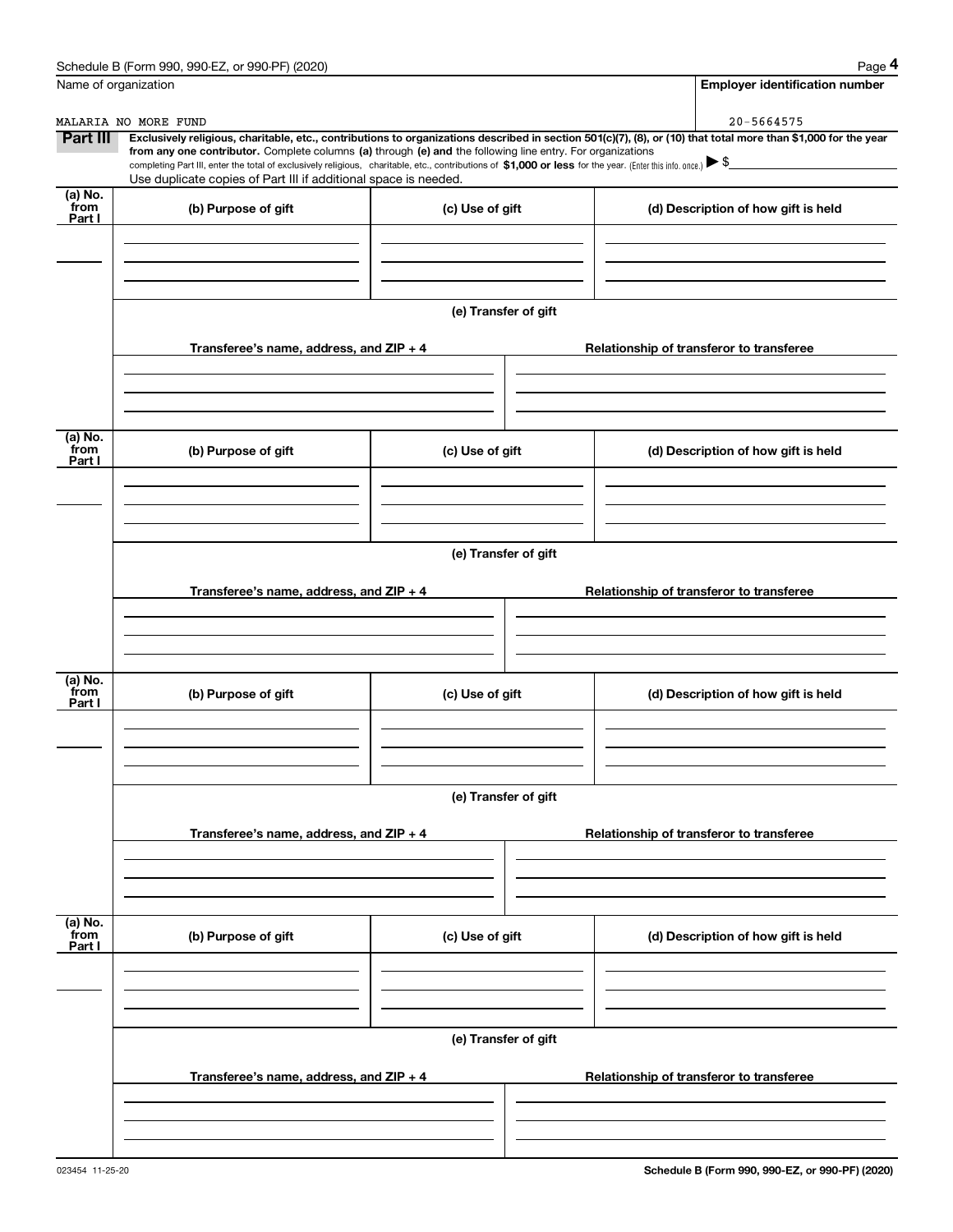| <b>SCHEDULE C</b>                                                                                                                                                                                                           | <b>Political Campaign and Lobbying Activities</b>                                                                                                                                                                                                                                                                                                                                                                                                                                                                                                                          |                                                                                                                                                                                                                                                                                                                                                                                                                                                                                                                                                                                                                                                                                                                                                                                                                                                                                                                                                       |         |                                                                             |                                     | OMB No. 1545-0047                                                                                                                                           |  |  |
|-----------------------------------------------------------------------------------------------------------------------------------------------------------------------------------------------------------------------------|----------------------------------------------------------------------------------------------------------------------------------------------------------------------------------------------------------------------------------------------------------------------------------------------------------------------------------------------------------------------------------------------------------------------------------------------------------------------------------------------------------------------------------------------------------------------------|-------------------------------------------------------------------------------------------------------------------------------------------------------------------------------------------------------------------------------------------------------------------------------------------------------------------------------------------------------------------------------------------------------------------------------------------------------------------------------------------------------------------------------------------------------------------------------------------------------------------------------------------------------------------------------------------------------------------------------------------------------------------------------------------------------------------------------------------------------------------------------------------------------------------------------------------------------|---------|-----------------------------------------------------------------------------|-------------------------------------|-------------------------------------------------------------------------------------------------------------------------------------------------------------|--|--|
| (Form 990 or 990-EZ)                                                                                                                                                                                                        | For Organizations Exempt From Income Tax Under section 501(c) and section 527                                                                                                                                                                                                                                                                                                                                                                                                                                                                                              |                                                                                                                                                                                                                                                                                                                                                                                                                                                                                                                                                                                                                                                                                                                                                                                                                                                                                                                                                       |         |                                                                             |                                     |                                                                                                                                                             |  |  |
| ▶ Complete if the organization is described below. ▶ Attach to Form 990 or Form 990-EZ.<br>Department of the Treasury<br>Go to www.irs.gov/Form990 for instructions and the latest information.<br>Internal Revenue Service |                                                                                                                                                                                                                                                                                                                                                                                                                                                                                                                                                                            |                                                                                                                                                                                                                                                                                                                                                                                                                                                                                                                                                                                                                                                                                                                                                                                                                                                                                                                                                       |         |                                                                             | <b>Open to Public</b><br>Inspection |                                                                                                                                                             |  |  |
| • Section 527 organizations: Complete Part I-A only.<br>Tax) (See separate instructions), then                                                                                                                              |                                                                                                                                                                                                                                                                                                                                                                                                                                                                                                                                                                            | If the organization answered "Yes," on Form 990, Part IV, line 3, or Form 990-EZ, Part V, line 46 (Political Campaign Activities), then<br>• Section 501(c)(3) organizations: Complete Parts I-A and B. Do not complete Part I-C.<br>• Section 501(c) (other than section 501(c)(3)) organizations: Complete Parts I-A and C below. Do not complete Part I-B.<br>If the organization answered "Yes," on Form 990, Part IV, line 4, or Form 990-EZ, Part VI, line 47 (Lobbying Activities), then<br>• Section 501(c)(3) organizations that have filed Form 5768 (election under section 501(h)): Complete Part II-A. Do not complete Part II-B.<br>• Section 501(c)(3) organizations that have NOT filed Form 5768 (election under section 501(h)): Complete Part II-B. Do not complete Part II-A.<br>If the organization answered "Yes," on Form 990, Part IV, line 5 (Proxy Tax) (See separate instructions) or Form 990-EZ, Part V, line 35c (Proxy |         |                                                                             |                                     |                                                                                                                                                             |  |  |
|                                                                                                                                                                                                                             |                                                                                                                                                                                                                                                                                                                                                                                                                                                                                                                                                                            | • Section 501(c)(4), (5), or (6) organizations: Complete Part III.                                                                                                                                                                                                                                                                                                                                                                                                                                                                                                                                                                                                                                                                                                                                                                                                                                                                                    |         |                                                                             |                                     |                                                                                                                                                             |  |  |
| Name of organization                                                                                                                                                                                                        |                                                                                                                                                                                                                                                                                                                                                                                                                                                                                                                                                                            |                                                                                                                                                                                                                                                                                                                                                                                                                                                                                                                                                                                                                                                                                                                                                                                                                                                                                                                                                       |         |                                                                             |                                     | <b>Employer identification number</b>                                                                                                                       |  |  |
|                                                                                                                                                                                                                             | MALARIA NO MORE FUND                                                                                                                                                                                                                                                                                                                                                                                                                                                                                                                                                       |                                                                                                                                                                                                                                                                                                                                                                                                                                                                                                                                                                                                                                                                                                                                                                                                                                                                                                                                                       |         |                                                                             |                                     | 20-5664575                                                                                                                                                  |  |  |
| Part I-A                                                                                                                                                                                                                    |                                                                                                                                                                                                                                                                                                                                                                                                                                                                                                                                                                            | Complete if the organization is exempt under section 501(c) or is a section 527 organization.                                                                                                                                                                                                                                                                                                                                                                                                                                                                                                                                                                                                                                                                                                                                                                                                                                                         |         |                                                                             |                                     |                                                                                                                                                             |  |  |
| Political campaign activity expenditures<br>2<br>Volunteer hours for political campaign activities<br>3                                                                                                                     |                                                                                                                                                                                                                                                                                                                                                                                                                                                                                                                                                                            | 1 Provide a description of the organization's direct and indirect political campaign activities in Part IV.                                                                                                                                                                                                                                                                                                                                                                                                                                                                                                                                                                                                                                                                                                                                                                                                                                           |         |                                                                             |                                     | $\blacktriangleright$ \$                                                                                                                                    |  |  |
| Part I-B                                                                                                                                                                                                                    |                                                                                                                                                                                                                                                                                                                                                                                                                                                                                                                                                                            | Complete if the organization is exempt under section 501(c)(3).                                                                                                                                                                                                                                                                                                                                                                                                                                                                                                                                                                                                                                                                                                                                                                                                                                                                                       |         |                                                                             |                                     |                                                                                                                                                             |  |  |
|                                                                                                                                                                                                                             |                                                                                                                                                                                                                                                                                                                                                                                                                                                                                                                                                                            | 1 Enter the amount of any excise tax incurred by the organization under section 4955                                                                                                                                                                                                                                                                                                                                                                                                                                                                                                                                                                                                                                                                                                                                                                                                                                                                  |         | $\ldots$ $\bullet$                                                          |                                     |                                                                                                                                                             |  |  |
|                                                                                                                                                                                                                             |                                                                                                                                                                                                                                                                                                                                                                                                                                                                                                                                                                            | 2 Enter the amount of any excise tax incurred by organization managers under section 4955                                                                                                                                                                                                                                                                                                                                                                                                                                                                                                                                                                                                                                                                                                                                                                                                                                                             |         | $\bullet$ $\bullet$ $\bullet$ $\bullet$ $\bullet$                           |                                     |                                                                                                                                                             |  |  |
|                                                                                                                                                                                                                             |                                                                                                                                                                                                                                                                                                                                                                                                                                                                                                                                                                            |                                                                                                                                                                                                                                                                                                                                                                                                                                                                                                                                                                                                                                                                                                                                                                                                                                                                                                                                                       |         |                                                                             |                                     | <b>Yes</b><br><b>No</b>                                                                                                                                     |  |  |
|                                                                                                                                                                                                                             |                                                                                                                                                                                                                                                                                                                                                                                                                                                                                                                                                                            |                                                                                                                                                                                                                                                                                                                                                                                                                                                                                                                                                                                                                                                                                                                                                                                                                                                                                                                                                       |         |                                                                             |                                     | Yes<br>No                                                                                                                                                   |  |  |
| <b>b</b> If "Yes," describe in Part IV.                                                                                                                                                                                     |                                                                                                                                                                                                                                                                                                                                                                                                                                                                                                                                                                            |                                                                                                                                                                                                                                                                                                                                                                                                                                                                                                                                                                                                                                                                                                                                                                                                                                                                                                                                                       |         |                                                                             |                                     |                                                                                                                                                             |  |  |
|                                                                                                                                                                                                                             |                                                                                                                                                                                                                                                                                                                                                                                                                                                                                                                                                                            | Part I-C Complete if the organization is exempt under section 501(c), except section 501(c)(3).                                                                                                                                                                                                                                                                                                                                                                                                                                                                                                                                                                                                                                                                                                                                                                                                                                                       |         |                                                                             |                                     |                                                                                                                                                             |  |  |
|                                                                                                                                                                                                                             |                                                                                                                                                                                                                                                                                                                                                                                                                                                                                                                                                                            | 1 Enter the amount directly expended by the filing organization for section 527 exempt function activities                                                                                                                                                                                                                                                                                                                                                                                                                                                                                                                                                                                                                                                                                                                                                                                                                                            |         |                                                                             |                                     | $\blacktriangleright$ \$                                                                                                                                    |  |  |
| exempt function activities                                                                                                                                                                                                  |                                                                                                                                                                                                                                                                                                                                                                                                                                                                                                                                                                            | 2 Enter the amount of the filing organization's funds contributed to other organizations for section 527                                                                                                                                                                                                                                                                                                                                                                                                                                                                                                                                                                                                                                                                                                                                                                                                                                              |         |                                                                             | $\blacktriangleright$ \$            |                                                                                                                                                             |  |  |
|                                                                                                                                                                                                                             |                                                                                                                                                                                                                                                                                                                                                                                                                                                                                                                                                                            | 3 Total exempt function expenditures. Add lines 1 and 2. Enter here and on Form 1120-POL,                                                                                                                                                                                                                                                                                                                                                                                                                                                                                                                                                                                                                                                                                                                                                                                                                                                             |         |                                                                             | $\triangleright$ s                  |                                                                                                                                                             |  |  |
|                                                                                                                                                                                                                             | <b>No</b><br>Yes<br>5 Enter the names, addresses and employer identification number (EIN) of all section 527 political organizations to which the filing organization<br>made payments. For each organization listed, enter the amount paid from the filing organization's funds. Also enter the amount of political<br>contributions received that were promptly and directly delivered to a separate political organization, such as a separate segregated fund or a<br>political action committee (PAC). If additional space is needed, provide information in Part IV. |                                                                                                                                                                                                                                                                                                                                                                                                                                                                                                                                                                                                                                                                                                                                                                                                                                                                                                                                                       |         |                                                                             |                                     |                                                                                                                                                             |  |  |
| (a) Name                                                                                                                                                                                                                    |                                                                                                                                                                                                                                                                                                                                                                                                                                                                                                                                                                            | (b) Address                                                                                                                                                                                                                                                                                                                                                                                                                                                                                                                                                                                                                                                                                                                                                                                                                                                                                                                                           | (c) EIN | (d) Amount paid from<br>filing organization's<br>funds. If none, enter -0-. |                                     | (e) Amount of political<br>contributions received and<br>promptly and directly<br>delivered to a separate<br>political organization.<br>If none, enter -0-. |  |  |
|                                                                                                                                                                                                                             |                                                                                                                                                                                                                                                                                                                                                                                                                                                                                                                                                                            |                                                                                                                                                                                                                                                                                                                                                                                                                                                                                                                                                                                                                                                                                                                                                                                                                                                                                                                                                       |         |                                                                             |                                     |                                                                                                                                                             |  |  |
|                                                                                                                                                                                                                             |                                                                                                                                                                                                                                                                                                                                                                                                                                                                                                                                                                            |                                                                                                                                                                                                                                                                                                                                                                                                                                                                                                                                                                                                                                                                                                                                                                                                                                                                                                                                                       |         |                                                                             |                                     |                                                                                                                                                             |  |  |
|                                                                                                                                                                                                                             |                                                                                                                                                                                                                                                                                                                                                                                                                                                                                                                                                                            |                                                                                                                                                                                                                                                                                                                                                                                                                                                                                                                                                                                                                                                                                                                                                                                                                                                                                                                                                       |         |                                                                             |                                     |                                                                                                                                                             |  |  |
|                                                                                                                                                                                                                             |                                                                                                                                                                                                                                                                                                                                                                                                                                                                                                                                                                            |                                                                                                                                                                                                                                                                                                                                                                                                                                                                                                                                                                                                                                                                                                                                                                                                                                                                                                                                                       |         |                                                                             |                                     |                                                                                                                                                             |  |  |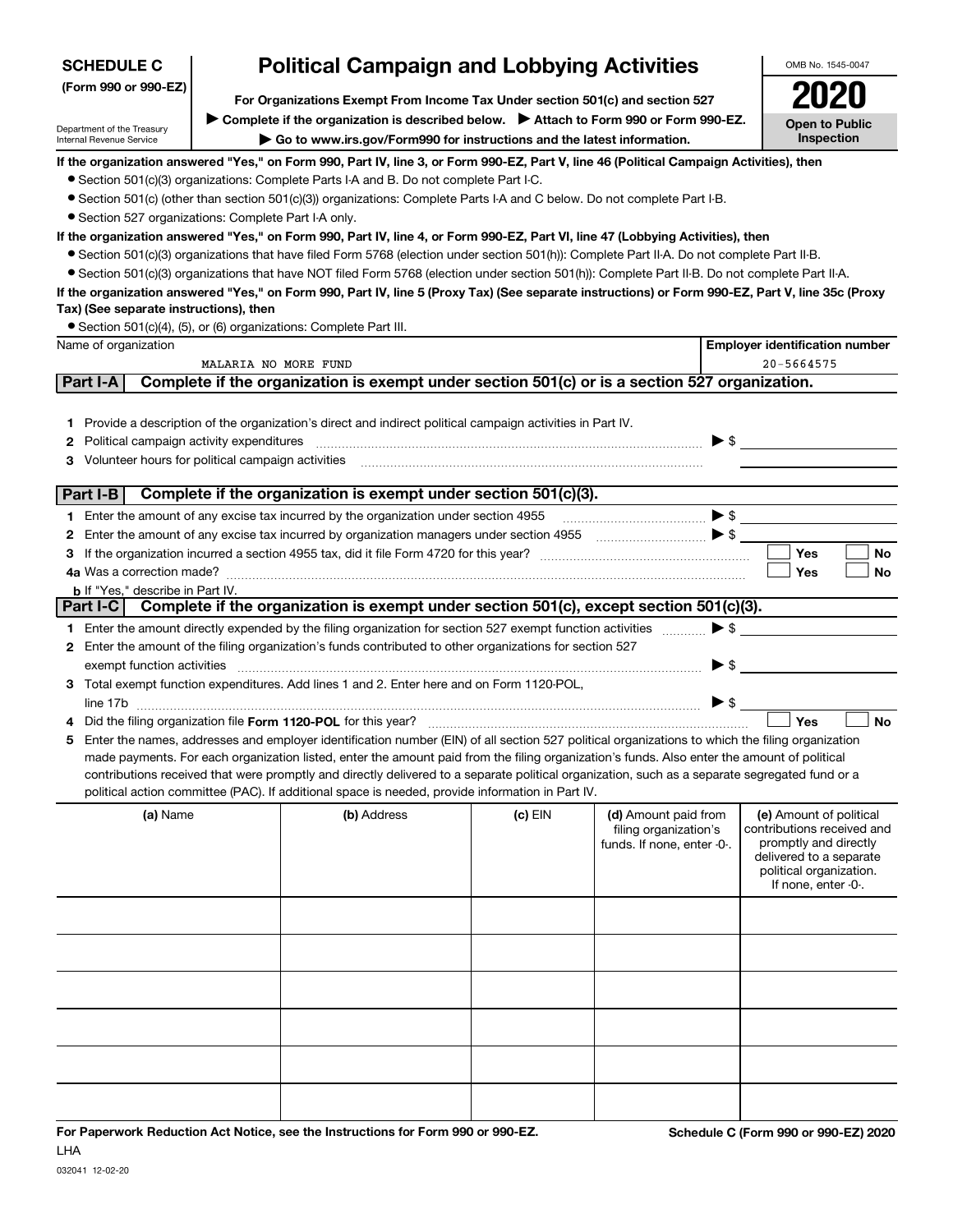| Schedule C (Form 990 or 990-EZ) 2020 MALARIA NO MORE FUND | $20 - 5664575$ | Page |
|-----------------------------------------------------------|----------------|------|
|-----------------------------------------------------------|----------------|------|

| Part II-A                                                                                | Complete if the organization is exempt under section 501(c)(3) and filed Form 5768 (election under                                |                                        |                                |
|------------------------------------------------------------------------------------------|-----------------------------------------------------------------------------------------------------------------------------------|----------------------------------------|--------------------------------|
| section 501(h)).                                                                         |                                                                                                                                   |                                        |                                |
| A Check $\blacktriangleright$                                                            | if the filing organization belongs to an affiliated group (and list in Part IV each affiliated group member's name, address, EIN, |                                        |                                |
| expenses, and share of excess lobbying expenditures).                                    |                                                                                                                                   |                                        |                                |
| <b>B</b> Check                                                                           | if the filing organization checked box A and "limited control" provisions apply.                                                  |                                        |                                |
|                                                                                          | <b>Limits on Lobbying Expenditures</b><br>(The term "expenditures" means amounts paid or incurred.)                               | (a) Filing<br>organization's<br>totals | (b) Affiliated group<br>totals |
| 1a Total lobbying expenditures to influence public opinion (grassroots lobbying)         |                                                                                                                                   |                                        |                                |
| Total lobbying expenditures to influence a legislative body (direct lobbying)<br>b       |                                                                                                                                   | 86,062.                                |                                |
|                                                                                          |                                                                                                                                   | 86,062.                                |                                |
| Other exempt purpose expenditures<br>d                                                   |                                                                                                                                   | 4, 447, 457.                           |                                |
| Total exempt purpose expenditures (add lines 1c and 1d)                                  |                                                                                                                                   | 4, 533, 519.                           |                                |
| f Lobbying nontaxable amount. Enter the amount from the following table in both columns. |                                                                                                                                   | 376,676.                               |                                |
| If the amount on line $1e$ , column $(a)$ or $(b)$ is:                                   | The lobbying nontaxable amount is:                                                                                                |                                        |                                |
| Not over \$500,000                                                                       | 20% of the amount on line 1e.                                                                                                     |                                        |                                |
| Over \$500,000 but not over \$1,000,000                                                  | \$100,000 plus 15% of the excess over \$500,000.                                                                                  |                                        |                                |
| Over \$1,000,000 but not over \$1,500,000                                                | \$175,000 plus 10% of the excess over \$1,000,000.                                                                                |                                        |                                |
| Over \$1,500,000 but not over \$17,000,000                                               | \$225,000 plus 5% of the excess over \$1,500,000.                                                                                 |                                        |                                |
| Over \$17,000,000                                                                        | \$1,000,000.                                                                                                                      |                                        |                                |
| Grassroots nontaxable amount (enter 25% of line 1f)<br>a                                 |                                                                                                                                   | 94,169.                                |                                |
| Subtract line 1q from line 1a. If zero or less, enter -0-<br>h.                          |                                                                                                                                   | 0.                                     |                                |
| Subtract line 1f from line 1c. If zero or less, enter -0-                                |                                                                                                                                   | 0.                                     |                                |
|                                                                                          | If there is an amount other than zero on either line 1h or line 1i, did the organization file Form 4720                           |                                        | Yes                            |
| reporting section 4911 tax for this year?                                                |                                                                                                                                   |                                        | No.                            |

### **4-Year Averaging Period Under Section 501(h)**

**(Some organizations that made a section 501(h) election do not have to complete all of the five columns below.**

**See the separate instructions for lines 2a through 2f.)**

| Lobbying Expenditures During 4-Year Averaging Period                                 |            |          |            |            |              |  |  |  |
|--------------------------------------------------------------------------------------|------------|----------|------------|------------|--------------|--|--|--|
| Calendar year<br>(or fiscal year beginning in)                                       | (a) $2017$ | (b) 2018 | $(c)$ 2019 | $(d)$ 2020 | (e) Total    |  |  |  |
| 2a Lobbying nontaxable amount                                                        | 803,676.   | 483,968. | 486,788.   | 376,676.   | 2, 151, 108. |  |  |  |
| <b>b</b> Lobbying ceiling amount<br>$(150\% \text{ of line } 2a, \text{ column}(e))$ |            |          |            |            | 3,226,662.   |  |  |  |
| c Total lobbying expenditures                                                        | 74,925.    | 68,004.  | 90,031.    | 86,062.    | 319,022.     |  |  |  |
| d Grassroots nontaxable amount                                                       | 200,919.   | 120,992. | 121,697.   | 94,169.    | 537,777.     |  |  |  |
| e Grassroots ceiling amount<br>(150% of line 2d, column (e))                         |            |          |            |            | 806,666.     |  |  |  |
| f Grassroots lobbying expenditures                                                   |            |          |            |            |              |  |  |  |

**Schedule C (Form 990 or 990-EZ) 2020**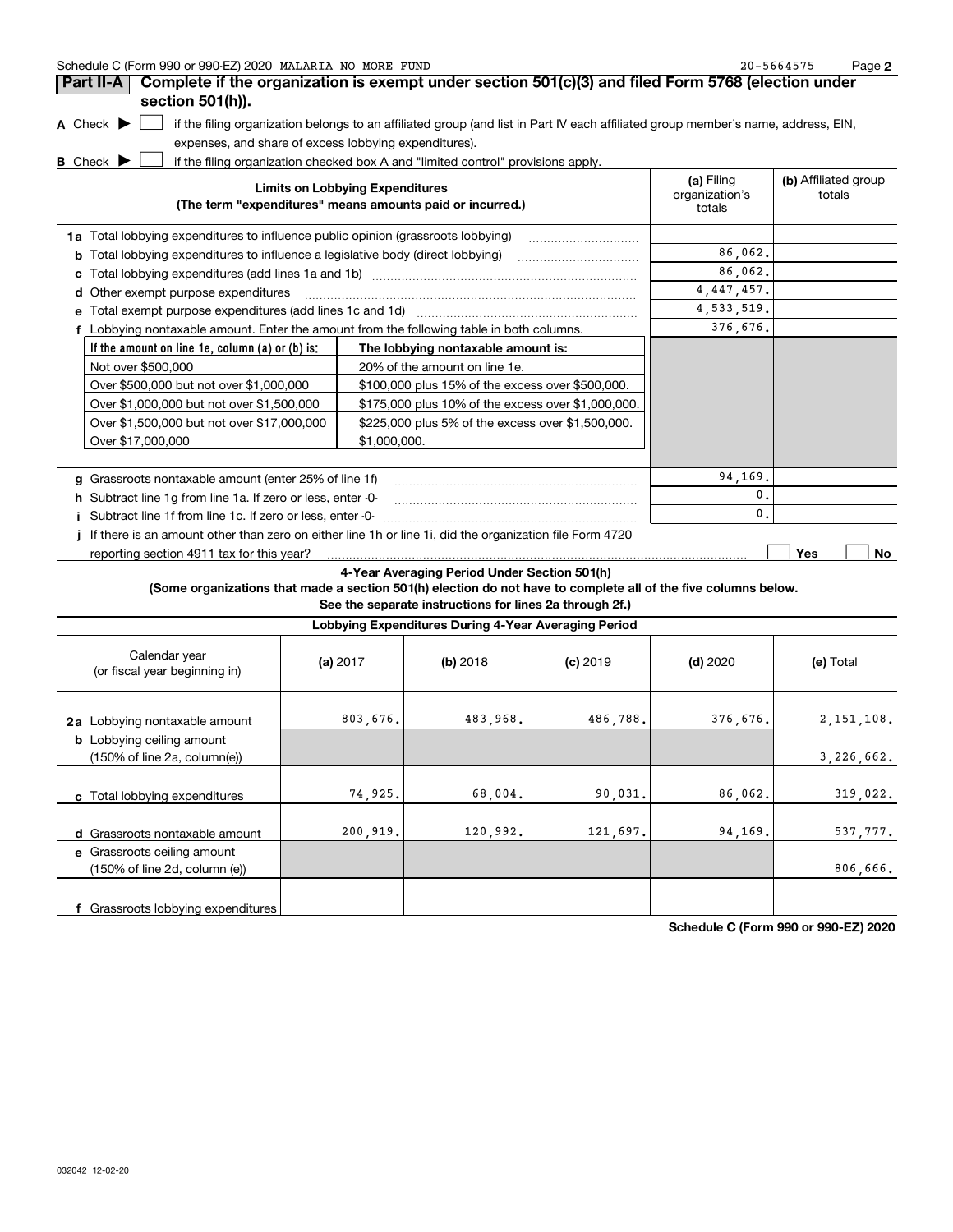### **Part II-B** Complete if the organization is exempt under section 501(c)(3) and has NOT filed Form 5768 **(election under section 501(h)).**

|              | For each "Yes" response on lines 1a through 1i below, provide in Part IV a detailed description                                                                                                                                      | (a) |                | (b)    |    |
|--------------|--------------------------------------------------------------------------------------------------------------------------------------------------------------------------------------------------------------------------------------|-----|----------------|--------|----|
|              | of the lobbying activity.                                                                                                                                                                                                            | Yes | No             | Amount |    |
| 1            | During the year, did the filing organization attempt to influence foreign, national, state, or<br>local legislation, including any attempt to influence public opinion on a legislative matter<br>or referendum, through the use of: |     |                |        |    |
|              | <b>b</b> Paid staff or management (include compensation in expenses reported on lines 1c through 1i)?<br>$\mathbf{r}$                                                                                                                |     |                |        |    |
|              |                                                                                                                                                                                                                                      |     |                |        |    |
|              | e Publications, or published or broadcast statements?                                                                                                                                                                                |     |                |        |    |
|              | f Grants to other organizations for lobbying purposes?                                                                                                                                                                               |     |                |        |    |
|              | g Direct contact with legislators, their staffs, government officials, or a legislative body?                                                                                                                                        |     |                |        |    |
|              | h Rallies, demonstrations, seminars, conventions, speeches, lectures, or any similar means?                                                                                                                                          |     |                |        |    |
|              | <i>i</i> Other activities?                                                                                                                                                                                                           |     |                |        |    |
|              |                                                                                                                                                                                                                                      |     |                |        |    |
|              | 2a Did the activities in line 1 cause the organization to be not described in section 501(c)(3)?                                                                                                                                     |     |                |        |    |
|              |                                                                                                                                                                                                                                      |     |                |        |    |
|              | c If "Yes," enter the amount of any tax incurred by organization managers under section 4912                                                                                                                                         |     |                |        |    |
|              | d If the filing organization incurred a section 4912 tax, did it file Form 4720 for this year?                                                                                                                                       |     |                |        |    |
|              | Complete if the organization is exempt under section $501(c)(4)$ , section $501(c)(5)$ , or section<br> Part III-A                                                                                                                   |     |                |        |    |
|              | 501(c)(6).                                                                                                                                                                                                                           |     |                |        |    |
|              |                                                                                                                                                                                                                                      |     |                | Yes    | No |
| 1            |                                                                                                                                                                                                                                      |     | 1              |        |    |
| $\mathbf{2}$ | Did the organization make only in house lobbying expenditures of \$2,000 or less?                                                                                                                                                    |     | $\overline{2}$ |        |    |
| 3            | Did the organization agree to carry over lobbying and political campaign activity expenditures from the prior year?                                                                                                                  |     | 3              |        |    |
|              | Complete if the organization is exempt under section 501(c)(4), section 501(c)(5), or section<br> Part III-B <br>501(c)(6) and if either (a) BOTH Part III-A, lines 1 and 2, are answered "No" OR (b) Part III-A, line 3, is         |     |                |        |    |
|              | answered "Yes."                                                                                                                                                                                                                      |     |                |        |    |
| 1            |                                                                                                                                                                                                                                      |     | 1              |        |    |
| 2            | Section 162(e) nondeductible lobbying and political expenditures (do not include amounts of political                                                                                                                                |     |                |        |    |
|              | expenses for which the section 527(f) tax was paid).                                                                                                                                                                                 |     |                |        |    |
|              |                                                                                                                                                                                                                                      |     | 2a             |        |    |
|              | <b>b</b> Carryover from last year manufactured and content to content the content of the content of the content of the content of the content of the content of the content of the content of the content of the content of the con  |     | 2 <sub>b</sub> |        |    |
|              |                                                                                                                                                                                                                                      |     | 2c             |        |    |
| 3            | Aggregate amount reported in section 6033(e)(1)(A) notices of nondeductible section 162(e) dues                                                                                                                                      |     | 3              |        |    |
| 4            | If notices were sent and the amount on line 2c exceeds the amount on line 3, what portion of the excess                                                                                                                              |     |                |        |    |
|              | does the organization agree to carryover to the reasonable estimate of nondeductible lobbying and political                                                                                                                          |     |                |        |    |
|              | expenditure next year?                                                                                                                                                                                                               |     | 4              |        |    |
| 5            |                                                                                                                                                                                                                                      |     | 5              |        |    |
|              | Part IV  <br><b>Supplemental Information</b>                                                                                                                                                                                         |     |                |        |    |
|              | Provide the descriptions required for Part I-A, line 1; Part I-B, line 4; Part I-C, line 5; Part II-A (affiliated group list); Part II-A, lines 1 and 2 (See                                                                         |     |                |        |    |

instructions); and Part II-B, line 1. Also, complete this part for any additional information.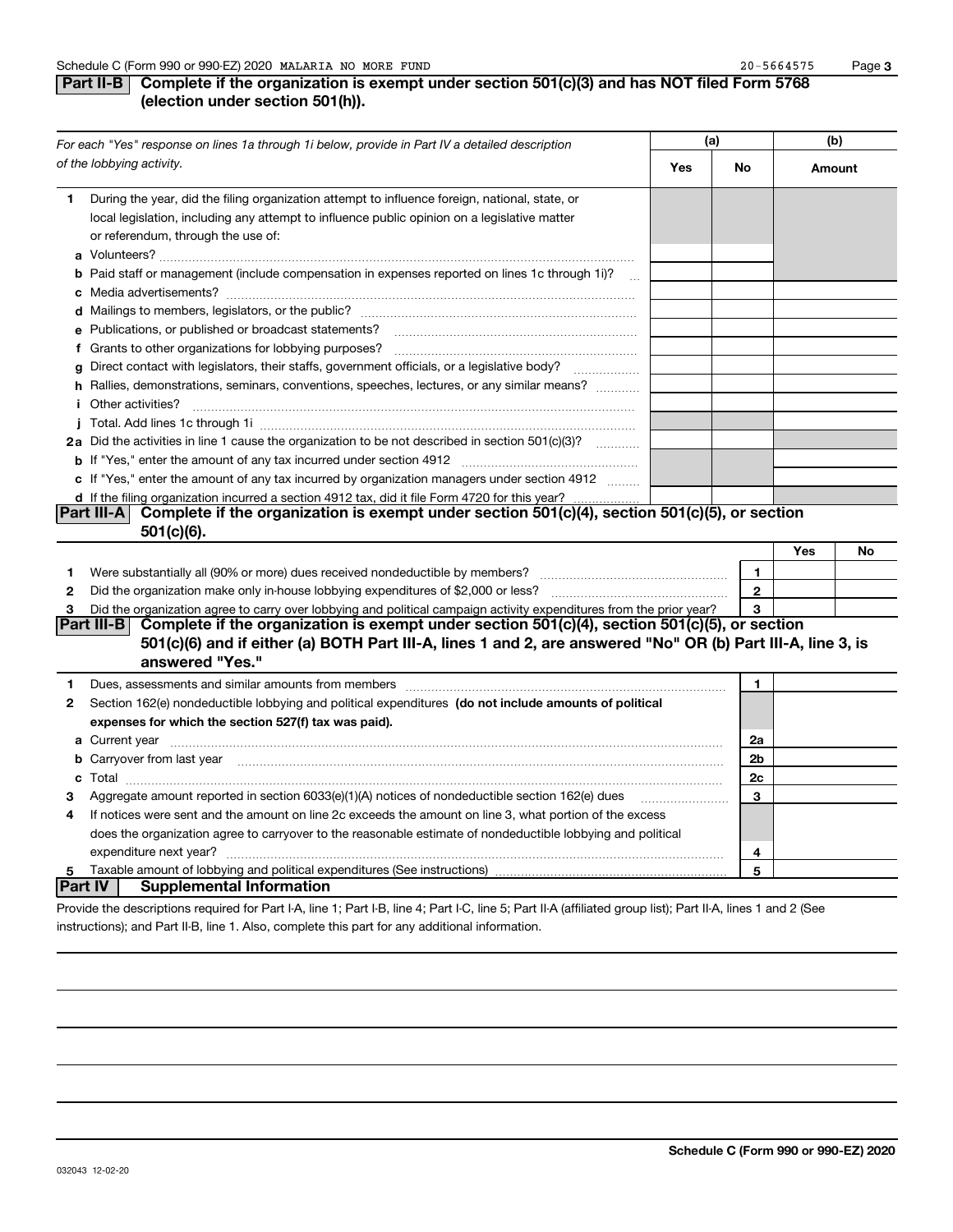Department of the Treasury Internal Revenue Service

### **SCHEDULE D Supplemental Financial Statements**

(Form 990)<br>
Pepartment of the Treasury<br>
Department of the Treasury<br>
Department of the Treasury<br>
Department of the Treasury<br> **Co to www.irs.gov/Form990 for instructions and the latest information.**<br> **Co to www.irs.gov/Form9** 



|          | Name of the organization<br>MALARIA NO MORE FUND                                                                                               |                         | <b>Employer identification number</b><br>$20 - 5664575$ |
|----------|------------------------------------------------------------------------------------------------------------------------------------------------|-------------------------|---------------------------------------------------------|
| Part I   | Organizations Maintaining Donor Advised Funds or Other Similar Funds or Accounts. Complete if the                                              |                         |                                                         |
|          |                                                                                                                                                |                         |                                                         |
|          | organization answered "Yes" on Form 990, Part IV, line 6.                                                                                      | (a) Donor advised funds | (b) Funds and other accounts                            |
|          |                                                                                                                                                |                         |                                                         |
| 1        |                                                                                                                                                |                         |                                                         |
| 2        | Aggregate value of contributions to (during year)                                                                                              |                         |                                                         |
| 3        |                                                                                                                                                |                         |                                                         |
| 4        |                                                                                                                                                |                         |                                                         |
| 5        | Did the organization inform all donors and donor advisors in writing that the assets held in donor advised funds                               |                         |                                                         |
|          |                                                                                                                                                |                         | Yes<br>No                                               |
| 6        | Did the organization inform all grantees, donors, and donor advisors in writing that grant funds can be used only                              |                         |                                                         |
|          | for charitable purposes and not for the benefit of the donor or donor advisor, or for any other purpose conferring                             |                         |                                                         |
|          |                                                                                                                                                |                         | Yes<br>No                                               |
| Part II  | Conservation Easements. Complete if the organization answered "Yes" on Form 990, Part IV, line 7.                                              |                         |                                                         |
| 1        | Purpose(s) of conservation easements held by the organization (check all that apply).                                                          |                         |                                                         |
|          | Preservation of land for public use (for example, recreation or education)                                                                     |                         | Preservation of a historically important land area      |
|          | Protection of natural habitat                                                                                                                  |                         | Preservation of a certified historic structure          |
|          | Preservation of open space                                                                                                                     |                         |                                                         |
| 2        | Complete lines 2a through 2d if the organization held a qualified conservation contribution in the form of a conservation easement on the last |                         |                                                         |
|          | day of the tax year.                                                                                                                           |                         | Held at the End of the Tax Year                         |
| а        | Total number of conservation easements                                                                                                         |                         | 2a                                                      |
| b        | Total acreage restricted by conservation easements                                                                                             |                         | 2b                                                      |
|          |                                                                                                                                                |                         | 2c                                                      |
| d        | Number of conservation easements included in (c) acquired after 7/25/06, and not on a historic structure                                       |                         |                                                         |
|          |                                                                                                                                                |                         | 2d                                                      |
| 3        | Number of conservation easements modified, transferred, released, extinguished, or terminated by the organization during the tax               |                         |                                                         |
|          | $\vee$ ear $\blacktriangleright$                                                                                                               |                         |                                                         |
| 4        | Number of states where property subject to conservation easement is located >                                                                  |                         |                                                         |
| 5        | Does the organization have a written policy regarding the periodic monitoring, inspection, handling of                                         |                         |                                                         |
|          | violations, and enforcement of the conservation easements it holds?                                                                            |                         | Yes<br>No                                               |
| 6        | Staff and volunteer hours devoted to monitoring, inspecting, handling of violations, and enforcing conservation easements during the year      |                         |                                                         |
|          |                                                                                                                                                |                         |                                                         |
| 7        | Amount of expenses incurred in monitoring, inspecting, handling of violations, and enforcing conservation easements during the year            |                         |                                                         |
|          | $\blacktriangleright$ s                                                                                                                        |                         |                                                         |
| 8        | Does each conservation easement reported on line 2(d) above satisfy the requirements of section 170(h)(4)(B)(i)                                |                         |                                                         |
|          |                                                                                                                                                |                         | Yes<br>No                                               |
|          | In Part XIII, describe how the organization reports conservation easements in its revenue and expense statement and                            |                         |                                                         |
|          | balance sheet, and include, if applicable, the text of the footnote to the organization's financial statements that describes the              |                         |                                                         |
|          | organization's accounting for conservation easements.                                                                                          |                         |                                                         |
| Part III | Organizations Maintaining Collections of Art, Historical Treasures, or Other Similar Assets.                                                   |                         |                                                         |
|          | Complete if the organization answered "Yes" on Form 990, Part IV, line 8.                                                                      |                         |                                                         |
|          | 1a If the organization elected, as permitted under FASB ASC 958, not to report in its revenue statement and balance sheet works                |                         |                                                         |
|          | of art, historical treasures, or other similar assets held for public exhibition, education, or research in furtherance of public              |                         |                                                         |
|          | service, provide in Part XIII the text of the footnote to its financial statements that describes these items.                                 |                         |                                                         |
|          | <b>b</b> If the organization elected, as permitted under FASB ASC 958, to report in its revenue statement and balance sheet works of           |                         |                                                         |
|          | art, historical treasures, or other similar assets held for public exhibition, education, or research in furtherance of public service,        |                         |                                                         |
|          | provide the following amounts relating to these items:                                                                                         |                         |                                                         |
|          | (i)                                                                                                                                            |                         | \$                                                      |
|          | (ii) Assets included in Form 990, Part X                                                                                                       |                         | $\blacktriangleright$ \$                                |
| 2        | If the organization received or held works of art, historical treasures, or other similar assets for financial gain, provide                   |                         |                                                         |
|          | the following amounts required to be reported under FASB ASC 958 relating to these items:                                                      |                         |                                                         |

**bFor Paperwork Reduction Act Notice, see the Instructions for Form 990. Schedule D (Form 990) 2020** LHA Assets included in Form 990, Part X 

**a**Revenue included on Form 990, Part VIII, line 1 ~~~~~~~~~~~~~~~~~~~~~~~~~~~~~~

 $\blacktriangleright$  \$

 $\blacktriangleright$  \$

032051 12-01-20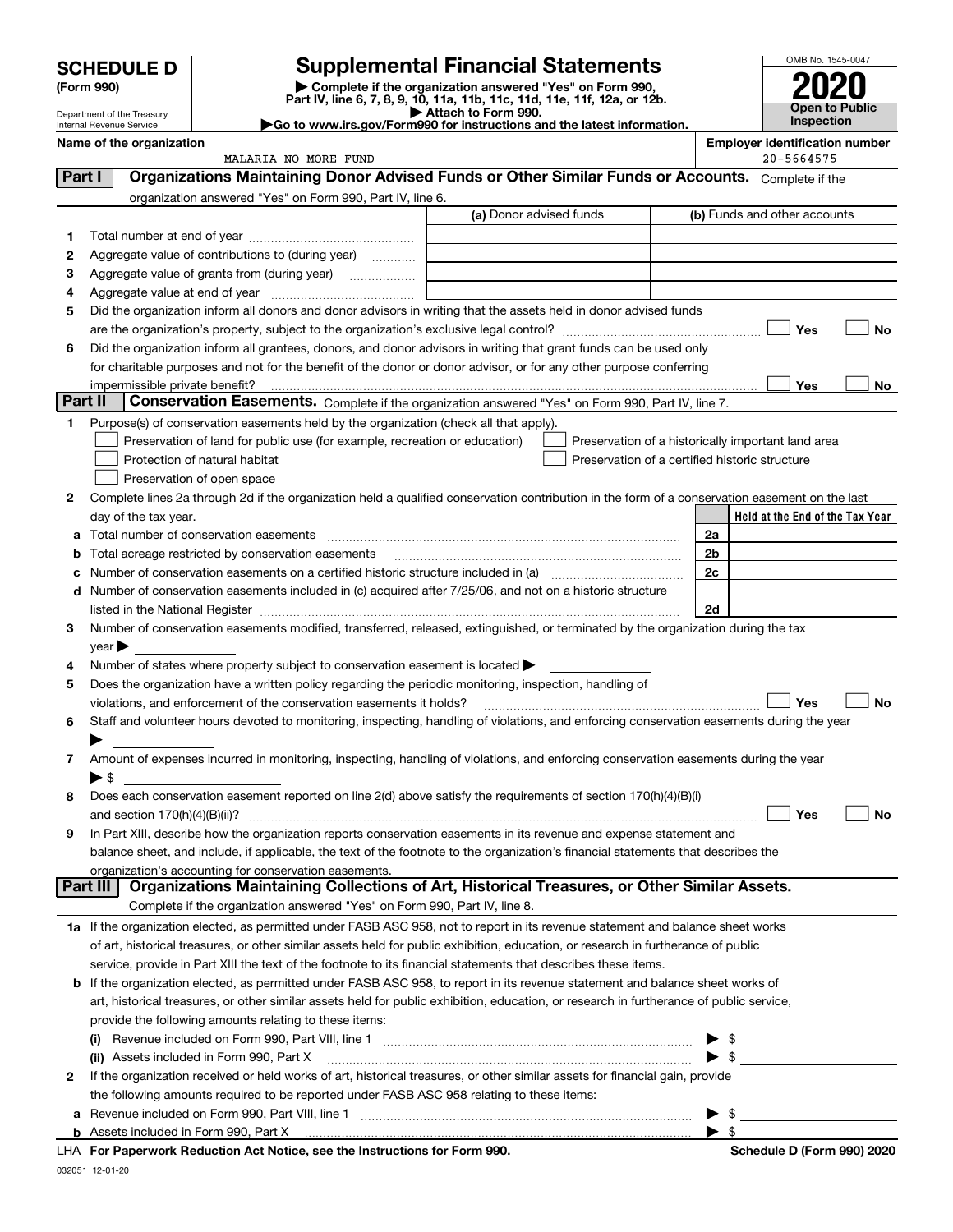|        | MALARIA NO MORE FUND<br>Schedule D (Form 990) 2020                                                                                                                                                                             |                                         |                |                                                                                                                                                                                                                               |                                 | 20-5664575 |                |     | Page 2   |
|--------|--------------------------------------------------------------------------------------------------------------------------------------------------------------------------------------------------------------------------------|-----------------------------------------|----------------|-------------------------------------------------------------------------------------------------------------------------------------------------------------------------------------------------------------------------------|---------------------------------|------------|----------------|-----|----------|
|        | Part III<br>Organizations Maintaining Collections of Art, Historical Treasures, or Other Similar Assets                                                                                                                        |                                         |                |                                                                                                                                                                                                                               |                                 |            | (continued)    |     |          |
| 3      | Using the organization's acquisition, accession, and other records, check any of the following that make significant use of its                                                                                                |                                         |                |                                                                                                                                                                                                                               |                                 |            |                |     |          |
|        | collection items (check all that apply):                                                                                                                                                                                       |                                         |                |                                                                                                                                                                                                                               |                                 |            |                |     |          |
| а      | Public exhibition                                                                                                                                                                                                              | d                                       |                | Loan or exchange program                                                                                                                                                                                                      |                                 |            |                |     |          |
| b      | Scholarly research                                                                                                                                                                                                             | e                                       |                | Other and the contract of the contract of the contract of the contract of the contract of the contract of the contract of the contract of the contract of the contract of the contract of the contract of the contract of the |                                 |            |                |     |          |
| c      | Preservation for future generations                                                                                                                                                                                            |                                         |                |                                                                                                                                                                                                                               |                                 |            |                |     |          |
| 4      | Provide a description of the organization's collections and explain how they further the organization's exempt purpose in Part XIII.                                                                                           |                                         |                |                                                                                                                                                                                                                               |                                 |            |                |     |          |
| 5      | During the year, did the organization solicit or receive donations of art, historical treasures, or other similar assets                                                                                                       |                                         |                |                                                                                                                                                                                                                               |                                 |            |                |     |          |
|        |                                                                                                                                                                                                                                |                                         |                |                                                                                                                                                                                                                               |                                 |            | Yes            |     | No       |
|        | Part IV<br>Escrow and Custodial Arrangements. Complete if the organization answered "Yes" on Form 990, Part IV, line 9, or                                                                                                     |                                         |                |                                                                                                                                                                                                                               |                                 |            |                |     |          |
|        | reported an amount on Form 990, Part X, line 21.                                                                                                                                                                               |                                         |                |                                                                                                                                                                                                                               |                                 |            |                |     |          |
|        | 1a Is the organization an agent, trustee, custodian or other intermediary for contributions or other assets not included                                                                                                       |                                         |                |                                                                                                                                                                                                                               |                                 |            |                |     |          |
|        | on Form 990, Part X? [11] matter contracts and contracts and contracts are contracted to the contract of the contract of the contract of the contract of the contract of the contract of the contract of the contract of the c |                                         |                |                                                                                                                                                                                                                               |                                 |            | Yes            |     | No       |
|        | b If "Yes," explain the arrangement in Part XIII and complete the following table:                                                                                                                                             |                                         |                |                                                                                                                                                                                                                               |                                 |            |                |     |          |
|        |                                                                                                                                                                                                                                |                                         |                |                                                                                                                                                                                                                               |                                 |            | Amount         |     |          |
| c      | Beginning balance                                                                                                                                                                                                              |                                         |                |                                                                                                                                                                                                                               | 1c                              |            |                |     |          |
|        | d Additions during the year measurement contains and a container container and a container container and a container container and a container and a container container and a container container and a container container a |                                         |                |                                                                                                                                                                                                                               | 1d                              |            |                |     |          |
| е      | Distributions during the year measurement contains and all the state of the state of the state of the state of                                                                                                                 |                                         |                |                                                                                                                                                                                                                               | 1e                              |            |                |     |          |
| Ť.     | 2a Did the organization include an amount on Form 990, Part X, line 21, for escrow or custodial account liability?                                                                                                             |                                         |                |                                                                                                                                                                                                                               | 1f                              |            | Yes            |     | No       |
|        | <b>b</b> If "Yes," explain the arrangement in Part XIII. Check here if the explanation has been provided on Part XIII                                                                                                          |                                         |                |                                                                                                                                                                                                                               |                                 |            |                |     |          |
| Part V | Endowment Funds. Complete if the organization answered "Yes" on Form 990, Part IV, line 10.                                                                                                                                    |                                         |                |                                                                                                                                                                                                                               |                                 |            |                |     |          |
|        |                                                                                                                                                                                                                                | (a) Current year                        | (b) Prior year | (c) Two years back $\vert$ (d) Three years back $\vert$ (e) Four years back                                                                                                                                                   |                                 |            |                |     |          |
|        | 1a Beginning of year balance                                                                                                                                                                                                   |                                         |                |                                                                                                                                                                                                                               |                                 |            |                |     |          |
| b      |                                                                                                                                                                                                                                |                                         |                |                                                                                                                                                                                                                               |                                 |            |                |     |          |
|        | Net investment earnings, gains, and losses                                                                                                                                                                                     |                                         |                |                                                                                                                                                                                                                               |                                 |            |                |     |          |
| d      |                                                                                                                                                                                                                                |                                         |                |                                                                                                                                                                                                                               |                                 |            |                |     |          |
|        | <b>e</b> Other expenditures for facilities                                                                                                                                                                                     |                                         |                |                                                                                                                                                                                                                               |                                 |            |                |     |          |
|        | and programs                                                                                                                                                                                                                   |                                         |                |                                                                                                                                                                                                                               |                                 |            |                |     |          |
| Ť.     |                                                                                                                                                                                                                                |                                         |                |                                                                                                                                                                                                                               |                                 |            |                |     |          |
| g      | End of year balance                                                                                                                                                                                                            |                                         |                |                                                                                                                                                                                                                               |                                 |            |                |     |          |
| 2      | Provide the estimated percentage of the current year end balance (line 1g, column (a)) held as:                                                                                                                                |                                         |                |                                                                                                                                                                                                                               |                                 |            |                |     |          |
| а      | Board designated or quasi-endowment >                                                                                                                                                                                          |                                         |                |                                                                                                                                                                                                                               |                                 |            |                |     |          |
| b      | Permanent endowment                                                                                                                                                                                                            | %                                       |                |                                                                                                                                                                                                                               |                                 |            |                |     |          |
| c      | Term endowment $\blacktriangleright$                                                                                                                                                                                           | %                                       |                |                                                                                                                                                                                                                               |                                 |            |                |     |          |
|        | The percentages on lines 2a, 2b, and 2c should equal 100%.                                                                                                                                                                     |                                         |                |                                                                                                                                                                                                                               |                                 |            |                |     |          |
|        | 3a Are there endowment funds not in the possession of the organization that are held and administered for the organization                                                                                                     |                                         |                |                                                                                                                                                                                                                               |                                 |            |                |     |          |
|        | by:                                                                                                                                                                                                                            |                                         |                |                                                                                                                                                                                                                               |                                 |            |                | Yes | No       |
|        | (i)<br>Unrelated organizations [111] March 1999, March 1999, March 1999, March 1999, March 1999, March 1999, March 19                                                                                                          |                                         |                |                                                                                                                                                                                                                               |                                 |            | 3a(i)          |     |          |
|        |                                                                                                                                                                                                                                |                                         |                |                                                                                                                                                                                                                               |                                 |            | 3a(ii)         |     |          |
|        |                                                                                                                                                                                                                                |                                         |                |                                                                                                                                                                                                                               |                                 |            | 3b             |     |          |
| 4      | Describe in Part XIII the intended uses of the organization's endowment funds.<br>Land, Buildings, and Equipment.<br><b>Part VI</b>                                                                                            |                                         |                |                                                                                                                                                                                                                               |                                 |            |                |     |          |
|        | Complete if the organization answered "Yes" on Form 990, Part IV, line 11a. See Form 990, Part X, line 10.                                                                                                                     |                                         |                |                                                                                                                                                                                                                               |                                 |            |                |     |          |
|        |                                                                                                                                                                                                                                |                                         |                |                                                                                                                                                                                                                               |                                 |            |                |     |          |
|        | Description of property                                                                                                                                                                                                        | (a) Cost or other<br>basis (investment) |                | (b) Cost or other<br>basis (other)                                                                                                                                                                                            | (c) Accumulated<br>depreciation |            | (d) Book value |     |          |
|        |                                                                                                                                                                                                                                |                                         |                |                                                                                                                                                                                                                               |                                 |            |                |     |          |
|        |                                                                                                                                                                                                                                |                                         |                |                                                                                                                                                                                                                               |                                 |            |                |     |          |
|        |                                                                                                                                                                                                                                |                                         |                | 181,529.                                                                                                                                                                                                                      | 180,815.                        |            |                |     | 714.     |
|        |                                                                                                                                                                                                                                |                                         |                | 223,634.                                                                                                                                                                                                                      | 173,057.                        |            |                |     | 50, 577. |
|        |                                                                                                                                                                                                                                |                                         |                | 188,378.                                                                                                                                                                                                                      | 169,394.                        |            |                |     | 18,984.  |
|        |                                                                                                                                                                                                                                |                                         |                |                                                                                                                                                                                                                               |                                 | ▶          |                |     | 70, 275. |
|        |                                                                                                                                                                                                                                |                                         |                |                                                                                                                                                                                                                               |                                 |            |                |     |          |

**Schedule D (Form 990) 2020**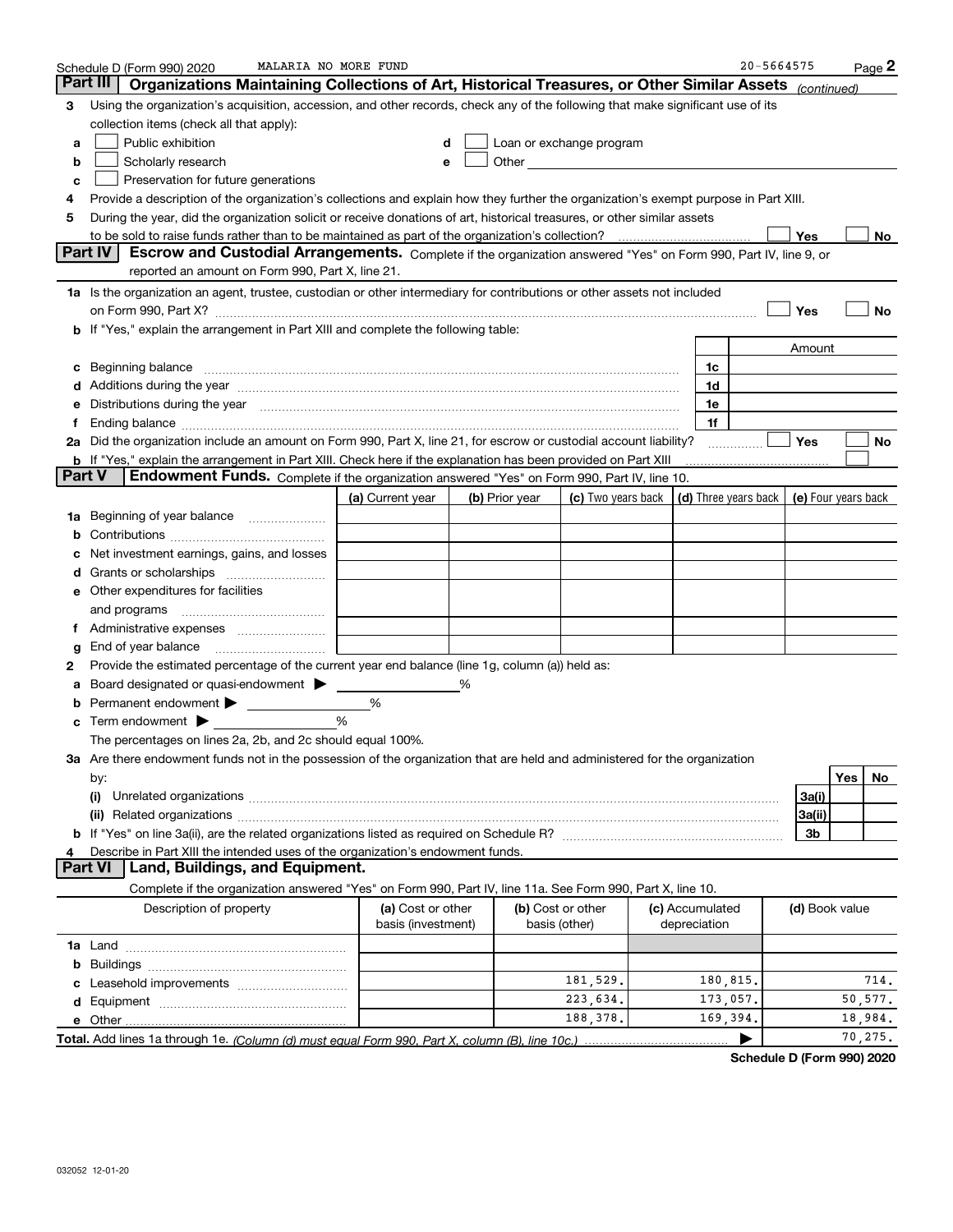**Part VII Investments - Other Securities.** 

### (a) Description of security or category (including name of security)  $\vert$  (b) Book value  $\vert$  (c) Total. (Col. (b) must equal Form 990, Part X, col. (B) line 12.) Total. (Col. (b) must equal Form 990, Part X, col. (B) line 13.) **(1)** Financial derivatives ~~~~~~~~~~~~~~~ **(2)** Closely held equity interests ~~~~~~~~~~~ **(3)** Other (a) Description of investment **b (b)** Book value **(1)(2) (3)(4) (5)(6)(7)(8)(9)(a) (b)**  Description**(1)(2) (3)(4)(5) (6)(7) (8)(9)Total.**  *(Column (b) must equal Form 990, Part X, col. (B) line 15.)* **1.(a)** Description of liability **Book value** Book value Book value Book value Book value Complete if the organization answered "Yes" on Form 990, Part IV, line 11b. See Form 990, Part X, line 12.  $(b)$  Book value  $\vert$  (c) Method of valuation: Cost or end-of-year market value (A)(B)(C)(D)(E)(F)(G)(H)Complete if the organization answered "Yes" on Form 990, Part IV, line 11c. See Form 990, Part X, line 13. (c) Method of valuation: Cost or end-of-year market value Complete if the organization answered "Yes" on Form 990, Part IV, line 11d. See Form 990, Part X, line 15. (b) Book value  $\blacktriangleright$ Complete if the organization answered "Yes" on Form 990, Part IV, line 11e or 11f. See Form 990, Part X, line 25. (1)Federal income taxes (2)(3)(4)(5)(6)(7)(8)(9) $\blacktriangleright$ **Part VIII Investments - Program Related. Part IX Other Assets. Part X Other Liabilities.**

**Total.**  *(Column (b) must equal Form 990, Part X, col. (B) line 25.)* 

**2.**Liability for uncertain tax positions. In Part XIII, provide the text of the footnote to the organization's financial statements that reports the

organization's liability for uncertain tax positions under FASB ASC 740. Check here if the text of the footnote has been provided in Part XIII  $\mathcal{L}^{\text{max}}$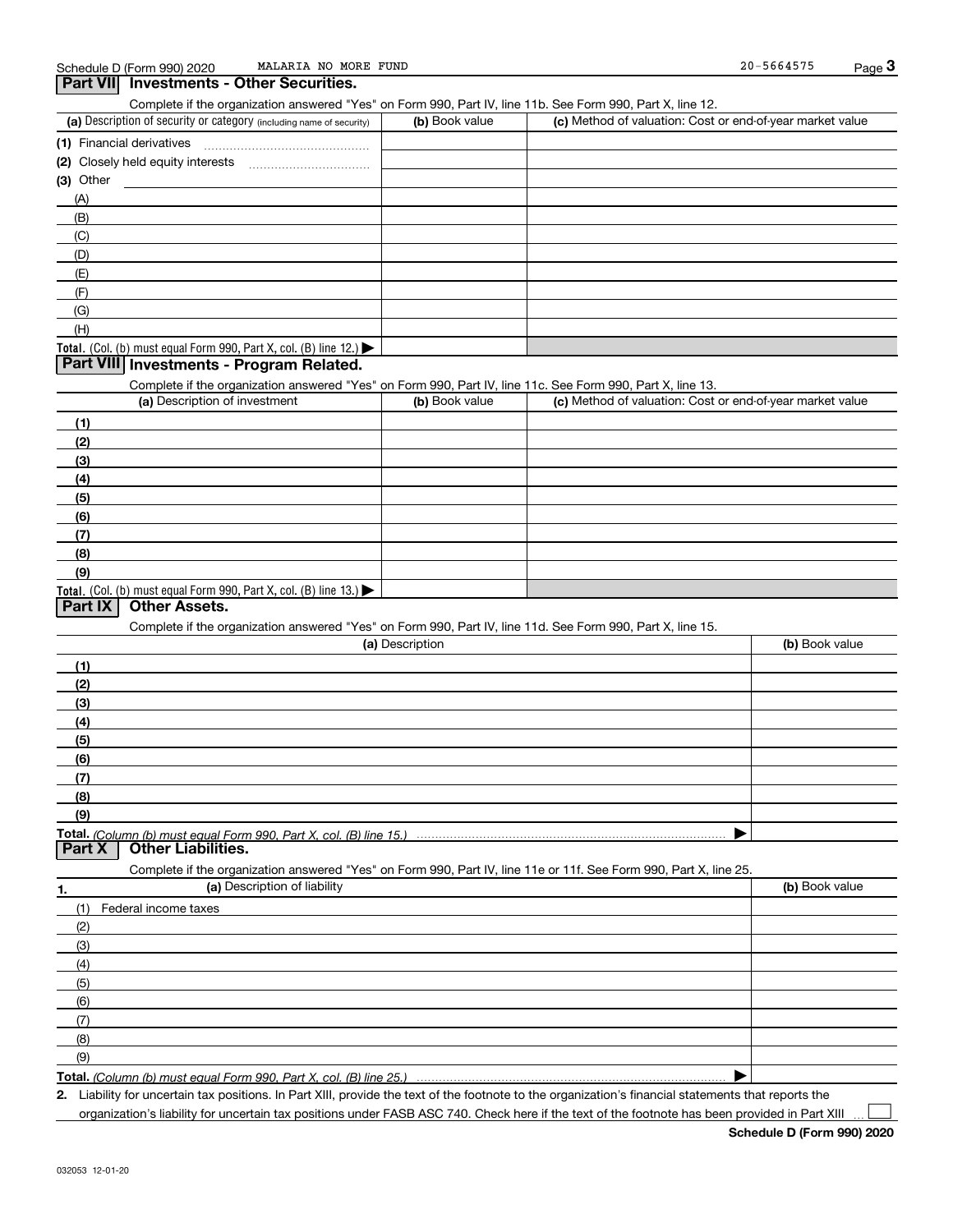|              | MALARIA NO MORE FUND<br>Schedule D (Form 990) 2020                                                                                                                                                                            |                |            | $20 - 5664575$ | Page 4       |
|--------------|-------------------------------------------------------------------------------------------------------------------------------------------------------------------------------------------------------------------------------|----------------|------------|----------------|--------------|
|              | Reconciliation of Revenue per Audited Financial Statements With Revenue per Return.<br><b>Part XI</b>                                                                                                                         |                |            |                |              |
|              | Complete if the organization answered "Yes" on Form 990, Part IV, line 12a.                                                                                                                                                   |                |            |                |              |
| 1            | Total revenue, gains, and other support per audited financial statements                                                                                                                                                      |                |            | $\blacksquare$ | 12,480,419.  |
| $\mathbf{2}$ | Amounts included on line 1 but not on Form 990, Part VIII, line 12:                                                                                                                                                           |                |            |                |              |
| a            | Net unrealized gains (losses) on investments [11] matter contracts and the unrealized gains (losses) on investments                                                                                                           | 2a             |            |                |              |
| b            |                                                                                                                                                                                                                               | 2 <sub>b</sub> | 2,018,249. |                |              |
|              |                                                                                                                                                                                                                               | 2c             |            |                |              |
| d            |                                                                                                                                                                                                                               | 2d             |            |                |              |
| е            | Add lines 2a through 2d                                                                                                                                                                                                       |                |            | <b>2e</b>      | 2,018,249.   |
| 3            |                                                                                                                                                                                                                               |                |            | 3              | 10,462,170.  |
| 4            | Amounts included on Form 990, Part VIII, line 12, but not on line 1:                                                                                                                                                          |                |            |                |              |
|              | Investment expenses not included on Form 990, Part VIII, line 7b [100] [100] [100] [100] [100] [100] [100] [10                                                                                                                | 4a             |            |                |              |
| b            |                                                                                                                                                                                                                               | 4b             |            |                |              |
| c.           | Add lines 4a and 4b                                                                                                                                                                                                           |                |            | 4c             | 0.           |
|              |                                                                                                                                                                                                                               |                |            | 5              | 10,462,170.  |
|              | Part XII   Reconciliation of Expenses per Audited Financial Statements With Expenses per Return.                                                                                                                              |                |            |                |              |
|              | Complete if the organization answered "Yes" on Form 990, Part IV, line 12a.                                                                                                                                                   |                |            |                |              |
| 1            | Total expenses and losses per audited financial statements [11, 11] manuscription control expenses and losses per audited financial statements [11] manuscription of the statements [11] manuscription of the statements [11] |                |            | 1.             | 6,551,768.   |
| 2            | Amounts included on line 1 but not on Form 990, Part IX, line 25:                                                                                                                                                             |                |            |                |              |
| a            |                                                                                                                                                                                                                               | 2a             | 2,018,249. |                |              |
| b            |                                                                                                                                                                                                                               | 2 <sub>b</sub> |            |                |              |
| c            |                                                                                                                                                                                                                               | 2c             |            |                |              |
| d            |                                                                                                                                                                                                                               | 2d             |            |                |              |
|              | Add lines 2a through 2d                                                                                                                                                                                                       |                |            | 2e             | 2,018,249.   |
| 3            |                                                                                                                                                                                                                               |                |            | 3              | 4, 533, 519. |
| 4            | Amounts included on Form 990, Part IX, line 25, but not on line 1:                                                                                                                                                            |                |            |                |              |
| a            | Investment expenses not included on Form 990, Part VIII, line 7b [111] [11] Investment expenses not included on Form 990, Part VIII, line 7b                                                                                  | 4a             |            |                |              |
| b            | Other (Describe in Part XIII.)                                                                                                                                                                                                | 4b             |            |                |              |
|              | Add lines 4a and 4b                                                                                                                                                                                                           |                |            | 4с             | 0.           |
|              |                                                                                                                                                                                                                               |                |            | 5              | 4, 533, 519. |
|              | Part XIII Supplemental Information.                                                                                                                                                                                           |                |            |                |              |

Provide the descriptions required for Part II, lines 3, 5, and 9; Part III, lines 1a and 4; Part IV, lines 1b and 2b; Part V, line 4; Part X, line 2; Part XI, lines 2d and 4b; and Part XII, lines 2d and 4b. Also complete this part to provide any additional information.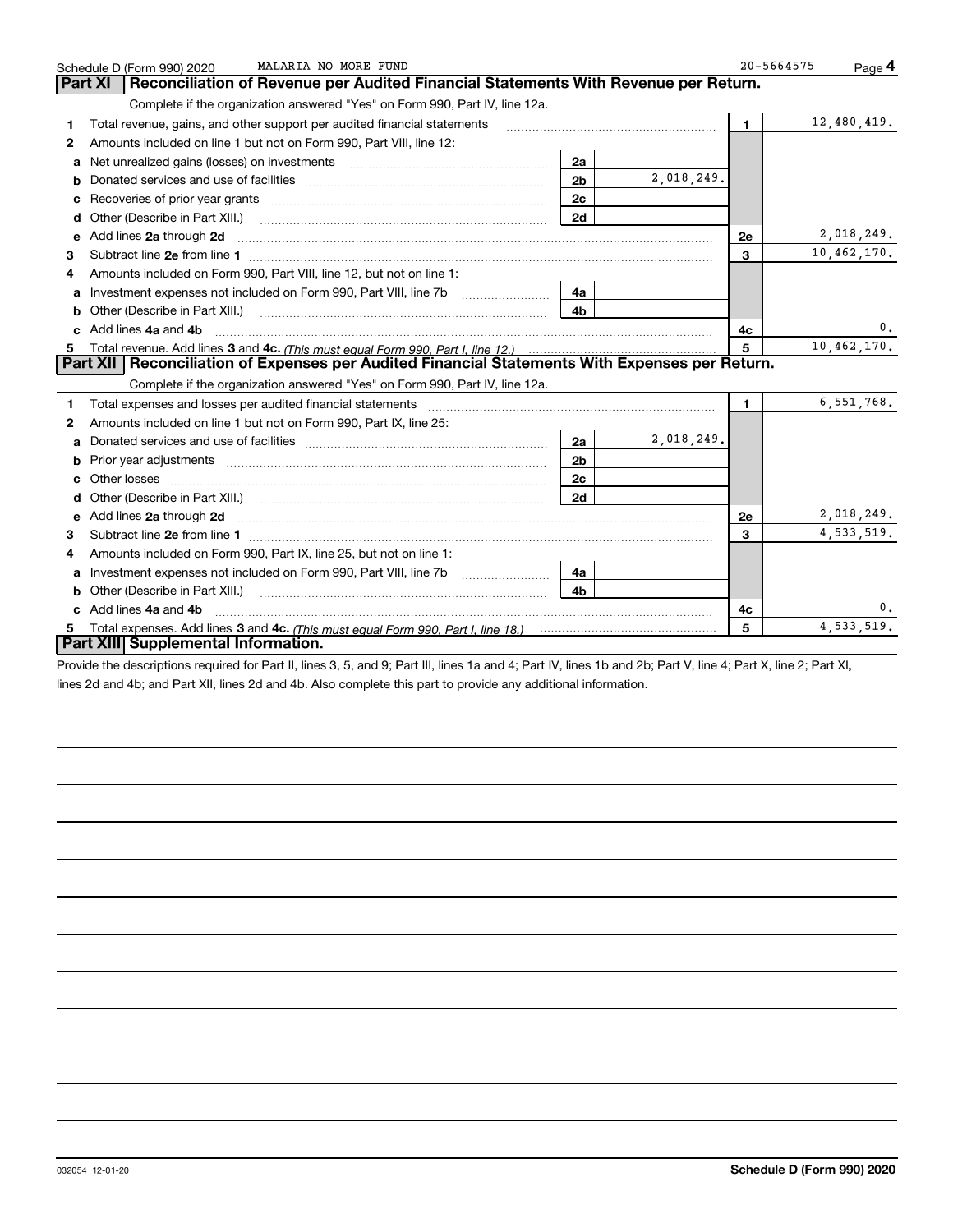| 3 a Subtotal                                         |                                                                            | 3 |  |
|------------------------------------------------------|----------------------------------------------------------------------------|---|--|
| <b>b</b> Total from continuation<br>sheets to Part I |                                                                            |   |  |
| c Totals (add lines 3a<br>and 3b)                    |                                                                            | 3 |  |
|                                                      | LHA For Paperwork Reduction Act Notice, see the Instructions for Form 990. |   |  |

### **Part I**  $\parallel$  General Information on Activities Outside the United States. Complete if the organization answered "Yes" on Form 990, Part IV, line 14b. MALARIA NO MORE FUND 20-5664575

Department of the Treasury Internal Revenue Service

Name of the organization

- **1For grantmakers.**  Does the organization maintain records to substantiate the amount of its grants and other assistance, **Yes** the grantees' eligibility for the grants or assistance, and the selection criteria used to award the grants or assistance?  $\Box$
- **2 For grantmakers.**  Describe in Part V the organization's procedures for monitoring the use of its grants and other assistance outside the United States.

| Activities per Region. (The following Part I, line 3 table can be duplicated if additional space is needed.) |  |  |  |
|--------------------------------------------------------------------------------------------------------------|--|--|--|
|                                                                                                              |  |  |  |

| (a) Region                       | (b) Number of<br>offices<br>in the region | employees,<br>agents, and<br>independent<br>contractors<br>in the region | (c) Number of   (d) Activities conducted in the region<br>(by type) (such as, fundraising, pro-<br>gram services, investments, grants to<br>recipients located in the region) | (e) If activity listed in (d)<br>is a program service,<br>describe specific type<br>of service(s) in the region | (f) Total<br>expenditures<br>for and<br>investments<br>in the region |
|----------------------------------|-------------------------------------------|--------------------------------------------------------------------------|-------------------------------------------------------------------------------------------------------------------------------------------------------------------------------|-----------------------------------------------------------------------------------------------------------------|----------------------------------------------------------------------|
|                                  |                                           |                                                                          |                                                                                                                                                                               | ENGAGING THE AFRICAN<br>PUBLIC AND DELIVERING                                                                   |                                                                      |
| SUB-SAHARAN AFRICA               | $\mathbf{1}$                              | 0                                                                        | PROGRAM SERVICES                                                                                                                                                              | LIFE SAVING TOOLS                                                                                               | 10,000.                                                              |
|                                  |                                           |                                                                          |                                                                                                                                                                               | ESTABLISHMENT OF INDIA                                                                                          |                                                                      |
|                                  |                                           |                                                                          |                                                                                                                                                                               | PROGRAM AND ENGAGING                                                                                            |                                                                      |
|                                  |                                           |                                                                          |                                                                                                                                                                               | INDIA PUBLIC TO RAISE                                                                                           |                                                                      |
| SOUTH ASIA                       | 0                                         | 3                                                                        | PROGRAM SERVICES                                                                                                                                                              | <b>AWARENESS</b>                                                                                                | 284,000.                                                             |
|                                  |                                           |                                                                          |                                                                                                                                                                               |                                                                                                                 |                                                                      |
|                                  |                                           |                                                                          | INVESTMENT - CASH HELD IN                                                                                                                                                     |                                                                                                                 |                                                                      |
| SUB-SAHARAN AFRICA               | 0                                         | 0                                                                        | <b>BANK</b>                                                                                                                                                                   |                                                                                                                 | 23,067.                                                              |
|                                  |                                           |                                                                          |                                                                                                                                                                               |                                                                                                                 |                                                                      |
|                                  |                                           |                                                                          | FUNDRAISING REVENUES                                                                                                                                                          |                                                                                                                 |                                                                      |
| MIDDLE EAST AND                  |                                           |                                                                          | RECEIVED FROM DONORS IN THE                                                                                                                                                   |                                                                                                                 |                                                                      |
| NORTH AFRICA                     | 0                                         | 0                                                                        | REGION                                                                                                                                                                        |                                                                                                                 | 0.                                                                   |
|                                  |                                           |                                                                          |                                                                                                                                                                               |                                                                                                                 |                                                                      |
|                                  |                                           |                                                                          |                                                                                                                                                                               |                                                                                                                 |                                                                      |
|                                  |                                           |                                                                          |                                                                                                                                                                               |                                                                                                                 |                                                                      |
|                                  |                                           |                                                                          |                                                                                                                                                                               |                                                                                                                 |                                                                      |
|                                  |                                           |                                                                          |                                                                                                                                                                               |                                                                                                                 |                                                                      |
|                                  |                                           |                                                                          |                                                                                                                                                                               |                                                                                                                 |                                                                      |
|                                  |                                           |                                                                          |                                                                                                                                                                               |                                                                                                                 |                                                                      |
|                                  |                                           |                                                                          |                                                                                                                                                                               |                                                                                                                 |                                                                      |
|                                  |                                           |                                                                          |                                                                                                                                                                               |                                                                                                                 |                                                                      |
|                                  |                                           |                                                                          |                                                                                                                                                                               |                                                                                                                 |                                                                      |
|                                  |                                           |                                                                          |                                                                                                                                                                               |                                                                                                                 |                                                                      |
|                                  |                                           |                                                                          |                                                                                                                                                                               |                                                                                                                 |                                                                      |
|                                  |                                           |                                                                          |                                                                                                                                                                               |                                                                                                                 |                                                                      |
|                                  |                                           |                                                                          |                                                                                                                                                                               |                                                                                                                 |                                                                      |
| 3 a Subtotal<br>.                | $\mathbf 1$                               | 3                                                                        |                                                                                                                                                                               |                                                                                                                 | 317,067.                                                             |
| <b>b</b> Total from continuation |                                           |                                                                          |                                                                                                                                                                               |                                                                                                                 |                                                                      |
| sheets to Part I                 | 0                                         | 0                                                                        |                                                                                                                                                                               |                                                                                                                 | 0.                                                                   |
| c Totals (add lines 3a           |                                           |                                                                          |                                                                                                                                                                               |                                                                                                                 |                                                                      |
| and 3b)                          | $\mathbf{1}$                              | 3                                                                        |                                                                                                                                                                               |                                                                                                                 | 317,067.                                                             |

**(Form 990)**

## **SCHEDULE F Statement of Activities Outside the United States**

**| Complete if the organization answered "Yes" on Form 990, Part IV, line 14b, 15, or 16.**

**| Attach to Form 990.**

**| Go to www.irs.gov/Form990 for instructions and the latest information.**

**No**

**Employer identification number**

**Schedule F (Form 990) 2020**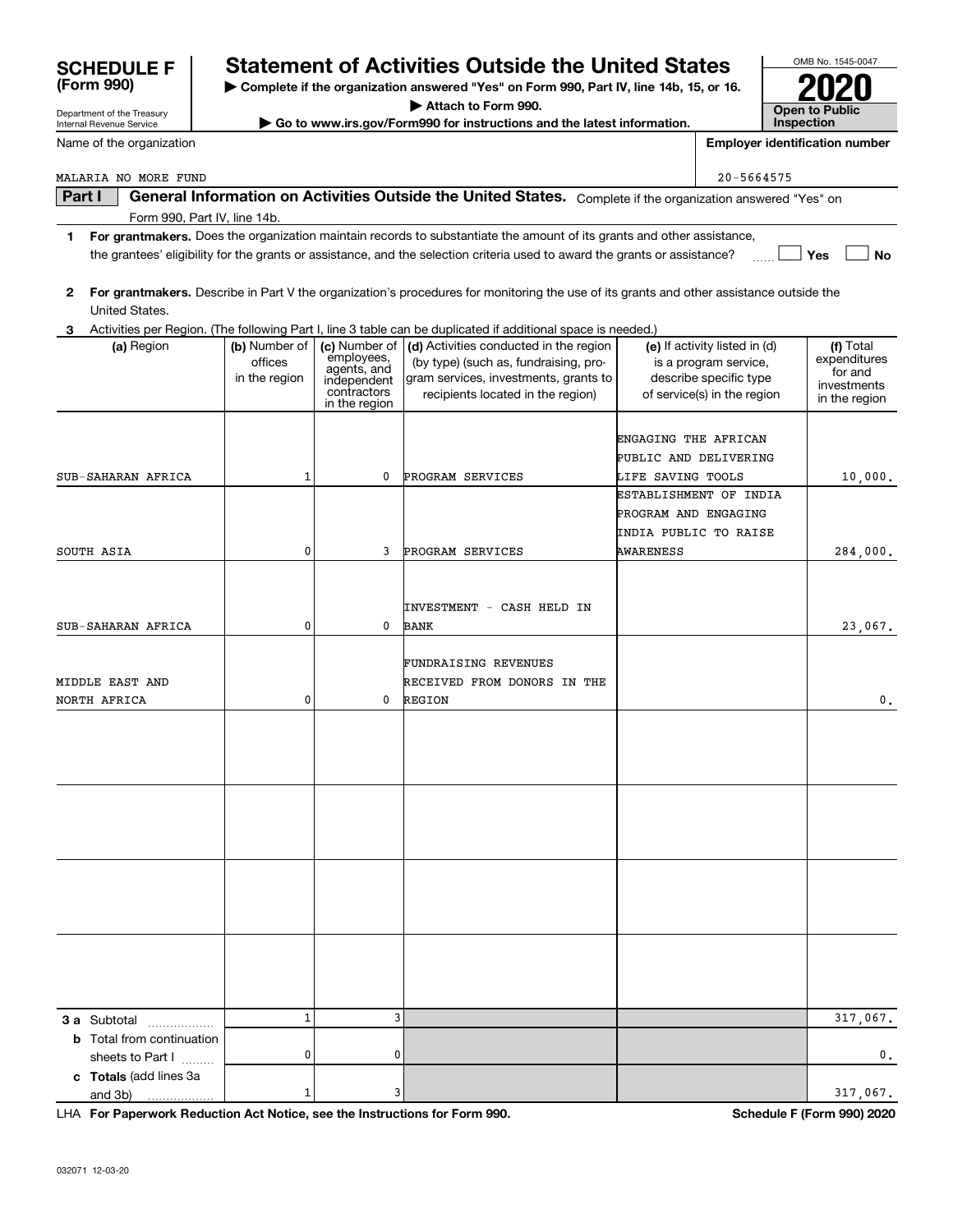| Schedule F (Form 990) 2020 | MALARIA NO MORE FUND |  |  |
|----------------------------|----------------------|--|--|

| $\mathbf{1}$<br>(a) Name of organization | (b) IRS code section<br>and EIN (if applicable) | (c) Region | (d) Purpose of<br>grant                                                                                                                 | (e) Amount | (f) Manner of<br>of cash grant cash disbursement | (g) Amount of<br>noncash<br>assistance | (h) Description<br>of noncash<br>assistance | (i) Method of<br>valuation (book, FMV,<br>appraisal, other) |
|------------------------------------------|-------------------------------------------------|------------|-----------------------------------------------------------------------------------------------------------------------------------------|------------|--------------------------------------------------|----------------------------------------|---------------------------------------------|-------------------------------------------------------------|
|                                          |                                                 |            |                                                                                                                                         |            |                                                  |                                        |                                             |                                                             |
|                                          |                                                 |            |                                                                                                                                         |            |                                                  |                                        |                                             |                                                             |
|                                          |                                                 |            |                                                                                                                                         |            |                                                  |                                        |                                             |                                                             |
|                                          |                                                 |            |                                                                                                                                         |            |                                                  |                                        |                                             |                                                             |
|                                          |                                                 |            |                                                                                                                                         |            |                                                  |                                        |                                             |                                                             |
|                                          |                                                 |            |                                                                                                                                         |            |                                                  |                                        |                                             |                                                             |
|                                          |                                                 |            |                                                                                                                                         |            |                                                  |                                        |                                             |                                                             |
|                                          |                                                 |            |                                                                                                                                         |            |                                                  |                                        |                                             |                                                             |
|                                          |                                                 |            |                                                                                                                                         |            |                                                  |                                        |                                             |                                                             |
|                                          |                                                 |            |                                                                                                                                         |            |                                                  |                                        |                                             |                                                             |
|                                          |                                                 |            |                                                                                                                                         |            |                                                  |                                        |                                             |                                                             |
|                                          |                                                 |            |                                                                                                                                         |            |                                                  |                                        |                                             |                                                             |
|                                          |                                                 |            |                                                                                                                                         |            |                                                  |                                        |                                             |                                                             |
|                                          |                                                 |            |                                                                                                                                         |            |                                                  |                                        |                                             |                                                             |
|                                          |                                                 |            |                                                                                                                                         |            |                                                  |                                        |                                             |                                                             |
|                                          |                                                 |            |                                                                                                                                         |            |                                                  |                                        |                                             |                                                             |
| $\mathbf{2}$                             |                                                 |            | Enter total number of recipient organizations listed above that are recognized as charities by the foreign country, recognized as a tax |            |                                                  |                                        |                                             |                                                             |
|                                          |                                                 |            | exempt 501(c)(3) organization by the IRS, or for which the grantee or counsel has provided a section 501(c)(3) equivalency letter       |            |                                                  | .                                      |                                             |                                                             |
| 3 <sup>1</sup>                           |                                                 |            |                                                                                                                                         |            |                                                  |                                        |                                             |                                                             |

**Schedule F (Form 990) 2020**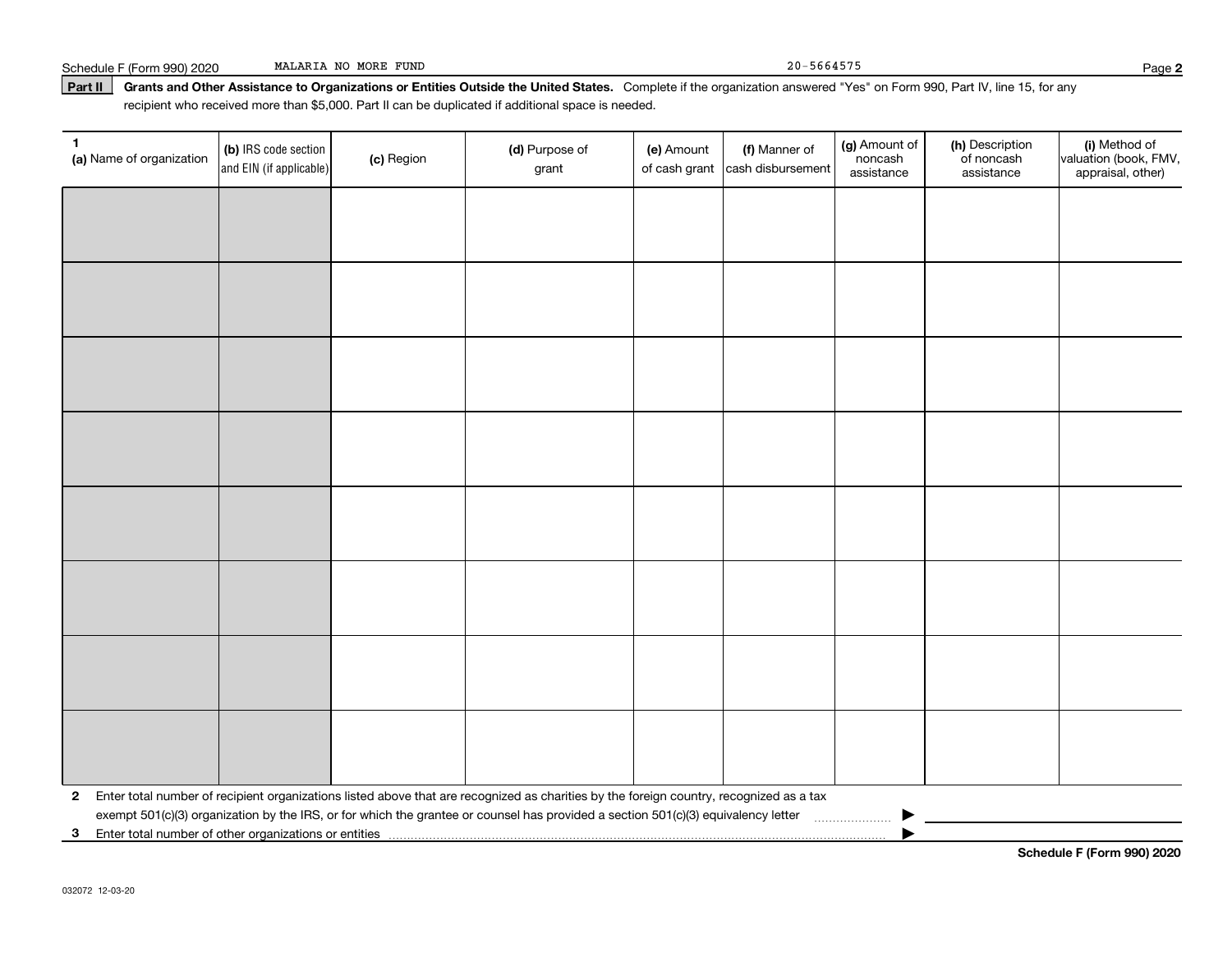| Schedule F (Form 990) 2020<br>Part III Grants and Other Assistance to Individuals Outside the United States. Complete if the organization answered "Yes" on Form 990, Part IV, line 16. | MALARIA NO MORE FUND |            |                                                   |                                    | $20 - 5664575$                         |                                          | Page                                                           |
|-----------------------------------------------------------------------------------------------------------------------------------------------------------------------------------------|----------------------|------------|---------------------------------------------------|------------------------------------|----------------------------------------|------------------------------------------|----------------------------------------------------------------|
| Part III can be duplicated if additional space is needed.<br>(a) Type of grant or assistance                                                                                            | (b) Region           | recipients | (c) Number of $\vert$ (d) Amount of<br>cash grant | (e) Manner of<br>cash disbursement | (f) Amount of<br>noncash<br>assistance | (g) Description of<br>noncash assistance | (h) Method of<br>valuation<br>(book, FMV,<br>appraisal, other) |
|                                                                                                                                                                                         |                      |            |                                                   |                                    |                                        |                                          |                                                                |
|                                                                                                                                                                                         |                      |            |                                                   |                                    |                                        |                                          |                                                                |
|                                                                                                                                                                                         |                      |            |                                                   |                                    |                                        |                                          |                                                                |
|                                                                                                                                                                                         |                      |            |                                                   |                                    |                                        |                                          |                                                                |
|                                                                                                                                                                                         |                      |            |                                                   |                                    |                                        |                                          |                                                                |
|                                                                                                                                                                                         |                      |            |                                                   |                                    |                                        |                                          |                                                                |

**Schedule F (Form 990) 2020**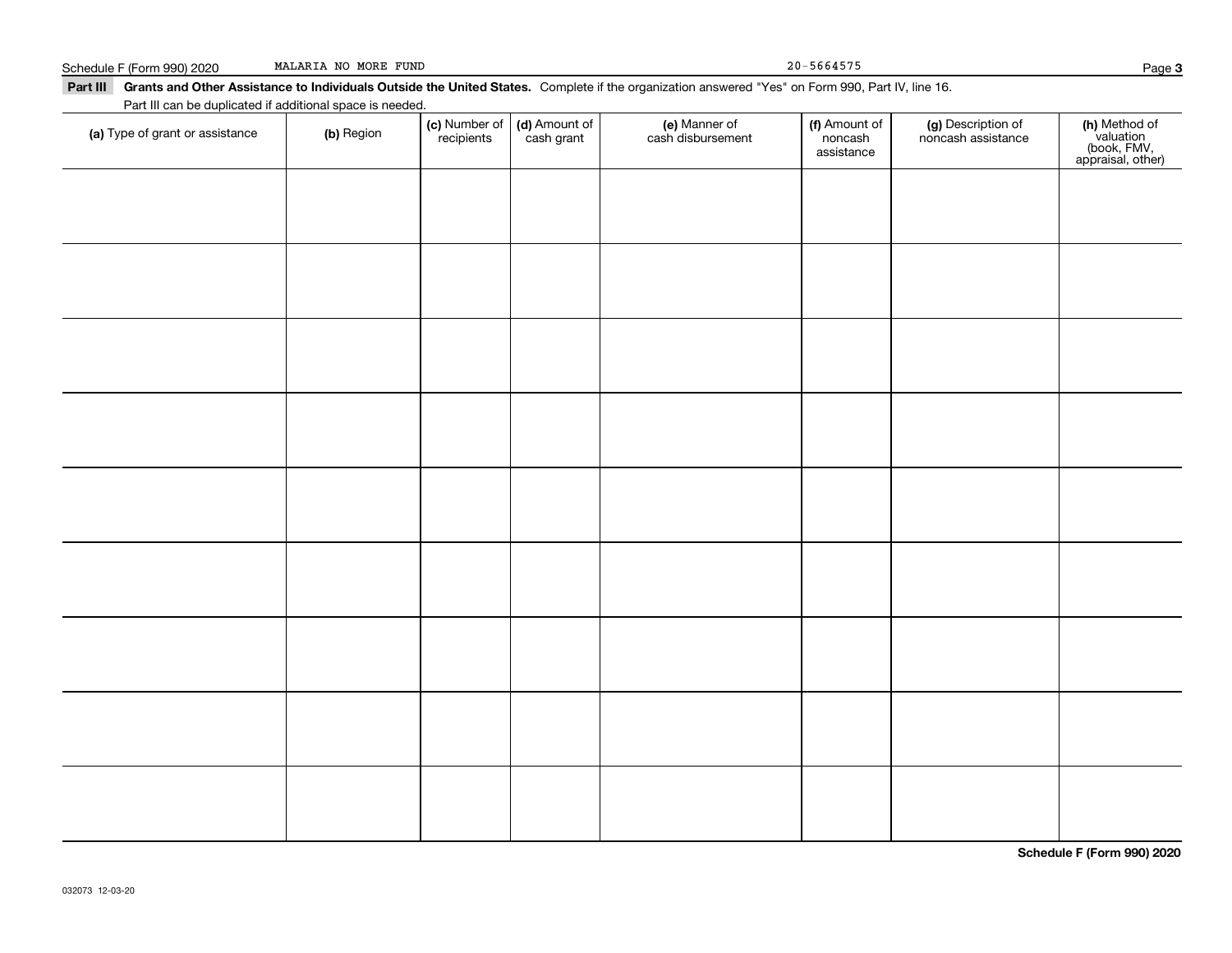| 1            | Was the organization a U.S. transferor of property to a foreign corporation during the tax year? If "Yes."<br>the organization may be required to file Form 926, Return by a U.S. Transferor of Property to a Foreign                                                                                                             | Yes      | X<br>Nο        |
|--------------|-----------------------------------------------------------------------------------------------------------------------------------------------------------------------------------------------------------------------------------------------------------------------------------------------------------------------------------|----------|----------------|
| $\mathbf{2}$ | Did the organization have an interest in a foreign trust during the tax year? If "Yes," the organization may<br>be required to separately file Form 3520, Annual Return To Report Transactions With Foreign Trusts and<br>Receipt of Certain Foreign Gifts, and/or Form 3520-A, Annual Information Return of Foreign Trust With a | Yes      | х<br>Nο        |
| 3            | Did the organization have an ownership interest in a foreign corporation during the tax year? If "Yes."<br>the organization may be required to file Form 5471, Information Return of U.S. Persons With Respect to                                                                                                                 | X<br>Yes | Nο             |
| 4            | Was the organization a direct or indirect shareholder of a passive foreign investment company or a<br>qualified electing fund during the tax year? If "Yes," the organization may be required to file Form 8621.<br>Information Return by a Shareholder of a Passive Foreign Investment Company or Qualified Electing             | Yes      | х<br>Nο        |
| 5            | Did the organization have an ownership interest in a foreign partnership during the tax year? If "Yes."<br>the organization may be required to file Form 8865, Return of U.S. Persons With Respect to Certain                                                                                                                     | Yes      | х<br><b>No</b> |
| 6            | Did the organization have any operations in or related to any boycotting countries during the tax year? If<br>"Yes," the organization may be required to separately file Form 5713, International Boycott Report (see                                                                                                             | X<br>Yes |                |

**Schedule F (Form 990) 2020**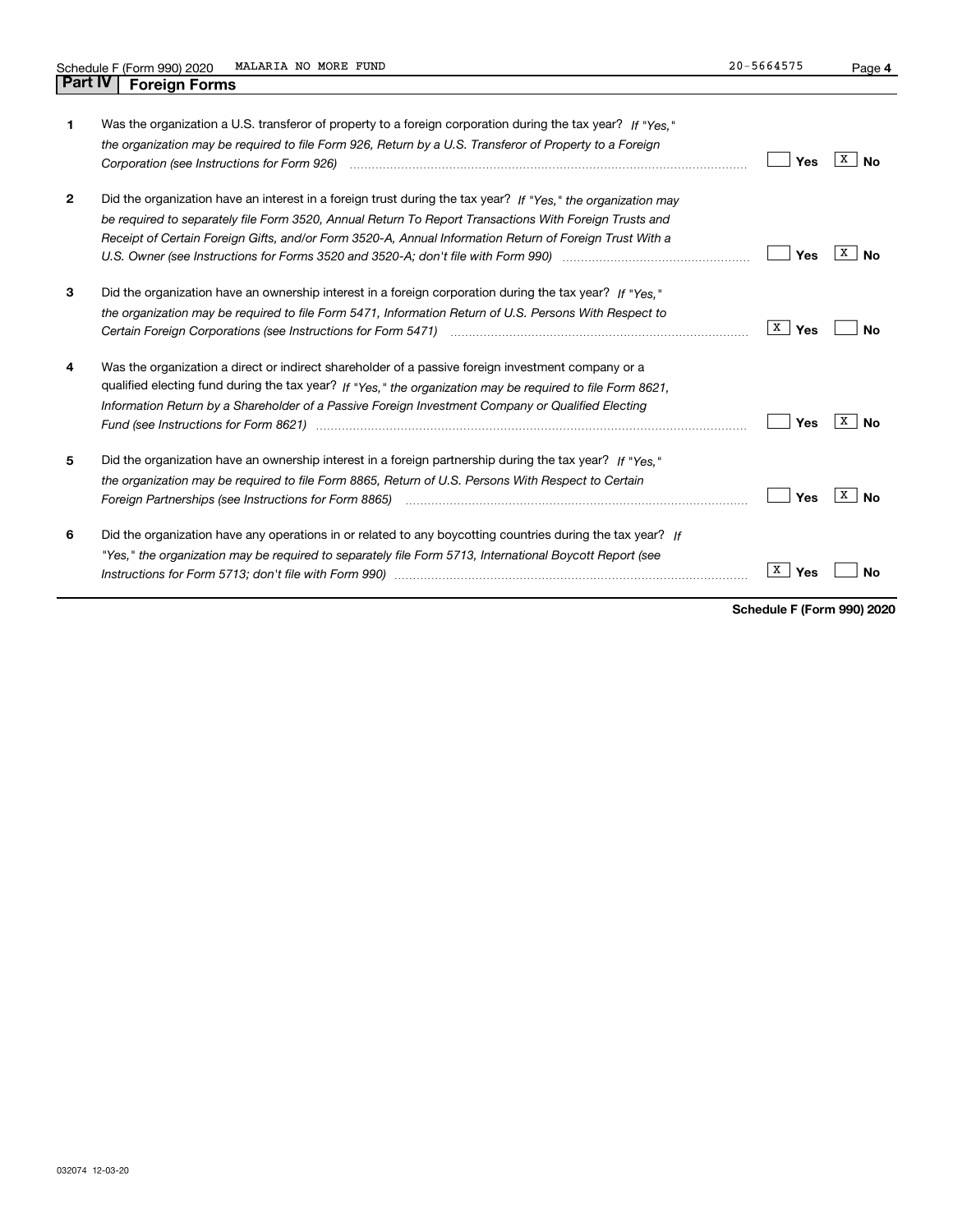### **Part V Supplemental Information**

Provide the information required by Part I, line 2 (monitoring of funds); Part I, line 3, column (f) (accounting method; amounts of investments vs. expenditures per region); Part II, line 1 (accounting method); Part III (accounting method); and Part III, column (c) (estimated number of recipients), as applicable. Also complete this part to provide any additional information. See instructions.

PART I, LINE 3:

THE ACCRUAL BASIS METHOD WAS USED IN ACCOUNTING FOR EXPENDITURES IN PART

I.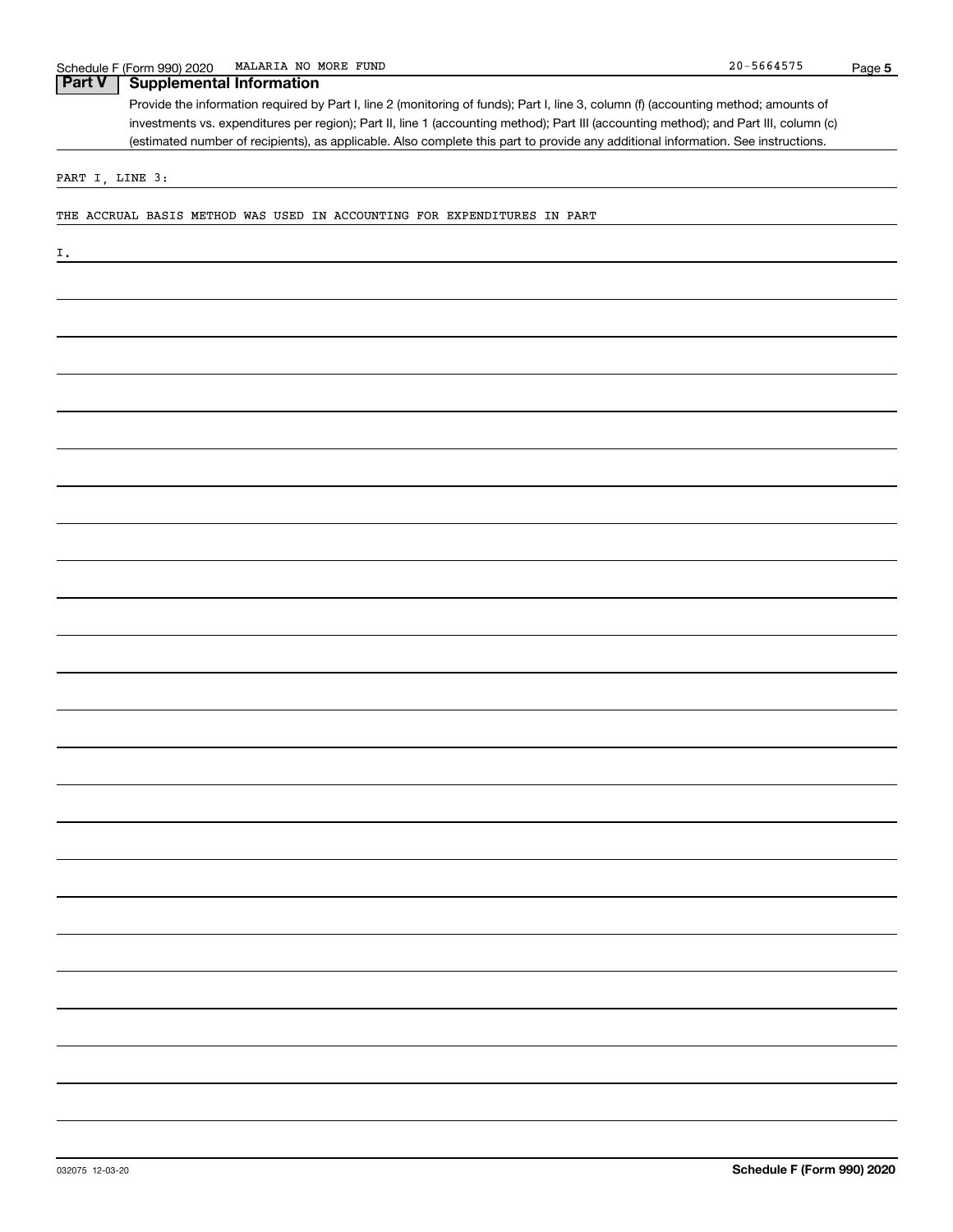| <b>SCHEDULE I</b><br>(Form 990)                                              |                                                                                                                                                                          |                            | <b>Grants and Other Assistance to Organizations,</b><br>Governments, and Individuals in the United States<br>Complete if the organization answered "Yes" on Form 990, Part IV, line 21 or 22. |                                                       |                                         |                                               |                                          | OMB No. 1545-0047<br>2020                           |
|------------------------------------------------------------------------------|--------------------------------------------------------------------------------------------------------------------------------------------------------------------------|----------------------------|-----------------------------------------------------------------------------------------------------------------------------------------------------------------------------------------------|-------------------------------------------------------|-----------------------------------------|-----------------------------------------------|------------------------------------------|-----------------------------------------------------|
| Department of the Treasury<br>Internal Revenue Service                       |                                                                                                                                                                          |                            |                                                                                                                                                                                               | Attach to Form 990.                                   |                                         |                                               |                                          | <b>Open to Public</b>                               |
|                                                                              |                                                                                                                                                                          |                            |                                                                                                                                                                                               | Go to www.irs.gov/Form990 for the latest information. |                                         |                                               |                                          | Inspection                                          |
| Name of the organization                                                     | MALARIA NO MORE FUND                                                                                                                                                     |                            |                                                                                                                                                                                               |                                                       |                                         |                                               |                                          | <b>Employer identification number</b><br>20-5664575 |
| Part I                                                                       | <b>General Information on Grants and Assistance</b>                                                                                                                      |                            |                                                                                                                                                                                               |                                                       |                                         |                                               |                                          |                                                     |
| 1.                                                                           | Does the organization maintain records to substantiate the amount of the grants or assistance, the grantees' eligibility for the grants or assistance, and the selection |                            |                                                                                                                                                                                               |                                                       |                                         |                                               |                                          | $X$ Yes<br>l No                                     |
| $\mathbf{2}$                                                                 | Describe in Part IV the organization's procedures for monitoring the use of grant funds in the United States.                                                            |                            |                                                                                                                                                                                               |                                                       |                                         |                                               |                                          |                                                     |
| Part II                                                                      | Grants and Other Assistance to Domestic Organizations and Domestic Governments. Complete if the organization answered "Yes" on Form 990, Part IV, line 21, for any       |                            |                                                                                                                                                                                               |                                                       |                                         |                                               |                                          |                                                     |
|                                                                              | recipient that received more than \$5,000. Part II can be duplicated if additional space is needed.                                                                      |                            |                                                                                                                                                                                               |                                                       |                                         | (f) Method of                                 |                                          |                                                     |
|                                                                              | 1 (a) Name and address of organization<br>or government                                                                                                                  | $(b)$ EIN                  | (c) IRC section<br>(if applicable)                                                                                                                                                            | (d) Amount of<br>cash grant                           | (e) Amount of<br>non-cash<br>assistance | valuation (book,<br>FMV, appraisal,<br>other) | (g) Description of<br>noncash assistance | (h) Purpose of grant<br>or assistance               |
| TOTAL IMPACT CAPITAL<br>4800 MONTGOMERY LANE SUITE 630<br>BETHESDA, MD 20814 |                                                                                                                                                                          | $27 - 2858921$ $501(C)(3)$ |                                                                                                                                                                                               | 34,446.                                               | $\mathbf{0}$                            |                                               |                                          | SUPPORT FOR FINANCE<br>COALITION PROJECT            |
|                                                                              |                                                                                                                                                                          |                            |                                                                                                                                                                                               |                                                       |                                         |                                               |                                          |                                                     |
|                                                                              |                                                                                                                                                                          |                            |                                                                                                                                                                                               |                                                       |                                         |                                               |                                          |                                                     |
|                                                                              |                                                                                                                                                                          |                            |                                                                                                                                                                                               |                                                       |                                         |                                               |                                          |                                                     |
|                                                                              |                                                                                                                                                                          |                            |                                                                                                                                                                                               |                                                       |                                         |                                               |                                          |                                                     |
|                                                                              |                                                                                                                                                                          |                            |                                                                                                                                                                                               |                                                       |                                         |                                               |                                          |                                                     |
| 2                                                                            | Enter total number of section 501(c)(3) and government organizations listed in the line 1 table                                                                          |                            |                                                                                                                                                                                               |                                                       |                                         |                                               |                                          | 1.                                                  |
| 3                                                                            | Enter total number of other organizations listed in the line 1 table                                                                                                     |                            |                                                                                                                                                                                               |                                                       |                                         |                                               |                                          | 0.                                                  |
| LHA.                                                                         | For Paperwork Reduction Act Notice, see the Instructions for Form 990.                                                                                                   |                            |                                                                                                                                                                                               |                                                       |                                         |                                               |                                          | Schedule I (Form 990) 2020                          |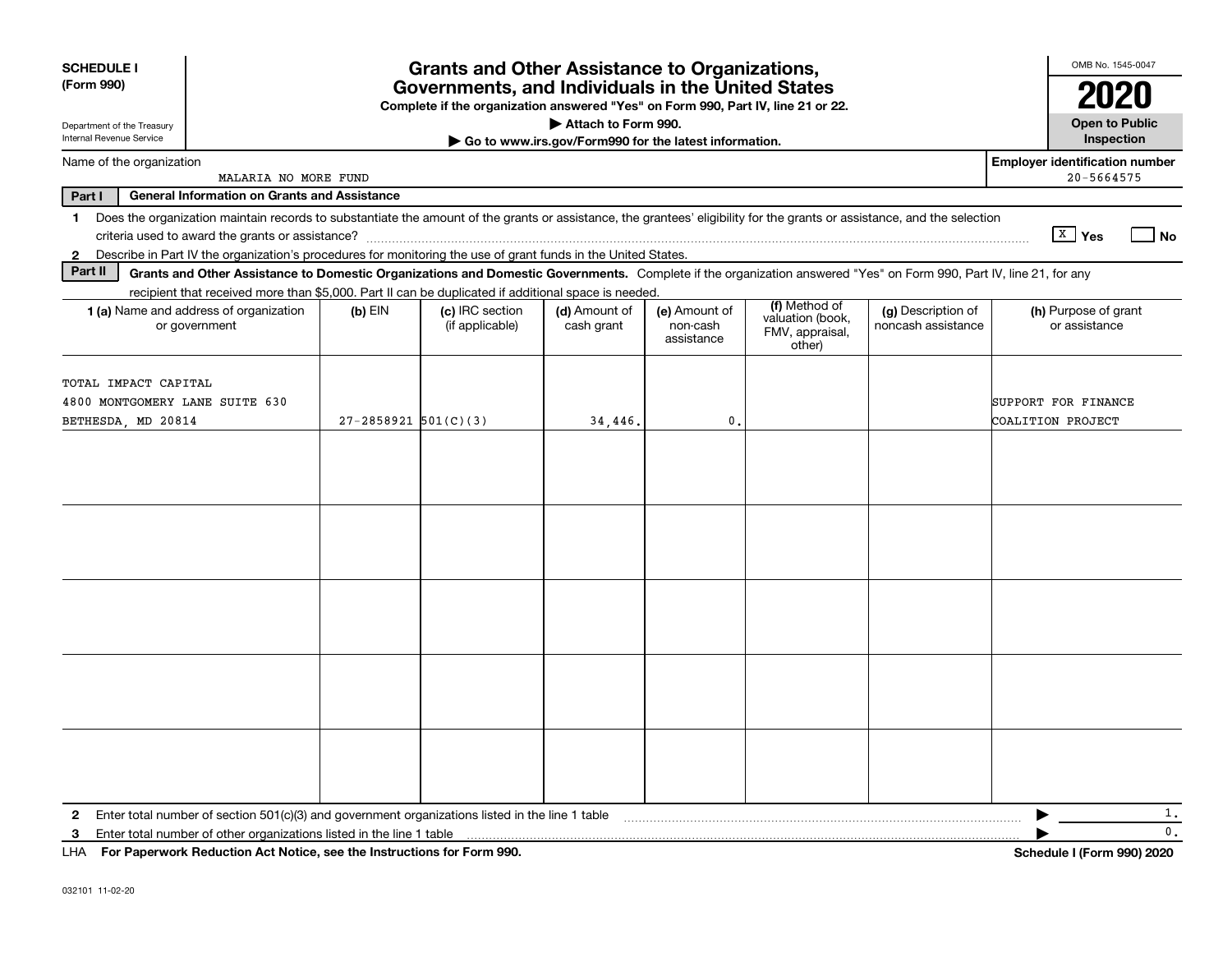Schedule I (Form 990) 2020 MALARIA NO MORE FUND 20-5664575 MALARIA NO MORE FUND

**Part III | Grants and Other Assistance to Domestic Individuals. Complete if the organization answered "Yes" on Form 990, Part IV, line 22.** Part III can be duplicated if additional space is needed.

| (a) Type of grant or assistance | (b) Number of<br>recipients | (c) Amount of<br>cash grant | (d) Amount of non-<br>cash assistance | (e) Method of valuation<br>(book, FMV, appraisal, other) | (f) Description of noncash assistance |
|---------------------------------|-----------------------------|-----------------------------|---------------------------------------|----------------------------------------------------------|---------------------------------------|
|                                 |                             |                             |                                       |                                                          |                                       |
|                                 |                             |                             |                                       |                                                          |                                       |
|                                 |                             |                             |                                       |                                                          |                                       |
|                                 |                             |                             |                                       |                                                          |                                       |
|                                 |                             |                             |                                       |                                                          |                                       |
|                                 |                             |                             |                                       |                                                          |                                       |
|                                 |                             |                             |                                       |                                                          |                                       |
|                                 |                             |                             |                                       |                                                          |                                       |
|                                 |                             |                             |                                       |                                                          |                                       |
|                                 |                             |                             |                                       |                                                          |                                       |

Part IV | Supplemental Information. Provide the information required in Part I, line 2; Part III, column (b); and any other additional information.

PART I, LINE 2:

ALL GRANTEES ARE REQUIRED TO PROVIDE PERIODIC (MINIMUM ANNUAL) NARRATIVE

AND FINANCIAL REPORTS COVERING, INTER ALIA, ACTIVITIES,

OUTPUTS/DELIVERABLES, OUTCOMES, AND A COMPARISON OF ACTUAL EXPENSES AGAINST

BUDGET. REPORTS ARE REVIEWED BY THE ORGANIZATION'S STAFF, AND FUTURE

DISBURSEMENTS AND/OR NEW GRANTS ARE DEPENDENT ON SATISFACTORY REPORTS.

**2**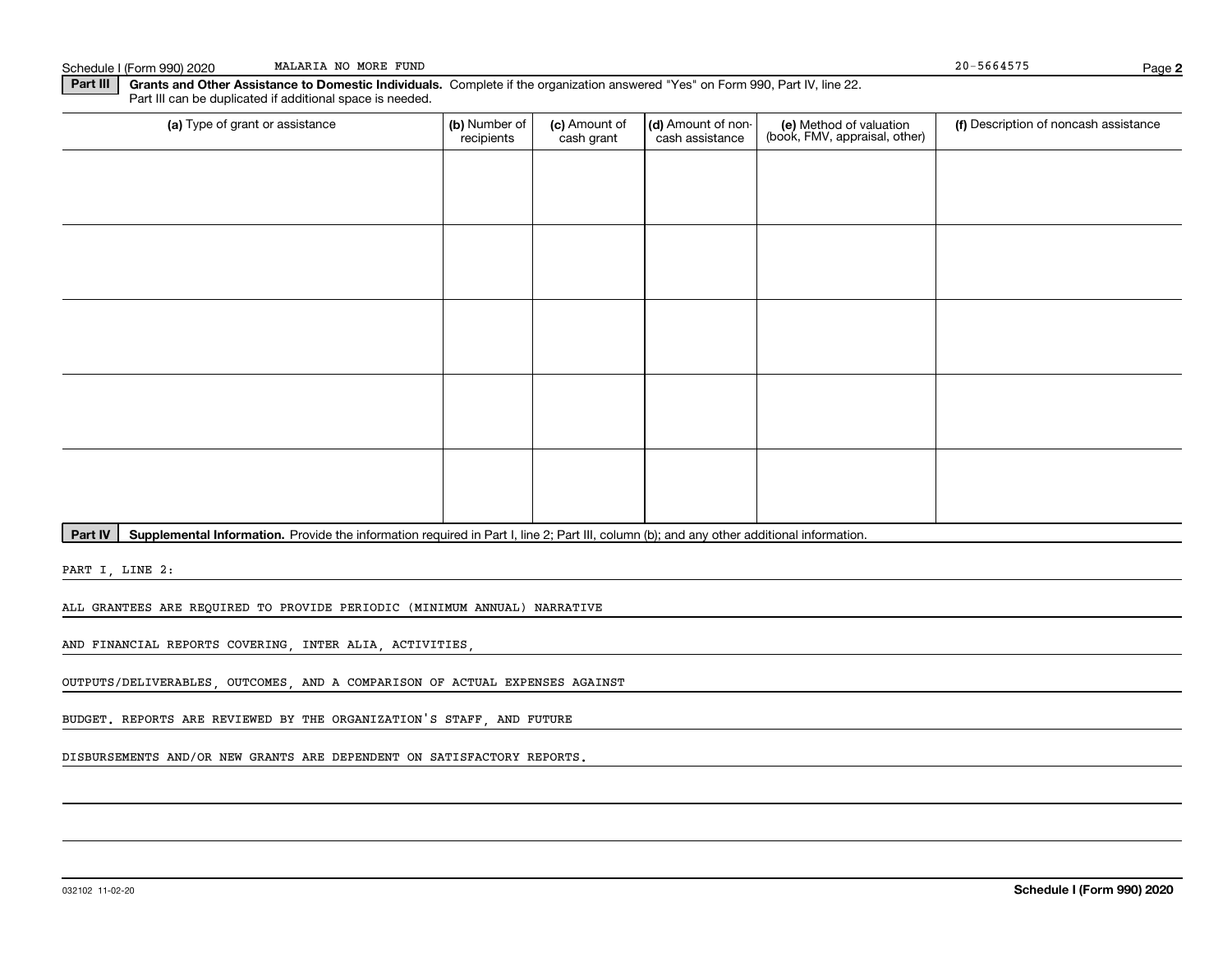|        | <b>SCHEDULE J</b>                                      |                                                                                                                                  | <b>Compensation Information</b>                                                                   |                                       | OMB No. 1545-0047     |            |    |  |
|--------|--------------------------------------------------------|----------------------------------------------------------------------------------------------------------------------------------|---------------------------------------------------------------------------------------------------|---------------------------------------|-----------------------|------------|----|--|
|        | (Form 990)                                             |                                                                                                                                  | For certain Officers, Directors, Trustees, Key Employees, and Highest                             |                                       |                       |            |    |  |
|        |                                                        |                                                                                                                                  | <b>Compensated Employees</b>                                                                      |                                       | 2020                  |            |    |  |
|        |                                                        |                                                                                                                                  | Complete if the organization answered "Yes" on Form 990, Part IV, line 23.<br>Attach to Form 990. |                                       | <b>Open to Public</b> |            |    |  |
|        | Department of the Treasury<br>Internal Revenue Service |                                                                                                                                  | ► Go to www.irs.gov/Form990 for instructions and the latest information.                          |                                       |                       | Inspection |    |  |
|        | Name of the organization                               |                                                                                                                                  |                                                                                                   | <b>Employer identification number</b> |                       |            |    |  |
|        |                                                        | MALARIA NO MORE FUND                                                                                                             |                                                                                                   | 20-5664575                            |                       |            |    |  |
| Part I |                                                        | <b>Questions Regarding Compensation</b>                                                                                          |                                                                                                   |                                       |                       |            |    |  |
|        |                                                        |                                                                                                                                  |                                                                                                   |                                       |                       | Yes        | No |  |
|        |                                                        | <b>1a</b> Check the appropriate box(es) if the organization provided any of the following to or for a person listed on Form 990, |                                                                                                   |                                       |                       |            |    |  |
|        |                                                        | Part VII, Section A, line 1a. Complete Part III to provide any relevant information regarding these items.                       |                                                                                                   |                                       |                       |            |    |  |
|        | First-class or charter travel                          |                                                                                                                                  | Housing allowance or residence for personal use                                                   |                                       |                       |            |    |  |
|        | Travel for companions                                  |                                                                                                                                  | Payments for business use of personal residence                                                   |                                       |                       |            |    |  |
|        |                                                        | Tax indemnification and gross-up payments                                                                                        | Health or social club dues or initiation fees                                                     |                                       |                       |            |    |  |
|        |                                                        | Discretionary spending account                                                                                                   | Personal services (such as maid, chauffeur, chef)                                                 |                                       |                       |            |    |  |
|        |                                                        |                                                                                                                                  |                                                                                                   |                                       |                       |            |    |  |
|        |                                                        | <b>b</b> If any of the boxes on line 1a are checked, did the organization follow a written policy regarding payment or           |                                                                                                   |                                       |                       |            |    |  |
|        |                                                        | reimbursement or provision of all of the expenses described above? If "No," complete Part III to explain                         |                                                                                                   |                                       | 1b                    |            |    |  |
| 2      |                                                        | Did the organization require substantiation prior to reimbursing or allowing expenses incurred by all directors,                 |                                                                                                   |                                       |                       |            |    |  |
|        |                                                        |                                                                                                                                  |                                                                                                   |                                       | $\mathbf{2}$          |            |    |  |
|        |                                                        |                                                                                                                                  |                                                                                                   |                                       |                       |            |    |  |
| З      |                                                        | Indicate which, if any, of the following the organization used to establish the compensation of the organization's               |                                                                                                   |                                       |                       |            |    |  |
|        |                                                        | CEO/Executive Director. Check all that apply. Do not check any boxes for methods used by a related organization to               |                                                                                                   |                                       |                       |            |    |  |
|        |                                                        | establish compensation of the CEO/Executive Director, but explain in Part III.                                                   | $\mathbf{x}$                                                                                      |                                       |                       |            |    |  |
|        | Compensation committee                                 |                                                                                                                                  | Written employment contract<br>х                                                                  |                                       |                       |            |    |  |
|        | $X$ Form 990 of other organizations                    | Independent compensation consultant                                                                                              | Compensation survey or study<br>X                                                                 |                                       |                       |            |    |  |
|        |                                                        |                                                                                                                                  | Approval by the board or compensation committee                                                   |                                       |                       |            |    |  |
| 4      |                                                        | During the year, did any person listed on Form 990, Part VII, Section A, line 1a, with respect to the filing                     |                                                                                                   |                                       |                       |            |    |  |
|        | organization or a related organization:                |                                                                                                                                  |                                                                                                   |                                       |                       |            |    |  |
| а      |                                                        | Receive a severance payment or change-of-control payment?                                                                        |                                                                                                   |                                       | 4a                    |            | х  |  |
| b      |                                                        | Participate in or receive payment from a supplemental nonqualified retirement plan?                                              |                                                                                                   |                                       | 4b                    |            | X  |  |
| с      |                                                        | Participate in or receive payment from an equity-based compensation arrangement?                                                 |                                                                                                   |                                       | 4c                    |            | X  |  |
|        |                                                        | If "Yes" to any of lines 4a-c, list the persons and provide the applicable amounts for each item in Part III.                    |                                                                                                   |                                       |                       |            |    |  |
|        |                                                        |                                                                                                                                  |                                                                                                   |                                       |                       |            |    |  |
|        |                                                        | Only section 501(c)(3), 501(c)(4), and 501(c)(29) organizations must complete lines 5-9.                                         |                                                                                                   |                                       |                       |            |    |  |
|        |                                                        | For persons listed on Form 990, Part VII, Section A, line 1a, did the organization pay or accrue any compensation                |                                                                                                   |                                       |                       |            |    |  |
|        | contingent on the revenues of:                         |                                                                                                                                  |                                                                                                   |                                       |                       |            |    |  |
|        |                                                        | a The organization? <b>Entitled Strategies and Strategies and Strategies</b> and The organization?                               |                                                                                                   |                                       | 5a                    |            | x  |  |
|        |                                                        |                                                                                                                                  |                                                                                                   |                                       | 5b                    |            | х  |  |
|        |                                                        | If "Yes" on line 5a or 5b, describe in Part III.                                                                                 |                                                                                                   |                                       |                       |            |    |  |
| 6.     |                                                        | For persons listed on Form 990, Part VII, Section A, line 1a, did the organization pay or accrue any compensation                |                                                                                                   |                                       |                       |            |    |  |
|        | contingent on the net earnings of:                     |                                                                                                                                  |                                                                                                   |                                       |                       |            |    |  |
|        |                                                        | a The organization? <b>Entitled Strategies and Strategies and Strategies</b> and The organization?                               |                                                                                                   |                                       | 6a                    |            | x  |  |
|        |                                                        |                                                                                                                                  |                                                                                                   |                                       | 6b                    |            | х  |  |
|        |                                                        | If "Yes" on line 6a or 6b, describe in Part III.                                                                                 |                                                                                                   |                                       |                       |            |    |  |
|        |                                                        | 7 For persons listed on Form 990, Part VII, Section A, line 1a, did the organization provide any nonfixed payments               |                                                                                                   |                                       |                       |            |    |  |
|        |                                                        |                                                                                                                                  |                                                                                                   |                                       | 7                     |            | х  |  |
| 8      |                                                        | Were any amounts reported on Form 990, Part VII, paid or accrued pursuant to a contract that was subject to the                  |                                                                                                   |                                       |                       |            |    |  |
|        |                                                        | initial contract exception described in Regulations section 53.4958-4(a)(3)? If "Yes," describe in Part III                      |                                                                                                   |                                       | 8                     |            | х  |  |
| 9      |                                                        | If "Yes" on line 8, did the organization also follow the rebuttable presumption procedure described in                           |                                                                                                   |                                       |                       |            |    |  |
|        |                                                        |                                                                                                                                  |                                                                                                   |                                       | 9                     |            |    |  |
|        |                                                        | LHA For Paperwork Reduction Act Notice, see the Instructions for Form 990.                                                       |                                                                                                   | Schedule J (Form 990) 2020            |                       |            |    |  |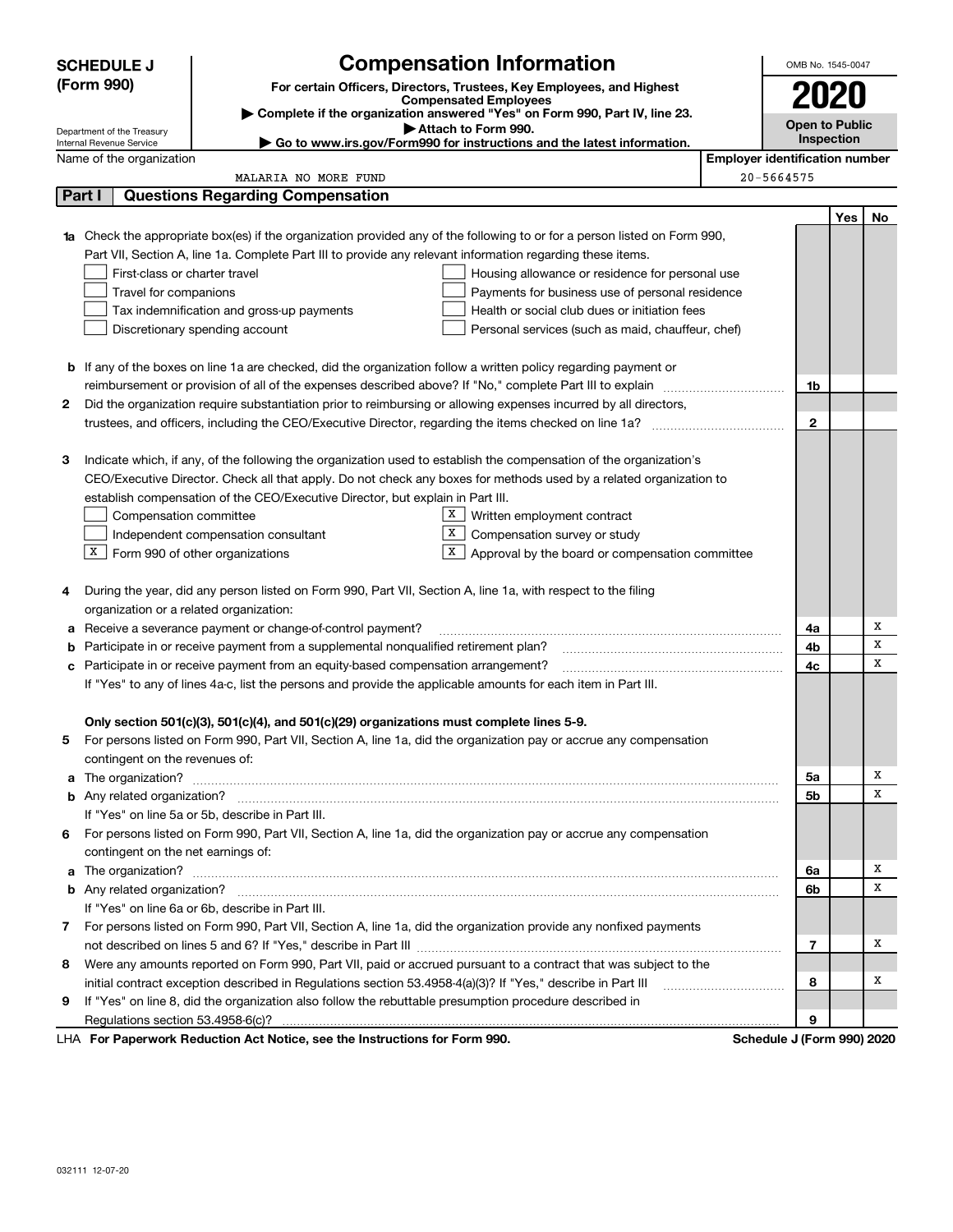20-5664575

# **Part II Officers, Directors, Trustees, Key Employees, and Highest Compensated Employees.**  Schedule J (Form 990) 2020 Page Use duplicate copies if additional space is needed.

For each individual whose compensation must be reported on Schedule J, report compensation from the organization on row (i) and from related organizations, described in the instructions, on row (ii). Do not list any individuals that aren't listed on Form 990, Part VII.

**Note:**  The sum of columns (B)(i)-(iii) for each listed individual must equal the total amount of Form 990, Part VII, Section A, line 1a, applicable column (D) and (E) amounts for that individual.

|                                    |      |                          | (B) Breakdown of W-2 and/or 1099-MISC compensation |                                           | (C) Retirement and             | (D) Nontaxable | (E) Total of columns | (F) Compensation                                           |  |
|------------------------------------|------|--------------------------|----------------------------------------------------|-------------------------------------------|--------------------------------|----------------|----------------------|------------------------------------------------------------|--|
| (A) Name and Title                 |      | (i) Base<br>compensation | (ii) Bonus &<br>incentive<br>compensation          | (iii) Other<br>reportable<br>compensation | other deferred<br>compensation | benefits       | $(B)(i)-(D)$         | in column (B)<br>reported as deferred<br>on prior Form 990 |  |
| MARTIN EDLUND<br>(1)               | (i)  | 343,147.                 | $\mathbf{0}$ .                                     | $\mathsf{0}\,$ .                          | 8,550                          | 16,435.        | 368,132.             | $\mathfrak o$ .                                            |  |
| CEO AND DIRECTOR                   | (ii) | $\mathbf{0}$ .           | $\mathbf{0}$ .                                     | $\mathbf{0}$ .                            | $\mathbf{0}$ .                 | $\mathbf{0}$   | $\mathbf{0}$ .       | $\mathbf 0$ .                                              |  |
| JOSHUA BLUMENFELD<br>(2)           | (i)  | 300,850                  | $\mathbf{0}$                                       | $\mathbf{0}$ .                            | 8,550                          | 3,950          | 313, 350.            | $\mathbf 0$ .                                              |  |
| MD, GLOBAL POLICY & ADVOCACY       | (ii) | $\mathbf{0}$ .           | $\mathbf{0}$ .                                     | $\mathfrak o$ .                           | $\mathbf 0$ .                  | $\mathbf{0}$   | $\mathbf{0}$ .       | $\mathbf 0$ .                                              |  |
| MICHAL FISHMAN<br>(3)              | (i)  | 235,929.                 | $\mathbf{0}$ .                                     | $\mathfrak o$ .                           | 7,299                          | 20,917         | 264,145.             | $\overline{\mathbf{0}}$ .                                  |  |
| MD, STRATEGIC COMMUNICATIONS       | (ii) | $\mathbf{0}$ .           | $\mathbf{0}$ .                                     | $\mathbf{0}$ .                            | $\mathbf 0$ .                  | $\mathbf{0}$   | $\mathbf{0}$ .       | $\overline{\mathbf{0}}$ .                                  |  |
| LOWREY REDMOND<br>(4)              | (i)  | 204,681                  | $\mathbf{0}$ .                                     | $\mathbf{0}$ .                            | 6,149                          | 1,378          | 212,208.             | $\mathbf 0$ .                                              |  |
| CHIEF GROWTH OFFICER AND SECRETARY | (ii) | $\mathbf{0}$ .           | $\mathbf{0}$ .                                     | $\mathbf{0}$ .                            | $\mathbf 0$ .                  | $\mathbf{0}$   | $\mathbf{0}$ .       | $\mathbf 0$ .                                              |  |
| ALAN COURT<br>(5)                  | (i)  | 184,107.                 | $\mathbf{0}$ .                                     | $\mathbf{0}$ .                            | 5,523                          | 1,296          | 190,926.             | $\mathbf 0$ .                                              |  |
| SENIOR ADVISOR                     | (ii) | $\mathbf{0}$ .           | 0.                                                 | $\mathbf{0}$ .                            | $\mathbf 0$ .                  | 0.             | $\mathbf{0}$ .       | $\mathbf 0$ .                                              |  |
|                                    | (i)  |                          |                                                    |                                           |                                |                |                      |                                                            |  |
|                                    | (ii) |                          |                                                    |                                           |                                |                |                      |                                                            |  |
|                                    | (i)  |                          |                                                    |                                           |                                |                |                      |                                                            |  |
|                                    | (ii) |                          |                                                    |                                           |                                |                |                      |                                                            |  |
|                                    | (i)  |                          |                                                    |                                           |                                |                |                      |                                                            |  |
|                                    | (ii) |                          |                                                    |                                           |                                |                |                      |                                                            |  |
|                                    | (i)  |                          |                                                    |                                           |                                |                |                      |                                                            |  |
|                                    | (ii) |                          |                                                    |                                           |                                |                |                      |                                                            |  |
|                                    | (i)  |                          |                                                    |                                           |                                |                |                      |                                                            |  |
|                                    | (ii) |                          |                                                    |                                           |                                |                |                      |                                                            |  |
|                                    | (i)  |                          |                                                    |                                           |                                |                |                      |                                                            |  |
|                                    | (ii) |                          |                                                    |                                           |                                |                |                      |                                                            |  |
|                                    | (i)  |                          |                                                    |                                           |                                |                |                      |                                                            |  |
|                                    | (ii) |                          |                                                    |                                           |                                |                |                      |                                                            |  |
|                                    | (i)  |                          |                                                    |                                           |                                |                |                      |                                                            |  |
|                                    | (ii) |                          |                                                    |                                           |                                |                |                      |                                                            |  |
|                                    | (i)  |                          |                                                    |                                           |                                |                |                      |                                                            |  |
|                                    | (ii) |                          |                                                    |                                           |                                |                |                      |                                                            |  |
|                                    | (i)  |                          |                                                    |                                           |                                |                |                      |                                                            |  |
|                                    | (ii) |                          |                                                    |                                           |                                |                |                      |                                                            |  |
|                                    | (i)  |                          |                                                    |                                           |                                |                |                      |                                                            |  |
|                                    | (ii) |                          |                                                    |                                           |                                |                |                      |                                                            |  |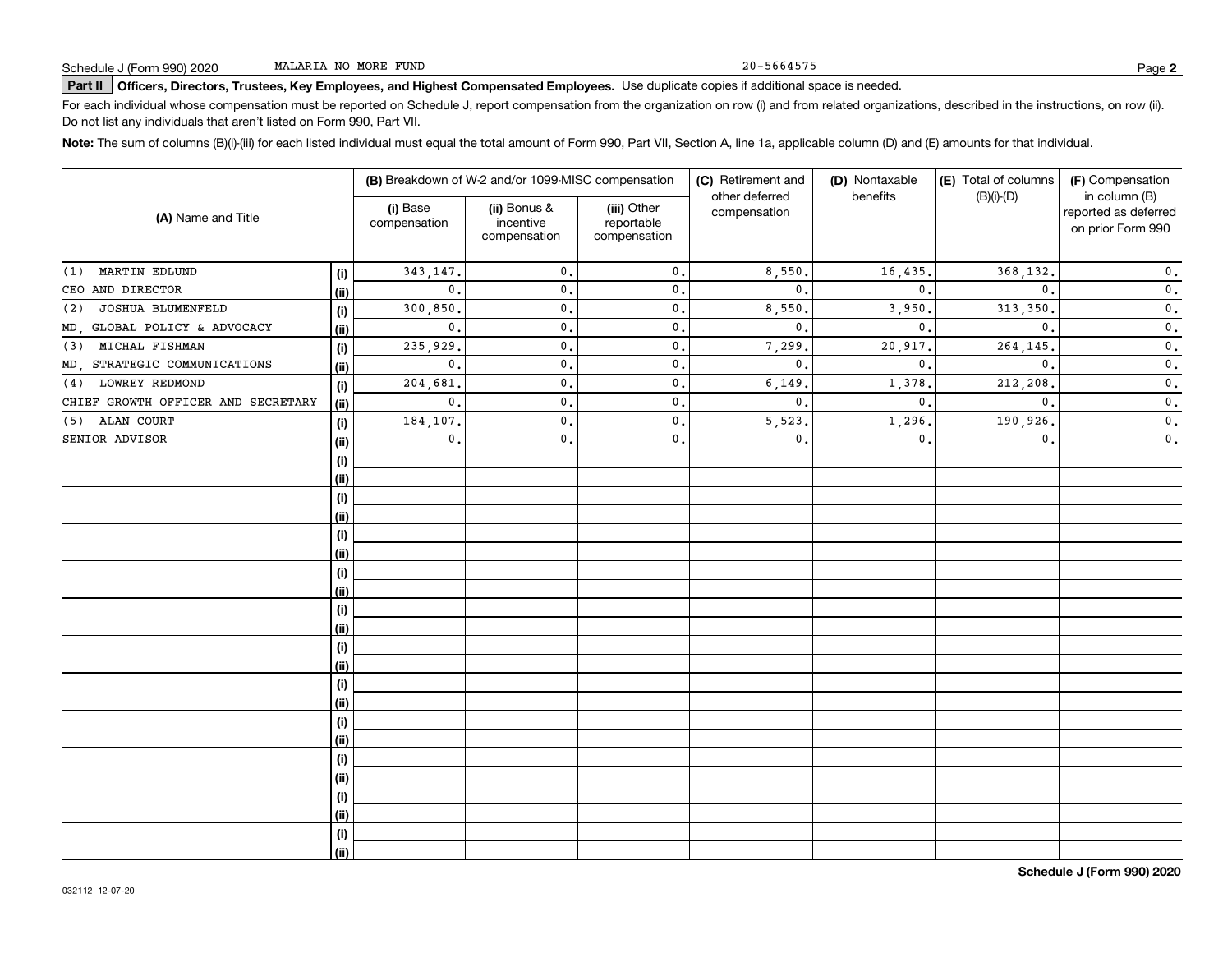### **Part III Supplemental Information**

Schedule J (Form 990) 2020 MALARIA NO MORE FUND<br>Part III Supplemental Information<br>Provide the information, explanation, or descriptions required for Part I, lines 1a, 1b, 3, 4a, 4b, 4c, 5a, 5b, 6a, 6b, 7, and 8, and for Pa

**Schedule J (Form 990) 2020**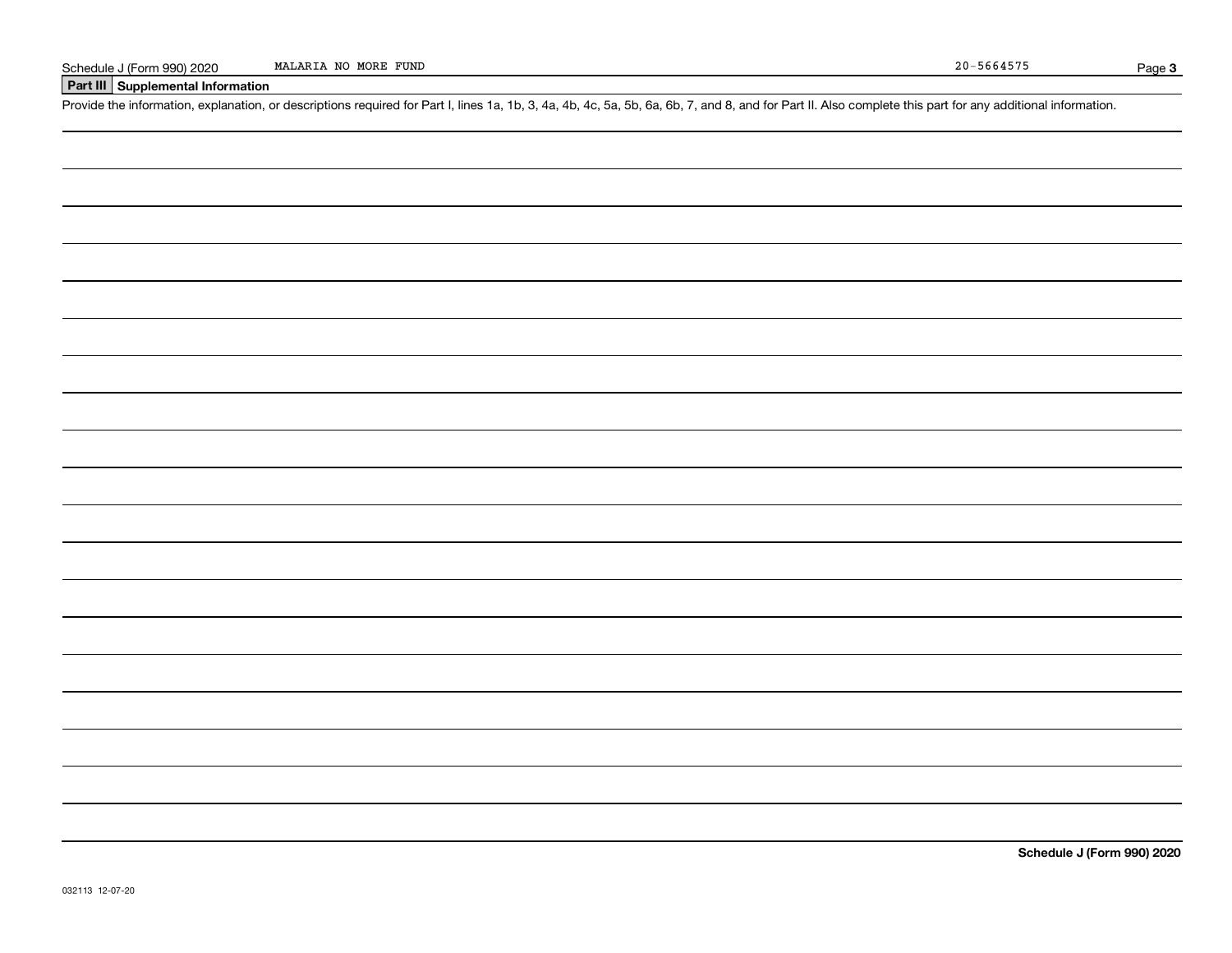**(Form 990 or 990-EZ)**

Department of the Treasury Internal Revenue Service Name of the organization

### **SCHEDULE O Supplemental Information to Form 990 or 990-EZ**

**Complete to provide information for responses to specific questions on Form 990 or 990-EZ or to provide any additional information. | Attach to Form 990 or 990-EZ. | Go to www.irs.gov/Form990 for the latest information.**



**Employer identification number**

MALARIA NO MORE FUND 20-5664575

FORM 990, PART I, LINE 1, DESCRIPTION OF ORGANIZATION MISSION:

(CONTINUED) RESOURCES TO ACHIEVE MALARIA ERADICATION.

FORM 990, PART I, LINE 6

VOLUNTEERS AT MALARIA NO MORE ARE COMPRISED OF UNCOMPENSATED BOARD AND

AUDIT COMMITTEE MEMBERS, AND A SMALL NUMBER OF UNCOMPENSATED INTERNS.

FORM 990, PART III, LINE 1, DESCRIPTION OF ORGANIZATION MISSION:

(CONTINUED) ERADICATION WITHIN A GENERATION.

FORM 990, PART VI, SECTION B, LINE 11B:

THE FORM 990 IS DRAFTED BY AN INDEPENDENT ACCOUNTANT, RELYING ON THE

ORGANIZATION'S AUDITED FINANCIAL STATEMENTS, AND ON DOCUMENTS AND OTHER

INFORMATION PROVIDED BY THE ORGANIZATION. IT IS THEN REVIEWED IN DETAIL BY

THE SENIOR FINANCE MANAGER, AND ANY CONCERNS ARE RESOLVED BY ITERATION

BETWEEN THIS INDIVIDUAL AND THE INDEPENDENT ACCOUNTANT. FINALLY, THE FORM

IS DISTRIBUTED TO ALL BOARD MEMBERS, FROM WHOM QUESTIONS AND CONCERNS ARE

SOLICITED FOR RESOLUTION BEFORE THE FORM IS FILED WITH THE IRS.

FORM 990, PART VI, SECTION B, LINE 12C:

ON AN ANNUAL BASIS, ALL DIRECTORS, OFFICERS AND KEY EMPLOYEES ARE PROVIDED

WITH A COPY OF THE CONFLICT OF INTEREST POLICY, AND ARE REQUIRED TO

COMPLETE A SIGNED STATEMENT BOTH ACKNOWLEDGING THAT THEY HAVE READ THE

POLICY AND DISCLOSING ANY TRANSACTIONS WITH THE CORPORATION. ANY SUCH

DISCLOSURES ARE REVIEWED BY THE EXECUTIVE COMMITTEE TO IDENTIFY WHETHER A

LHA For Paperwork Reduction Act Notice, see the Instructions for Form 990 or 990-EZ. Schedule O (Form 990 or 990-EZ) 2020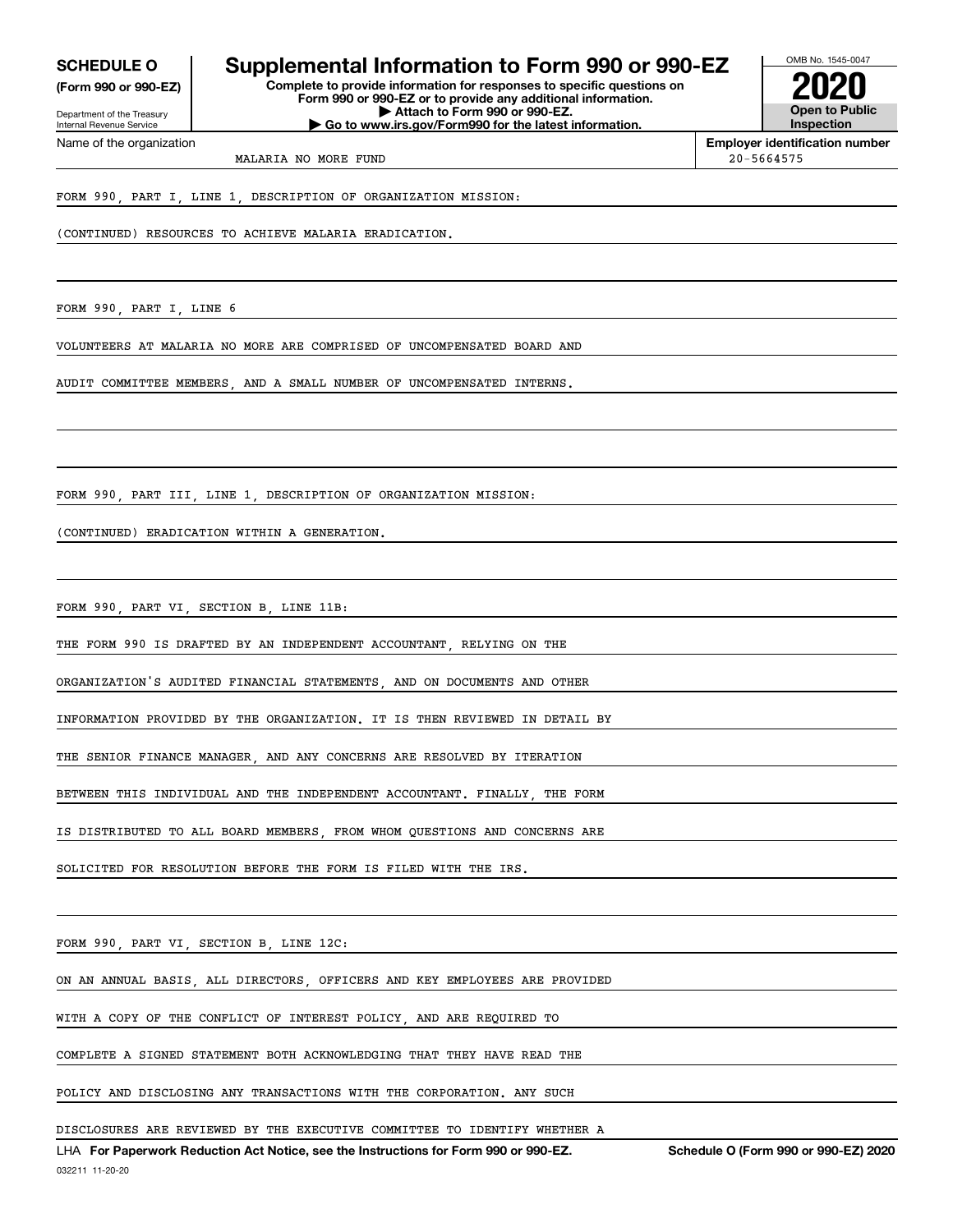MALARIA NO MORE FUND 20-5664575

Echedule O (Form 990 or 990-EZ) 2020<br>Name of the organization **number** Name of the organization **number** 

#### CONFLICT EXISTED AND DETERMINE ANY FURTHER ACTION NEEDED. INDIVIDUALS ARE

PROHIBITED FROM PARTICIPATION IN THE REVIEW OF THEIR OWN TRANSACTIONS.

FORM 990, PART VI, SECTION B, LINE 15:

THE EXECUTIVE COMMITTEE DETERMINES CEO COMPENSATION, AND ADVISES THE CEO ON

COMPENSATION FOR OTHER POSITIONS. A REASONABLE RANGE OF COMPENSATION FOR

ALL OFFICERS AND KEY EMPLOYEES IS DETERMINED BASED ON A COMBINATION OF

COMPARATIVE ANALYSIS BY INDUSTRY AND POSITION, FORMS 990 OF COMPARABLE

ORGANIZATIONS, AND ADVICE FROM INDEPENDENT SPECIALISTS. THIS PROCESS IS

PERFORMED DURING RECRUITMENT FOR THESE POSITIONS, AND BEFORE ANY MATERIAL

CHANGE IN COMPENSATION OVER AND ABOVE COST OF LIVING ADJUSTMENTS.

FORM 990, PART VI, LINE 17, LIST OF STATES RECEIVING COPY OF FORM 990:

AL,AK,AR,CA,CO,FL,GA,HI,IL,KS,KY,ME,MD,MA,MI,MN,MS,NH,NY,NM,NJ,NC,ND,OH,OK

OR,PA,RI,SC,TN,UT,VA,WV,WI

FORM 990, PART VI, SECTION C, LINE 19:

THE ORGANIZATION'S GOVERNING DOCUMENTS, CONFLICT OF INTEREST POLICY AND

FINANCIAL STATEMENTS ARE AVAILABLE TO THE PUBLIC UPON REQUEST.

FORM 990, PART IX, LINE 11G, OTHER FEES:

RECRUITMENT:

PROGRAM SERVICE EXPENSES 700. MANAGEMENT AND GENERAL EXPENSES 57,667. FUNDRAISING EXPENSES 0. TOTAL EXPENSES 58,367.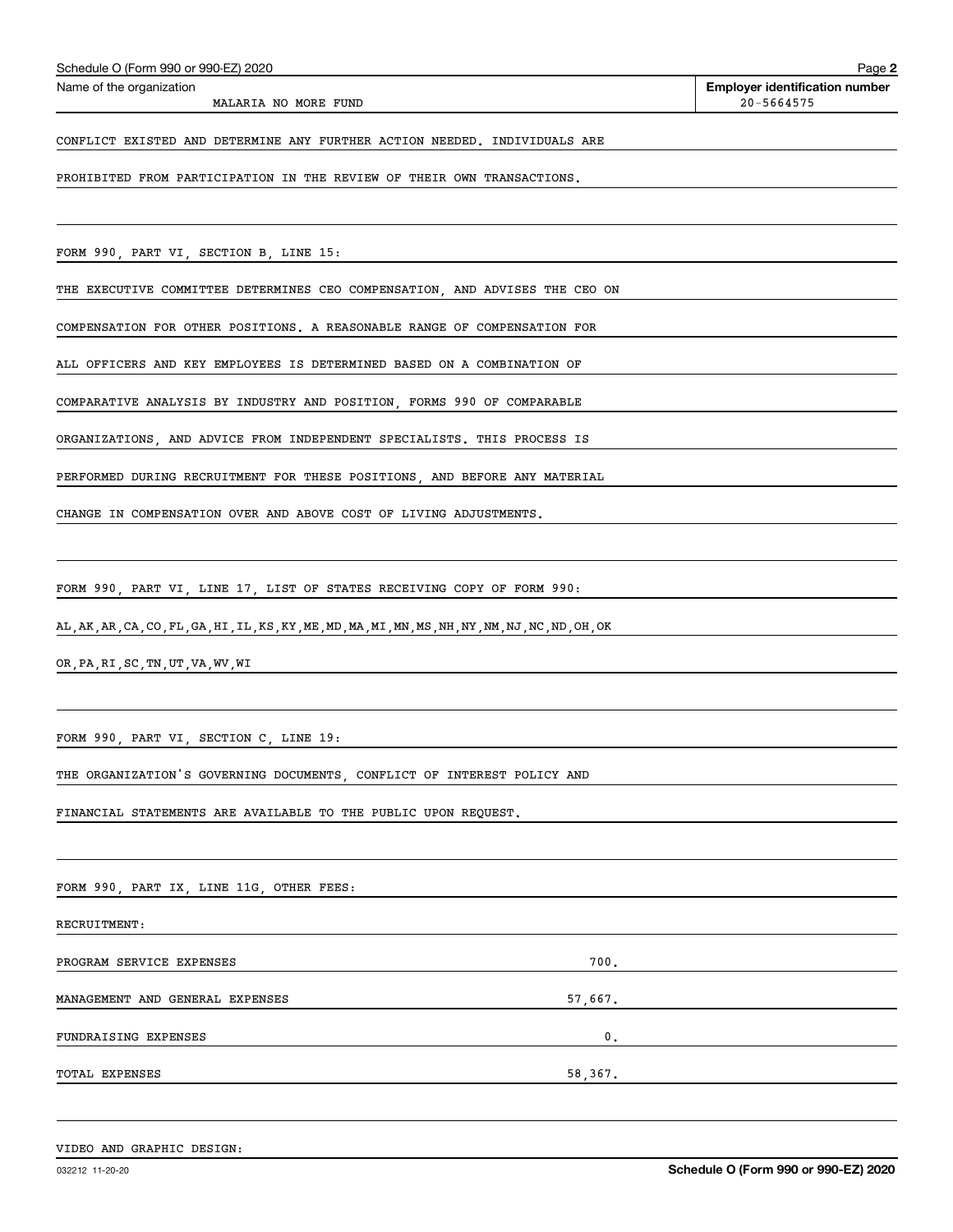| Schedule O (Form 990 or 990-EZ) 2020                   |               | Page 2                                                  |
|--------------------------------------------------------|---------------|---------------------------------------------------------|
| Name of the organization<br>MALARIA NO MORE FUND       |               | <b>Employer identification number</b><br>$20 - 5664575$ |
| PROGRAM SERVICE EXPENSES                               | 58,829.       |                                                         |
| MANAGEMENT AND GENERAL EXPENSES                        | $\mathbf 0$ . |                                                         |
| FUNDRAISING EXPENSES                                   | $\mathbf 0$ . |                                                         |
| <b>TOTAL EXPENSES</b>                                  | 58,829.       |                                                         |
| PROGRAM CONSULTANTS:                                   |               |                                                         |
| PROGRAM SERVICE EXPENSES                               | 646,730.      |                                                         |
| MANAGEMENT AND GENERAL EXPENSES                        | 43,725.       |                                                         |
| FUNDRAISING EXPENSES                                   | $\mathbf 0$ . |                                                         |
| <b>TOTAL EXPENSES</b>                                  | 690, 455.     |                                                         |
| DEVELOPMENT SUPPORT:                                   |               |                                                         |
| PROGRAM SERVICE EXPENSES                               | $\mathbf 0$ . |                                                         |
| MANAGEMENT AND GENERAL EXPENSES                        | $\mathbf 0$ . |                                                         |
| FUNDRAISING EXPENSES                                   | 10,855.       |                                                         |
| <b>TOTAL EXPENSES</b>                                  | 10,855.       |                                                         |
| OTHER FEES:                                            |               |                                                         |
| PROGRAM SERVICE EXPENSES                               | $\mathbf 0$ . |                                                         |
| MANAGEMENT AND GENERAL EXPENSES                        | 13,706.       |                                                         |
| FUNDRAISING EXPENSES                                   | $\mathbf 0$ . |                                                         |
| TOTAL EXPENSES                                         | 13,706.       |                                                         |
| TOTAL OTHER FEES ON FORM 990, PART IX, LINE 11G, COL A | 832, 212.     |                                                         |
|                                                        |               |                                                         |
|                                                        |               |                                                         |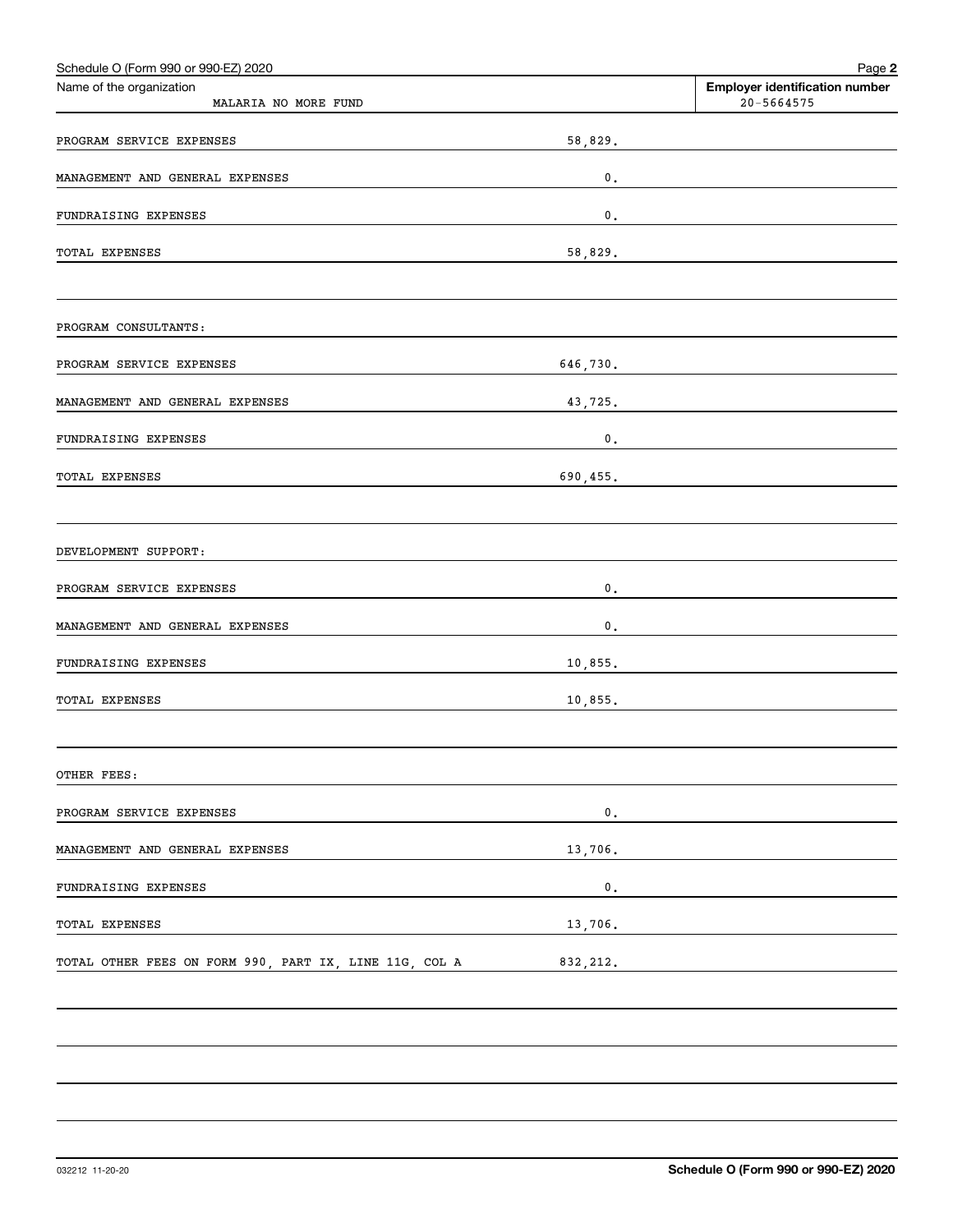| <b>SCHEDULE R</b> |
|-------------------|
|                   |

**(Form 990)**

### **Related Organizations and Unrelated Partnerships**

**Complete if the organization answered "Yes" on Form 990, Part IV, line 33, 34, 35b, 36, or 37.** |

**Attach to Form 990.**  |

OMB No. 1545-0047 **2020**

**Open to Public | Go to www.irs.gov/Form990 for instructions and the latest information. Inspection**

Department of the Treasury Internal Revenue Service Name of the organization

MALARIA NO MORE FUND

**Employer identification number** 20-5664575

**Part I Identification of Disregarded Entities.**  Complete if the organization answered "Yes" on Form 990, Part IV, line 33.

| (a)<br>Name, address, and EIN (if applicable)<br>of disregarded entity | (b)<br>Primary activity | (c)<br>Legal domicile (state or<br>foreign country) | (d)<br>Total income | (e)<br>End-of-year assets | (f)<br>Direct controlling<br>entity |
|------------------------------------------------------------------------|-------------------------|-----------------------------------------------------|---------------------|---------------------------|-------------------------------------|
|                                                                        |                         |                                                     |                     |                           |                                     |
| HFC GUARANTEE, LLC - 86-1657340                                        |                         |                                                     |                     |                           |                                     |
| 2341 EASTLAKE AVENUE EAST, STE 200                                     |                         |                                                     |                     |                           |                                     |
| SEATTLE, WA 98102                                                      | LOAN MANAGEMENT         | DELAWARE                                            | 0.                  |                           | 0. MALARIA NO MORE                  |
|                                                                        |                         |                                                     |                     |                           |                                     |
|                                                                        |                         |                                                     |                     |                           |                                     |
|                                                                        |                         |                                                     |                     |                           |                                     |

**Identification of Related Tax-Exempt Organizations.** Complete if the organization answered "Yes" on Form 990, Part IV, line 34, because it had one or more related tax-exempt **Part II** organizations during the tax year.

| (a)<br>Name, address, and EIN<br>of related organization           | (b)<br>Primary activity | (c)<br>Legal domicile (state or<br>foreign country) | (d)<br>Exempt Code<br>section  | (e)<br>Public charity<br>status (if section | (f)<br>Direct controlling<br>entity |     | $(g)$<br>Section 512(b)(13)<br>controlled<br>entity? |
|--------------------------------------------------------------------|-------------------------|-----------------------------------------------------|--------------------------------|---------------------------------------------|-------------------------------------|-----|------------------------------------------------------|
|                                                                    |                         |                                                     |                                | 501(c)(3))                                  |                                     | Yes | No                                                   |
| MALARIA NO MORE KENYA                                              |                         |                                                     |                                |                                             |                                     |     |                                                      |
| WEST END TOWERS 6TH FL, WAIYAKI WAY WESTLAND MALARIA EDUCATION AND |                         |                                                     | ED<br>$\overline{\phantom{a}}$ |                                             |                                     |     |                                                      |
| NAIROBI, KENYA 00800                                               | RESOURCES               | KENYA                                               | 501(C)(3)                      |                                             | MALARIA NO MORE                     | x   |                                                      |
|                                                                    |                         |                                                     |                                |                                             |                                     |     |                                                      |
|                                                                    |                         |                                                     |                                |                                             |                                     |     |                                                      |
|                                                                    |                         |                                                     |                                |                                             |                                     |     |                                                      |

**For Paperwork Reduction Act Notice, see the Instructions for Form 990. Schedule R (Form 990) 2020**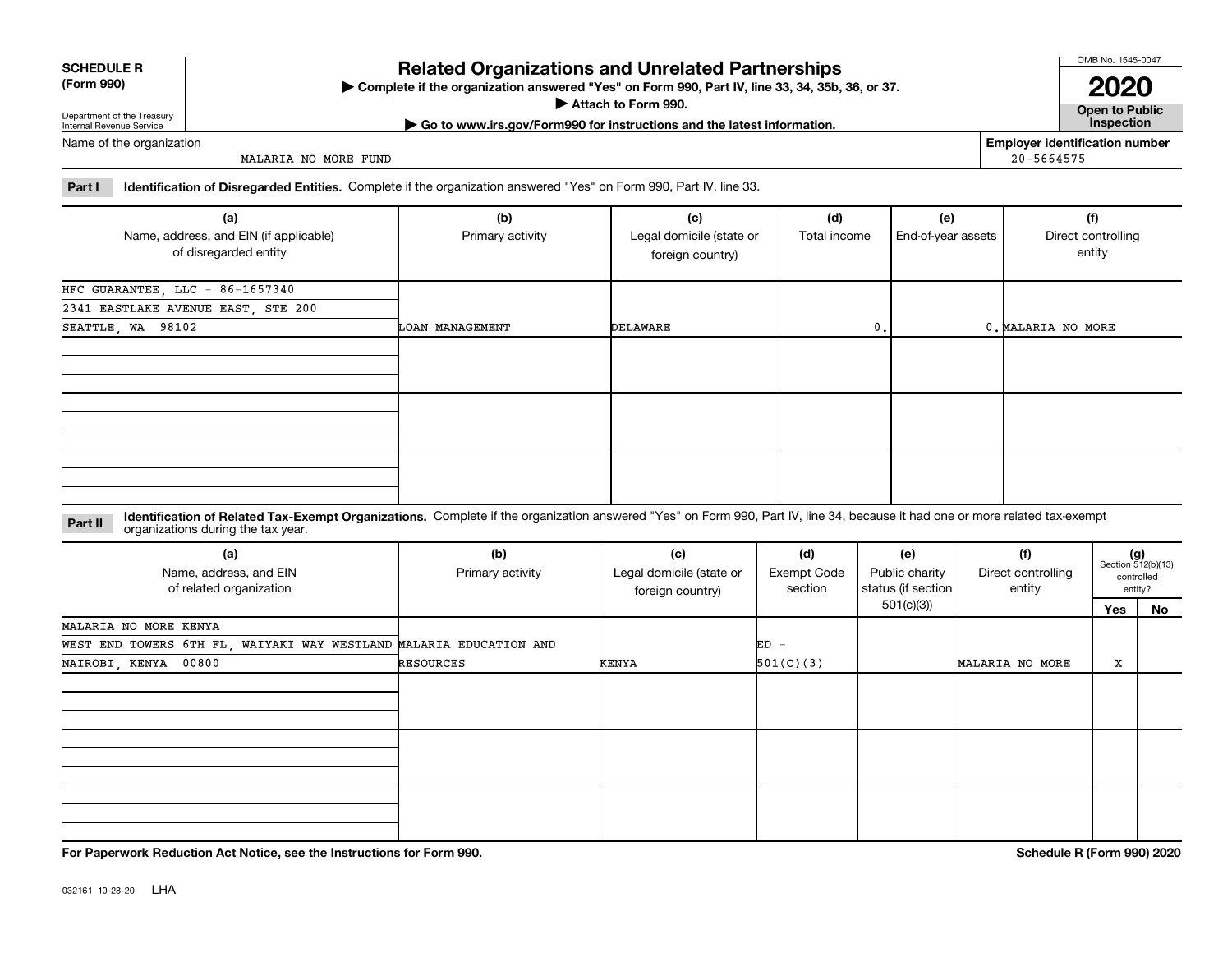#### **Identification of Related Organizations Taxable as a Partnership.** Complete if the organization answered "Yes" on Form 990, Part IV, line 34, because it had one or more related **Part III** organizations treated as a partnership during the tax year.

| (a)                     | (b)              | (c)                  | (d)                | (e)                                                                 | (f)            | (g)                   |                  | (h)          | (i)                                                       | (j) | (k)                   |  |
|-------------------------|------------------|----------------------|--------------------|---------------------------------------------------------------------|----------------|-----------------------|------------------|--------------|-----------------------------------------------------------|-----|-----------------------|--|
| Name, address, and EIN  | Primary activity | Legal<br>domicile    | Direct controlling | Predominant income                                                  | Share of total | Share of              | Disproportionate |              | Code V-UBI                                                |     | General or Percentage |  |
| of related organization |                  | (state or<br>foreign | entity             | related, unrelated,<br>excluded from tax under<br>sections 512-514) | income         | end-of-year<br>assets |                  | allocations? |                                                           |     | managing ownership    |  |
|                         |                  | country)             |                    |                                                                     |                |                       |                  | Yes   No     | amount in box<br>20 of Schedule<br>K-1 (Form 1065) Yes No |     |                       |  |
|                         |                  |                      |                    |                                                                     |                |                       |                  |              |                                                           |     |                       |  |
|                         |                  |                      |                    |                                                                     |                |                       |                  |              |                                                           |     |                       |  |
|                         |                  |                      |                    |                                                                     |                |                       |                  |              |                                                           |     |                       |  |
|                         |                  |                      |                    |                                                                     |                |                       |                  |              |                                                           |     |                       |  |
|                         |                  |                      |                    |                                                                     |                |                       |                  |              |                                                           |     |                       |  |
|                         |                  |                      |                    |                                                                     |                |                       |                  |              |                                                           |     |                       |  |
|                         |                  |                      |                    |                                                                     |                |                       |                  |              |                                                           |     |                       |  |
|                         |                  |                      |                    |                                                                     |                |                       |                  |              |                                                           |     |                       |  |
|                         |                  |                      |                    |                                                                     |                |                       |                  |              |                                                           |     |                       |  |
|                         |                  |                      |                    |                                                                     |                |                       |                  |              |                                                           |     |                       |  |
|                         |                  |                      |                    |                                                                     |                |                       |                  |              |                                                           |     |                       |  |
|                         |                  |                      |                    |                                                                     |                |                       |                  |              |                                                           |     |                       |  |
|                         |                  |                      |                    |                                                                     |                |                       |                  |              |                                                           |     |                       |  |
|                         |                  |                      |                    |                                                                     |                |                       |                  |              |                                                           |     |                       |  |
|                         |                  |                      |                    |                                                                     |                |                       |                  |              |                                                           |     |                       |  |
|                         |                  |                      |                    |                                                                     |                |                       |                  |              |                                                           |     |                       |  |
|                         |                  |                      |                    |                                                                     |                |                       |                  |              |                                                           |     |                       |  |

**Identification of Related Organizations Taxable as a Corporation or Trust.** Complete if the organization answered "Yes" on Form 990, Part IV, line 34, because it had one or more related **Part IV** organizations treated as a corporation or trust during the tax year.

| (a)<br>Name, address, and EIN<br>of related organization | (b)<br>Primary activity | (c)<br>Legal domicile<br>(state or<br>foreign | (d)<br>Direct controlling<br>entity | (e)<br>Type of entity<br>(C corp, S corp,<br>or trust) | (f)<br>Share of total<br>income | (g)<br>Share of<br>end-of-year<br>assets | (h)<br>Percentage<br>ownership | $\begin{array}{c} \textbf{(i)}\\ \text{Section}\\ 512 \text{(b)} \text{(13)}\\ \text{controlled}\\ \text{entity?} \end{array}$ |  |
|----------------------------------------------------------|-------------------------|-----------------------------------------------|-------------------------------------|--------------------------------------------------------|---------------------------------|------------------------------------------|--------------------------------|--------------------------------------------------------------------------------------------------------------------------------|--|
|                                                          |                         | country)                                      |                                     |                                                        |                                 |                                          |                                | Yes No                                                                                                                         |  |
|                                                          |                         |                                               |                                     |                                                        |                                 |                                          |                                |                                                                                                                                |  |
|                                                          |                         |                                               |                                     |                                                        |                                 |                                          |                                |                                                                                                                                |  |
|                                                          |                         |                                               |                                     |                                                        |                                 |                                          |                                |                                                                                                                                |  |
|                                                          |                         |                                               |                                     |                                                        |                                 |                                          |                                |                                                                                                                                |  |
|                                                          |                         |                                               |                                     |                                                        |                                 |                                          |                                |                                                                                                                                |  |
|                                                          |                         |                                               |                                     |                                                        |                                 |                                          |                                |                                                                                                                                |  |
|                                                          |                         |                                               |                                     |                                                        |                                 |                                          |                                |                                                                                                                                |  |
|                                                          |                         |                                               |                                     |                                                        |                                 |                                          |                                |                                                                                                                                |  |
|                                                          |                         |                                               |                                     |                                                        |                                 |                                          |                                |                                                                                                                                |  |
|                                                          |                         |                                               |                                     |                                                        |                                 |                                          |                                |                                                                                                                                |  |
|                                                          |                         |                                               |                                     |                                                        |                                 |                                          |                                |                                                                                                                                |  |
|                                                          |                         |                                               |                                     |                                                        |                                 |                                          |                                |                                                                                                                                |  |
|                                                          |                         |                                               |                                     |                                                        |                                 |                                          |                                |                                                                                                                                |  |
|                                                          |                         |                                               |                                     |                                                        |                                 |                                          |                                |                                                                                                                                |  |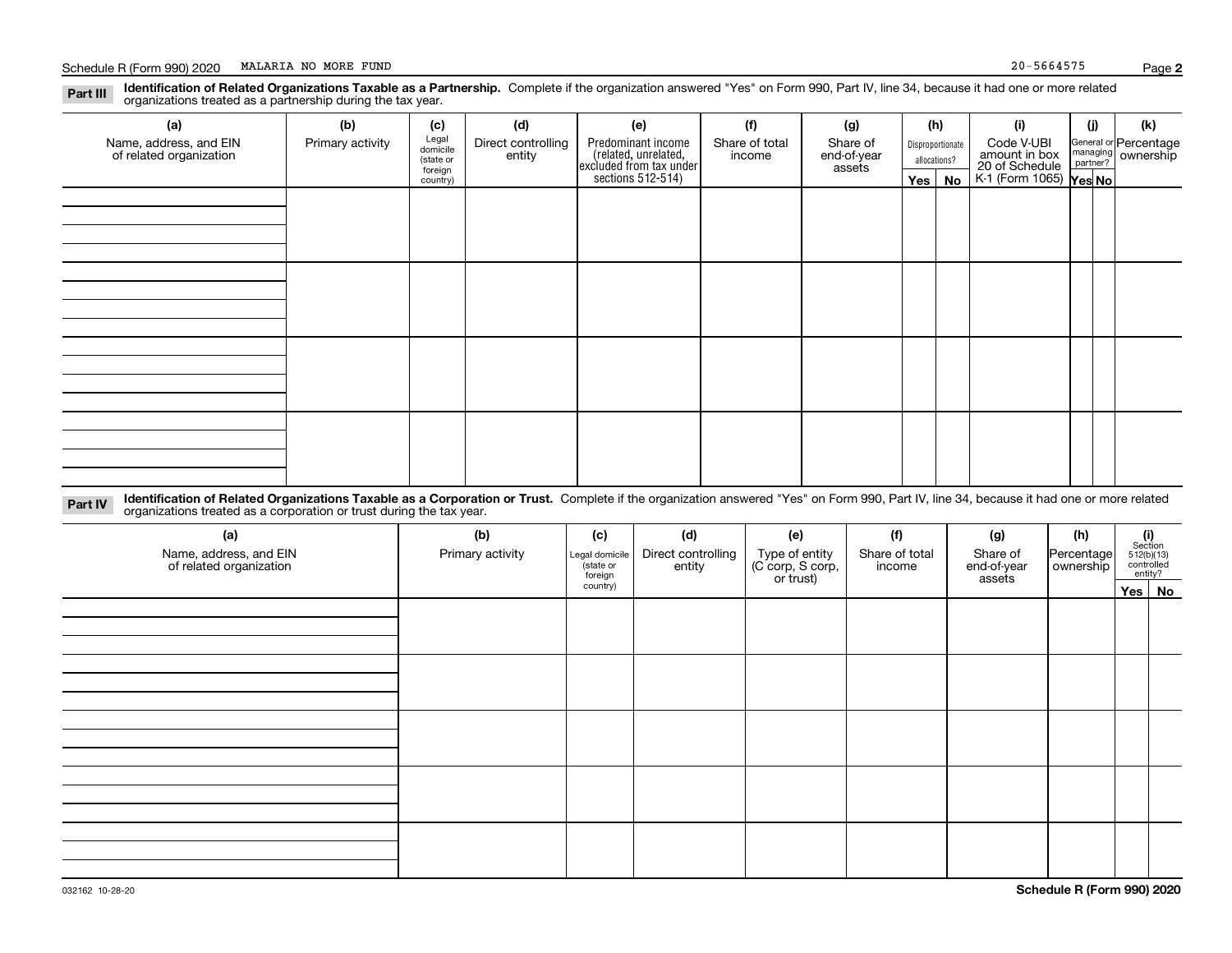$\overline{\phantom{0}}$ 

**Part V** T**ransactions With Related Organizations.** Complete if the organization answered "Yes" on Form 990, Part IV, line 34, 35b, or 36.

| Note: Complete line 1 if any entity is listed in Parts II, III, or IV of this schedule. |                                                                                                                                                                                                                                |                 |  |   |  |  |
|-----------------------------------------------------------------------------------------|--------------------------------------------------------------------------------------------------------------------------------------------------------------------------------------------------------------------------------|-----------------|--|---|--|--|
|                                                                                         | During the tax year, did the organization engage in any of the following transactions with one or more related organizations listed in Parts II-IV?                                                                            |                 |  |   |  |  |
|                                                                                         |                                                                                                                                                                                                                                | 1a              |  | X |  |  |
|                                                                                         | b Gift, grant, or capital contribution to related organization(s) manufactured contains and contribution to related organization(s)                                                                                            | 1b              |  | X |  |  |
|                                                                                         | c Gift, grant, or capital contribution from related organization(s) material contents and contribution from related organization(s) material contents and content of the content of the content of content of content of conte | 1c              |  | X |  |  |
|                                                                                         |                                                                                                                                                                                                                                | 1d              |  | X |  |  |
|                                                                                         |                                                                                                                                                                                                                                | 1e              |  | X |  |  |
|                                                                                         |                                                                                                                                                                                                                                |                 |  |   |  |  |
|                                                                                         |                                                                                                                                                                                                                                | 1f              |  | X |  |  |
|                                                                                         | g Sale of assets to related organization(s) www.assettion.com/www.assettion.com/www.assettion.com/www.assettion.com/www.assettion.com/www.assettion.com/www.assettion.com/www.assettion.com/www.assettion.com/www.assettion.co | 1g              |  | x |  |  |
|                                                                                         | h Purchase of assets from related organization(s) www.assettion.com/www.assettion.com/www.assettion.com/www.assettion.com/www.assettion.com/www.assettion.com/www.assettion.com/www.assettion.com/www.assettion.com/www.assett | 1 <sub>h</sub>  |  | X |  |  |
|                                                                                         |                                                                                                                                                                                                                                | 1i.             |  | X |  |  |
|                                                                                         |                                                                                                                                                                                                                                | 1j              |  | X |  |  |
|                                                                                         |                                                                                                                                                                                                                                |                 |  |   |  |  |
|                                                                                         |                                                                                                                                                                                                                                | 1k              |  | x |  |  |
|                                                                                         |                                                                                                                                                                                                                                | 11              |  | X |  |  |
|                                                                                         |                                                                                                                                                                                                                                | 1 <sub>m</sub>  |  | X |  |  |
|                                                                                         |                                                                                                                                                                                                                                | 1n              |  | X |  |  |
|                                                                                         | <b>o</b> Sharing of paid employees with related organization(s)                                                                                                                                                                | 10 <sub>o</sub> |  | X |  |  |
|                                                                                         |                                                                                                                                                                                                                                |                 |  |   |  |  |
|                                                                                         |                                                                                                                                                                                                                                | 1p              |  | x |  |  |
|                                                                                         |                                                                                                                                                                                                                                | 1q              |  | X |  |  |
|                                                                                         |                                                                                                                                                                                                                                |                 |  |   |  |  |
|                                                                                         | r Other transfer of cash or property to related organization(s)                                                                                                                                                                | 1r              |  | x |  |  |
|                                                                                         |                                                                                                                                                                                                                                | 1s              |  | x |  |  |
|                                                                                         | 2 If the answer to any of the above is "Yes," see the instructions for information on who must complete this line, including covered relationships and transaction thresholds.                                                 |                 |  |   |  |  |

|     | (a)<br>Name of related organization | (b)<br>Transaction<br>type (a-s) | (c)<br>Amount involved | (d)<br>Method of determining amount involved |
|-----|-------------------------------------|----------------------------------|------------------------|----------------------------------------------|
| (1) |                                     |                                  |                        |                                              |
| (2) |                                     |                                  |                        |                                              |
| (3) |                                     |                                  |                        |                                              |
| (4) |                                     |                                  |                        |                                              |
| (5) |                                     |                                  |                        |                                              |
| (6) |                                     |                                  |                        |                                              |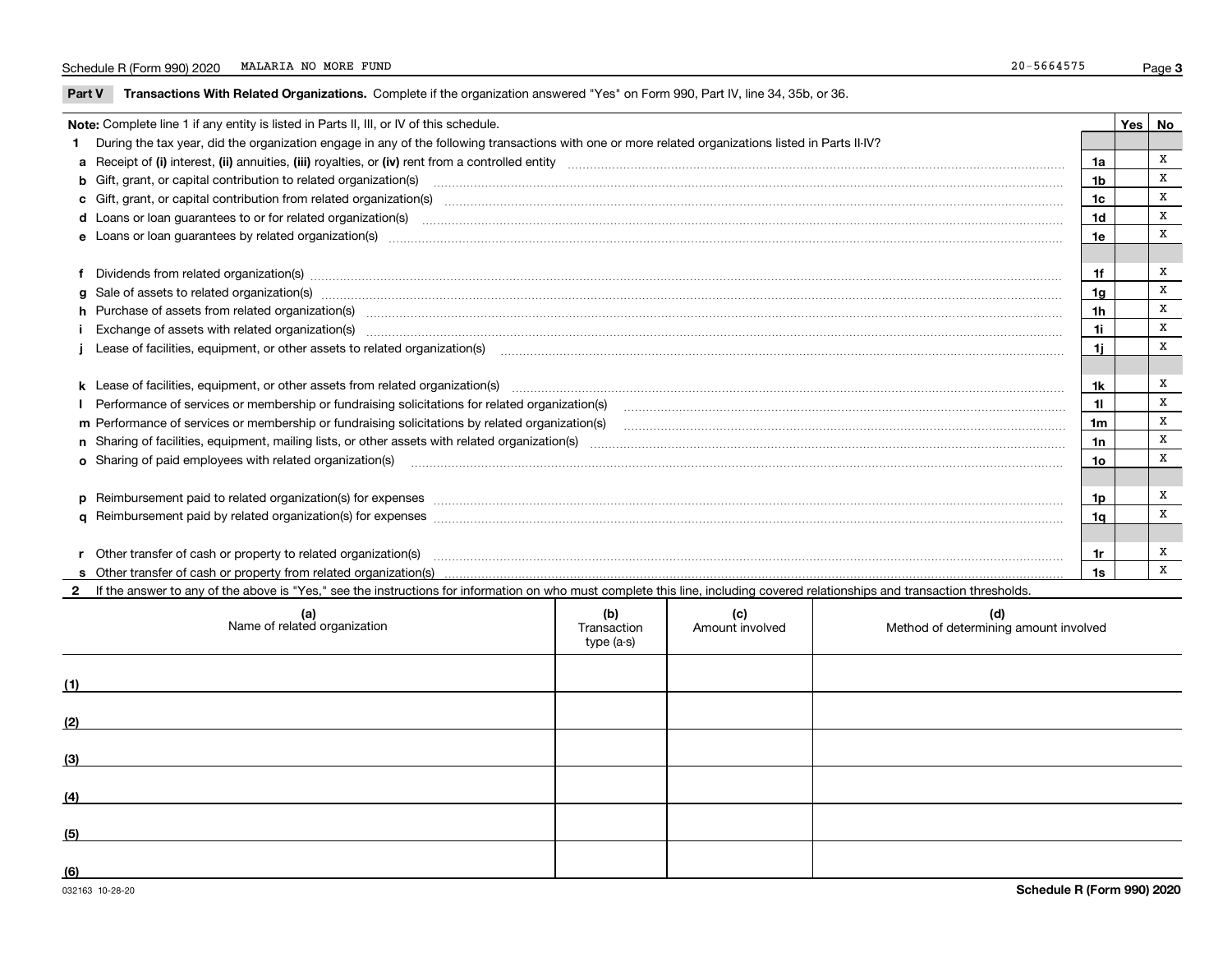#### Schedule R (Form 990) 2020 Page MALARIA NO MORE FUND 20-5664575

**Part VI Unrelated Organizations Taxable as a Partnership. Complete if the organization answered "Yes" on Form 990, Part IV, line 37.** 

Provide the following information for each entity taxed as a partnership through which the organization conducted more than five percent of its activities (measured by total assets or gross revenue) that was not a related organization. See instructions regarding exclusion for certain investment partnerships.

| $\overline{\phantom{0}}$<br>(a)<br>Name, address, and EIN<br>of entity | ັ<br>ັ<br>(b)<br>Primary activity | (c)<br>Legal domicile<br>(state or foreign<br>country) | (d)<br>Predominant income<br>(related, unrelated,<br>excluded from tax under<br>sections 512-514) | (e)<br>Are all<br>$\begin{array}{c}\n\text{partners} & \text{sec.} \\ 501(c)(3) & \text{orgs.?} \n\end{array}$<br>Yes No | (f)<br>Share of<br>total<br>income | (g)<br>Share of<br>end-of-year<br>assets | (h)<br>Dispropor-<br>tionate<br>allocations?<br>Yes No | (i)<br>Code V-UBI<br>  amount in box 20 managing<br>  of Schedule K-1 partner?  ownership<br>  of Schedule K-1 partner?  ownership<br>  Yes No | (i)<br>Yes No | (k) |
|------------------------------------------------------------------------|-----------------------------------|--------------------------------------------------------|---------------------------------------------------------------------------------------------------|--------------------------------------------------------------------------------------------------------------------------|------------------------------------|------------------------------------------|--------------------------------------------------------|------------------------------------------------------------------------------------------------------------------------------------------------|---------------|-----|
|                                                                        |                                   |                                                        |                                                                                                   |                                                                                                                          |                                    |                                          |                                                        |                                                                                                                                                |               |     |
|                                                                        |                                   |                                                        |                                                                                                   |                                                                                                                          |                                    |                                          |                                                        |                                                                                                                                                |               |     |
|                                                                        |                                   |                                                        |                                                                                                   |                                                                                                                          |                                    |                                          |                                                        |                                                                                                                                                |               |     |
|                                                                        |                                   |                                                        |                                                                                                   |                                                                                                                          |                                    |                                          |                                                        |                                                                                                                                                |               |     |
|                                                                        |                                   |                                                        |                                                                                                   |                                                                                                                          |                                    |                                          |                                                        |                                                                                                                                                |               |     |
|                                                                        |                                   |                                                        |                                                                                                   |                                                                                                                          |                                    |                                          |                                                        |                                                                                                                                                |               |     |
|                                                                        |                                   |                                                        |                                                                                                   |                                                                                                                          |                                    |                                          |                                                        |                                                                                                                                                |               |     |
|                                                                        |                                   |                                                        |                                                                                                   |                                                                                                                          |                                    |                                          |                                                        |                                                                                                                                                |               |     |

**Schedule R (Form 990) 2020**